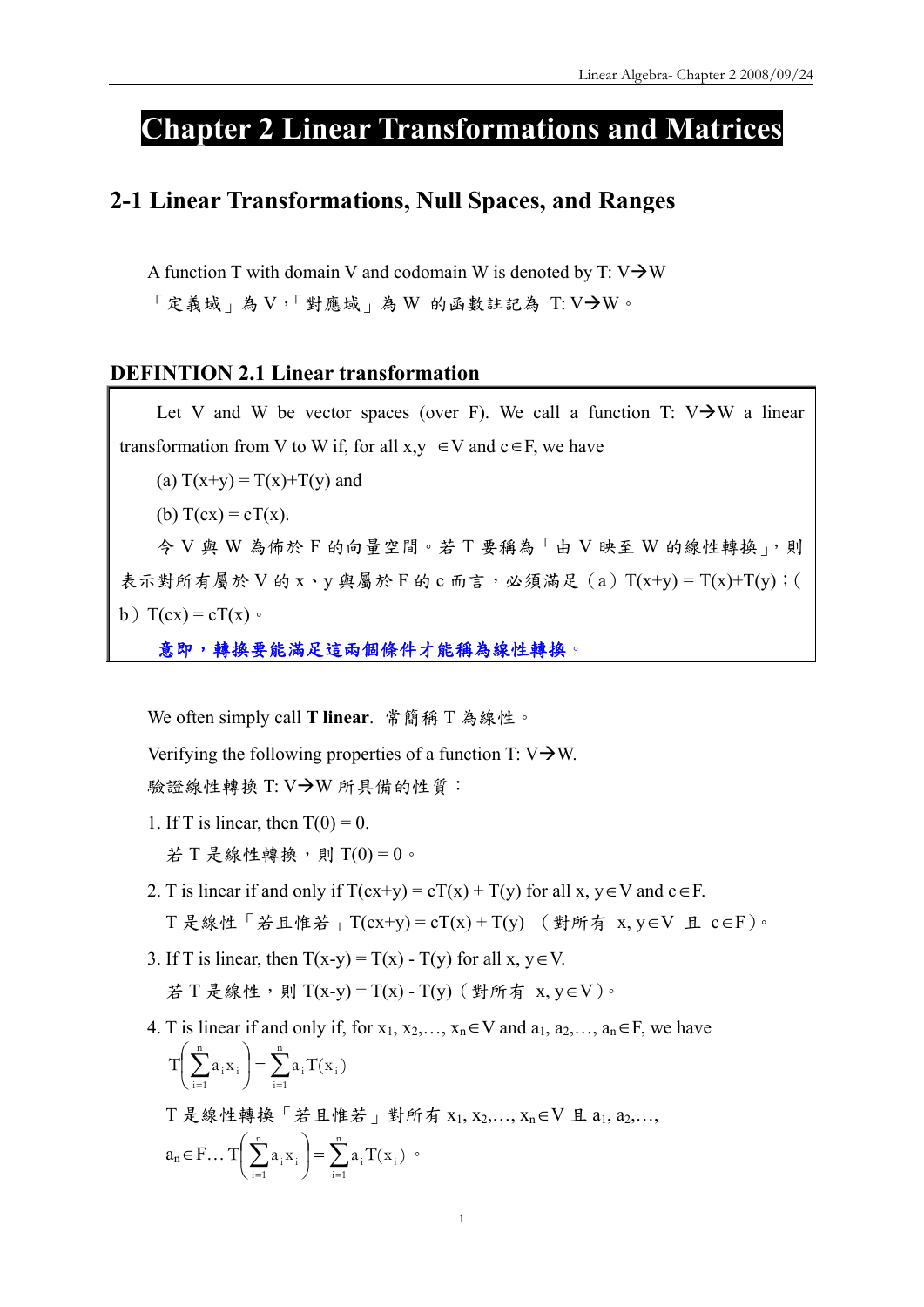## **EXAMPLE 1**

Define T:  $R^2 \to R^2$  by T(a<sub>1</sub>, a<sub>2</sub>) = (2a<sub>1</sub>+a<sub>2</sub>, a<sub>1</sub>). To show that T is linear. Let  $c \in R$  and  $x, y \in R^2$ , where  $x = (b_1, b_2)$  and  $y = (d_1, d_2)$ . Since  $cx+y = c(b_1, b_2) + (d_1, d_2) = (cb_1+d_1, cb_2+d_2)$  $T(cx+y) = T(cb<sub>1</sub>+d<sub>1</sub>, cb<sub>2</sub>+d<sub>2</sub>) = (2(cb<sub>1</sub>+d<sub>1</sub>) + cb<sub>2</sub>+d<sub>2</sub>, cb<sub>1</sub>+d<sub>1</sub>)$ Also  $cT(x) + T(y) = cT(b_1, b_2) + T(d_1, d_2) = c(2b_1 + b_2, b_1) + (2d_1 + d_2, d_1) = \dots$  $= (2(\text{cb}_1 + \text{d}_1) + \text{cb}_2 + \text{d}_2, \text{cb}_1 + \text{d}_1)$ So T is linear. 定義 T: R<sup>2</sup> → R<sup>2</sup> 為 T(a<sub>1</sub>, a<sub>2</sub>) = (2a<sub>1</sub>+a<sub>2</sub>, a<sub>1</sub>),驗證 T 是線性。 利用 Property 2 得知 T 是線性轉換。 2. T is linear if and only if  $T(cx + y) = cT(x) + T(y)$  for all  $x, y \in V$  and  $c \in F$ .

## **DEFINITION 2.2 Rotation**

For any angle  $\theta$ , define  $T_{\theta}$ :  $R^2 \rightarrow R^2$  by the rule:  $T_{\theta}(a_1, a_2)$  is the vector obtained by rotating  $(a_1, a_2)$  counterclockwise by  $\theta$  if  $(a_1, a_2) \neq (0, 0)$  and  $T_{\theta}(0, 0) = (0, 0)$ . Then  $T_{\theta}: \mathbb{R}^2 \rightarrow$  $R^2$  is a linear transformation that is called the rotation by  $\theta$ . 定義 T<sub>0</sub>: R<sup>2</sup> → R<sup>2</sup>為: 若(a<sub>1</sub>,a<sub>2</sub>) ≠ (0,0),則 T<sub>0</sub>(a<sub>1</sub>, a<sub>2</sub>)為以逆時針方向將點(a<sub>1</sub>, a<sub>2</sub>)旋 轉 $\theta$  角後所得到的向量;若(a<sub>1</sub>, a<sub>2</sub>) = (0, 0),則 T<sub>θ</sub>(0,0) = (0,0)。T<sub>θ</sub>: R<sup>2</sup> > R<sup>2</sup>為線性轉 換,且稱 T θ 為將點(a1, a2)旋轉 θ 角。 導出  $T_θ$ 的公式。 We determine an explicit formula for  $T_{\theta}$ . Fix a nonzero vector  $(a_1, a_2) \in R^2$ . Let  $\alpha$  be the angle that  $(a_1, a_2)$  makes with the positive x-axis, and let  $r = \sqrt{a_1^2 + a_2^2}$  $r = \sqrt{a_1^2 + a_2^2}$ . Then  $a_1 = r \cos \alpha$  and  $a_2 = r \sin \alpha$ Also,  $T_{\theta}(a_1, a_2)$  has length r and makes an angle  $\theta + \alpha$  with the posivive x-axis. The explicit formula for  $T_{\theta}$  換轉公式:  $T_{\theta}(a_1, a_2) = (r\cos(\theta + \alpha), r\sin(\theta + \alpha)) = ... = (a_1 \cos \theta - a_2 \sin \theta, a_1 \sin \theta + a_2 \cos \theta)$ Finally, observe that this same formula is valid for  $(a_1, a_2) = (0, 0)$  $r \not\equiv (a_1, a_2)$ 與原點的距離,α是 $(a_1, a_2)$ 與 x 軸的起始夾角。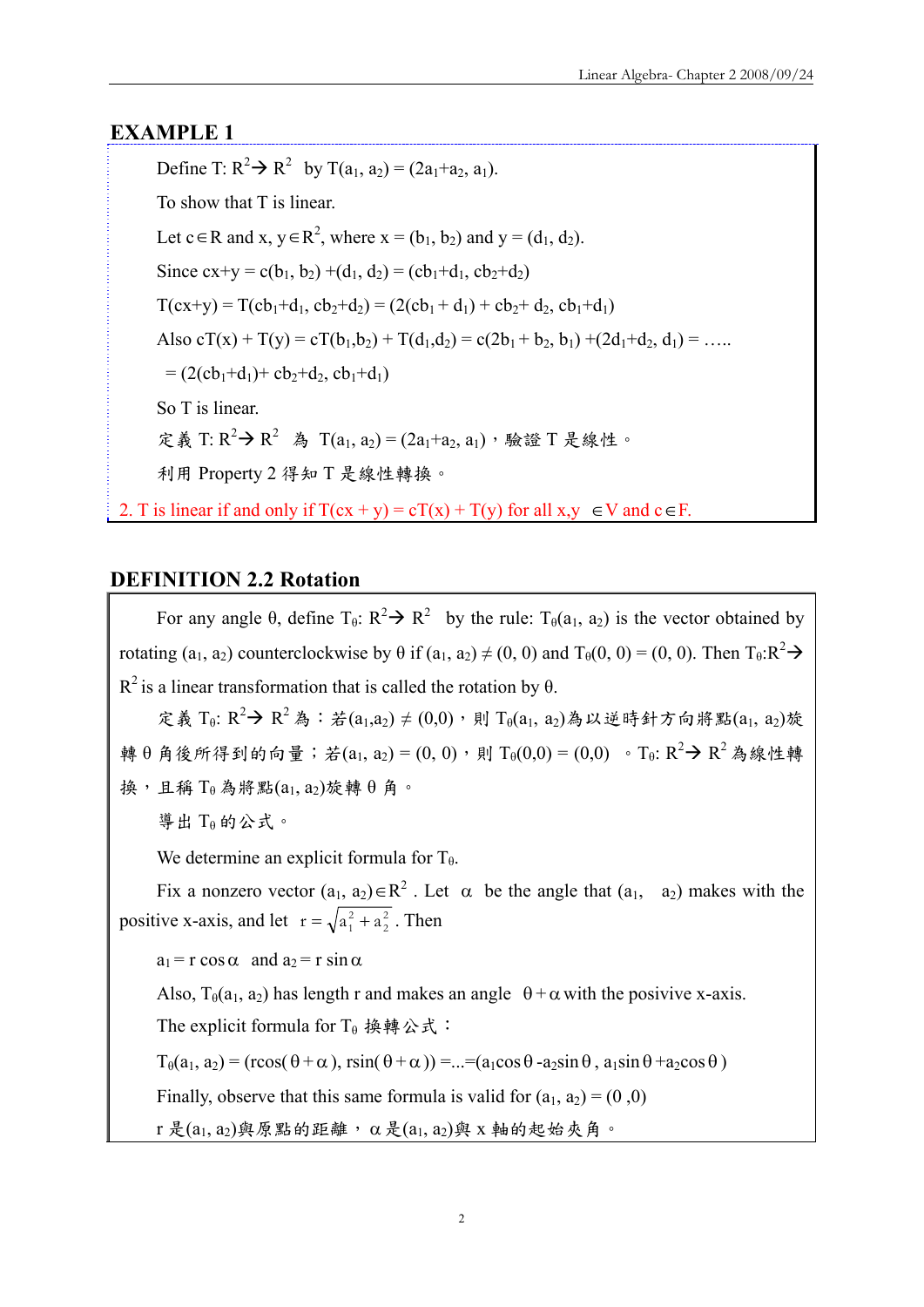## **DEFINITION 2.3 Reflection**

Define T: $R^2 \rightarrow R^2$  by the rule: T(a<sub>1</sub>, a<sub>2</sub>) = (a<sub>1</sub>, -a<sub>2</sub>). T is called the reflection about the x-axis.

定義 T:R<sup>2</sup> → R<sup>2</sup>為 T(a<sub>1</sub>, a<sub>2</sub>) = (a<sub>1</sub>, -a<sub>2</sub>) · T 稱為繞 x 軸的鏡射 ·

## **DEFINTION 2.4 Projection**

Define T:  $R^2 \rightarrow R^2$  by the rule: T(a<sub>1</sub>, a<sub>2</sub>) = (a<sub>1</sub>, 0). T is called the projection on the xaxis.

定義 T:R<sup>2</sup> → R<sup>2</sup>為 T(a<sub>1</sub>, a<sub>2</sub>) = (a<sub>1</sub>, 0) · T 稱為在 x 軸的投影 ·

## **EXAMPLE 2**

Define T:  $M_{m \times n}(F) \rightarrow M_{m \times n}(F)$  by the rule:  $T(A) = A^t$ , where  $A^t$  is called the transpose

of A. To show that T is linear.

定義 T:  $M_{m \times n}(F)$  →  $M_{m \times n}(F)$ 為 T(A) = A<sup>t</sup> 。其中 A<sup>t</sup>為 A 的導置矩陣。證明 T 是線 性轉換。

利用 Property 2 證明 T 是線性轉換:

 $\hat{\varphi}$  A ⋅ B∈M<sub>m×n</sub>(F)且 a∈F, 則 T(aA+B) = (aA+B)<sup>t</sup> = aA<sup>t</sup>+B<sup>t</sup> = aT(A)+T(B) ∘

故 T 是線性轉換。

2. T is linear if and only if  $T(cx + y) = cT(x) + T(y)$  for all  $x, y \in V$  and  $c \in F$ .

## **EXAMPLE 3**

Define T:  $P_n(R) \rightarrow P_{n-1}(R)$  by  $T(f(x)) = f'(x)$ , where  $f'(x)$  denotes the derivative of  $f(x)$ . To show that T is linear.

定義 T: P<sub>n</sub>(R)→ P<sub>n-1</sub>(R)為 T(f(x)) = f'(x)。其中 f'(x)為 f(x)的導數,證明 T 是線性 轉換。

利用 Property 2 得知 T 是線性轉換。

#### **EXAMPLE 4**

Let  $V = C(R)$ , the vector space of continuous real-valued functions on R. Let a, b  $\in$  R,  $a<sub>cb</sub>$ .

Define T: V $\rightarrow$ R by  $T(f) = \int_{a}^{b} f(t)dt$  for all  $f \in V$ . To show T is linear.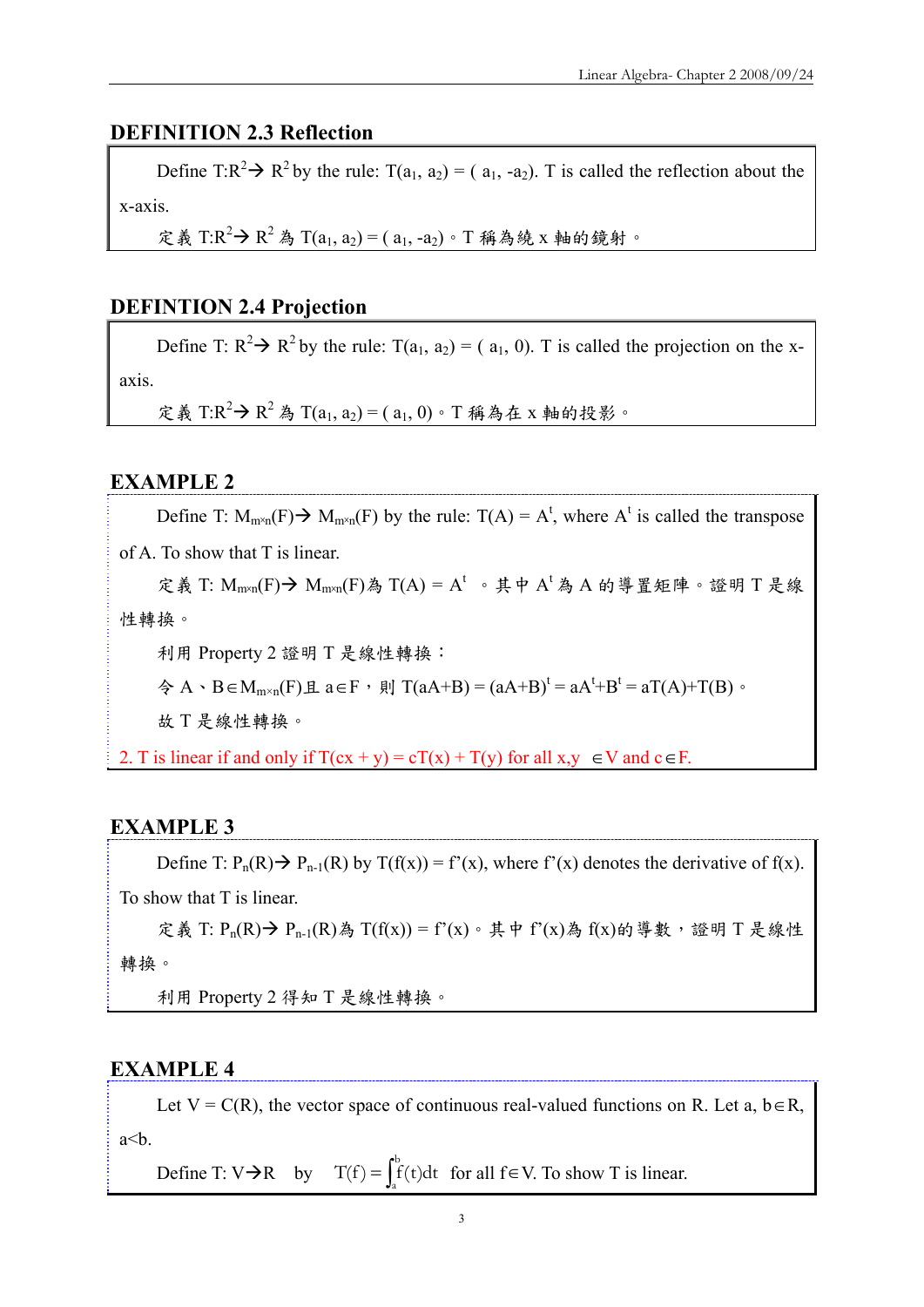令 V = C(R) 是 R 上連續實數函數的向量空間,a 與 b 為 R 的元素且 a<b。 定義 T: V→R 為 T(f) =  $\int_a^b f(t)dt$  。證明 T 是線性轉換。 利用 Property 2 證明 T 是線性轉換: 函數 f(t)的線性組合的定積分等於函數定積分的線性組合:  $T(cx + y) = \int_0^b (cx + y)dt = c \int_0^b xdt + \int_0^b ydt = cT(x) + T(y)$ a b a + y) =  $\int_a^b (cx + y) dt = c \int_a^b x dt + \int_a^b y dt = cT(x) +$ 

#### **DEFINTION 2.5 Identity transformation**

For vector space V and W, define identity transformation  $I_v$ :  $V \rightarrow V$  by  $I_v(x) = x$  for all x∈V.

 $V$ 與 W 為向量空間,定義單位轉換 Iv:  $V \rightarrow V$ 為 Iv(x) = x;意即單位轉換為由 V 映至 V 的一種轉換,定義域內的所有元素 x,單位轉換後的「像」為本身,即單位 轉換是一種「像」等於「前像」的轉換。

簡言之:I 是「自己對到自己」。

#### **DEFINTION 2.6 Zero transformation**

For vector space V and W, define zero transformation  $T_0$ : V $\rightarrow$  W by  $T_0(x) = 0$  for all x∈V.

 $V$ 與 W 為向量空間,定義零轉換 T<sub>0</sub>:  $V \rightarrow W$  為 T<sub>0</sub>(x) = 0;意即零轉換是一種「 像為 0」的轉換。

簡言之:  $T_0$ 是對到  $0 \cdot$  即「像為  $0_1 \circ$ 

#### **DEFINTION 2.7 Null space or Kernel**

Let V and W be vector space, and let T:  $V\rightarrow W$  be linear. We define the null space (or kernel)  $N(T)$  of T to be the set of all vectors x in V such that  $T(x) = 0$ ; that is,  $N(T) =$  ${x \in V: T(x) = 0}.$ 

 $V$ 與 W 為向量空間,且 T:  $V\rightarrow W$ 為線性轉換。定義線性轉換 T 的 Null space 為  $V$  內所有滿足  $T(x) = 0$  的向量 x 所形成的集合,註記為 N(T)。Null space 的元素 x 經 線性轉換 T轉換後所對應的「像」為  $0$ , 意即 T(x) =  $0$ 。Null space 內的元素的「像 」皆為 0。

簡言之: T的 NULL SPACE 是 V 內「T(x) =  $0<sub>g</sub>$  的元素所形成的集合,「定義域 V」這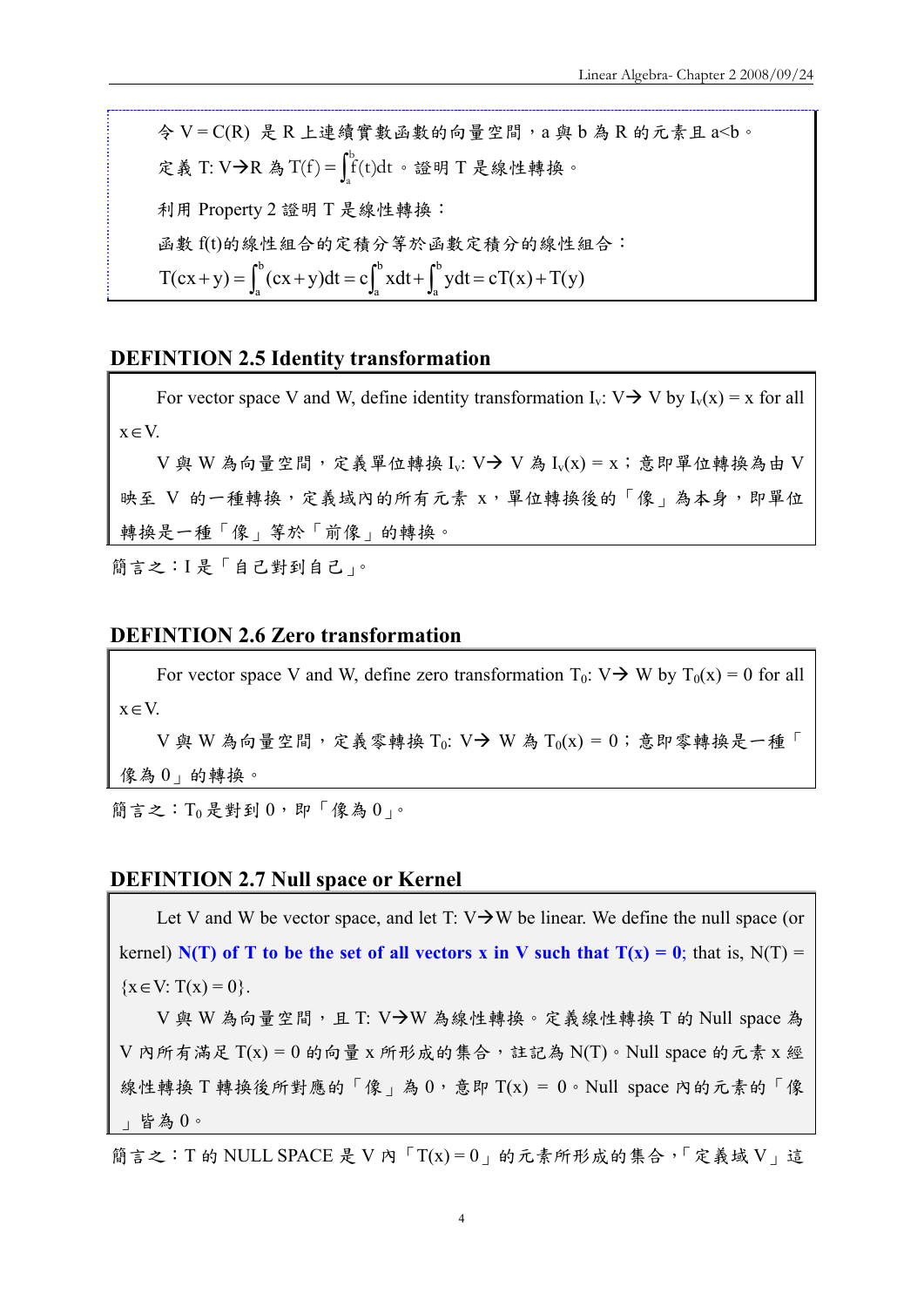一端的子集合。

#### **DEFINTION 2.8 Range or Image**

Let V and W be vector space, and let T:  $V\rightarrow W$  be linear. We define the range (or image) of T to be subset of W consisting of all images (under T) of vectors in V; that is,  $R(T) = {T(x): x \in V}.$ 

V與 W為向量空間,且 T: V→W為線性轉換。定義線性轉換 T 的 Range 為所 有 V 內的元素 x 的像 T(x) 所形成的集合,是 W 的子集合,註記為 R(T)。Range 是 對應域 W 的子集合,其所有元素係為 V 的所有元素 x 所對應的像 T( x)。意即 R(T)  $=\{T(x): x \in V\}$ 

簡言之: T 的 RANGE 是 W 內 「T(x)」所形成的集合, 「對應域 W」那這一端。

#### **EXAMPLE 5**

Let V and W be vector spaces, and let **I:**  $V \rightarrow V$  and  $T_0$ :  $V \rightarrow W$  be the identity and zero transformation, respectively. Then  $N(I) = \{0\}$ ,  $R(I) = V$ ,  $N(T_0) = V$ , and  $R(T_0) = \{0\}$ .

V 與 W 為向量空間。Identity transformation I: V $\rightarrow$ V 與 Zero transformation T<sub>0</sub>: V→W 的 Null space 與 Range, 分別為 N(I) = {0}、R(I) = V、N(T<sub>0</sub>) = V、R(T<sub>0</sub>) = {0}  $\circ$ 

因  $I(x) = x$ 是自己對到自己,會對到  $0 \neq y$ ,當然就是  $0$ ,故 N(I) 當然就是  $\{0\}$ , Range 當然就是定義域 V。

因  $T_0(x) = 0$  是對應到  $0$ , Range 當然就是  $\{0\}$ , N(T<sub>0</sub>) 當然就是定義域 V!

## **EXAMPLE 6**

Let T:  $R^3 \rightarrow R^2$  be linear transformation defined by T( $a_1, a_2, a_3$ ) = ( $a_1-a_2, a_3$ ). To verify that N(T) = { (a, a, 0):  $a \in R$ } and R(T) =  $R^2$ .

定義線性轉換 T:  $R^3$ → $R^2$  為 T(a<sub>1</sub>, a<sub>2</sub>, a<sub>3</sub>) = (a<sub>1</sub>-a<sub>2</sub>, 2a<sub>3</sub>) · 驗證 T 的 N(T) 與 R(T) 分 別為 N(T) = {(a, a, 0):  $a \in R$ } 與 R(T) =  $R^2$  ∘

Null space: Image 為  $0 \n 3 \rightarrow \frac{1}{2}$   $\frac{1}{2}$   $\frac{1}{2}$   $\frac{1}{2}$   $\frac{1}{2}$   $\frac{1}{2}$   $\frac{1}{2}$   $\frac{1}{2}$   $\frac{1}{2}$   $\frac{1}{2}$   $\frac{1}{2}$   $\frac{1}{2}$   $\frac{1}{2}$   $\frac{1}{2}$   $\frac{1}{2}$   $\frac{1}{2}$   $\frac{1}{2}$   $\frac{1}{2}$   $\frac{1}{2}$   $\frac$ 

#### **Theorem 2.1**

Let V and W be vector spaces and T:  $V\rightarrow W$  be linear. Then N(T) and R(T) are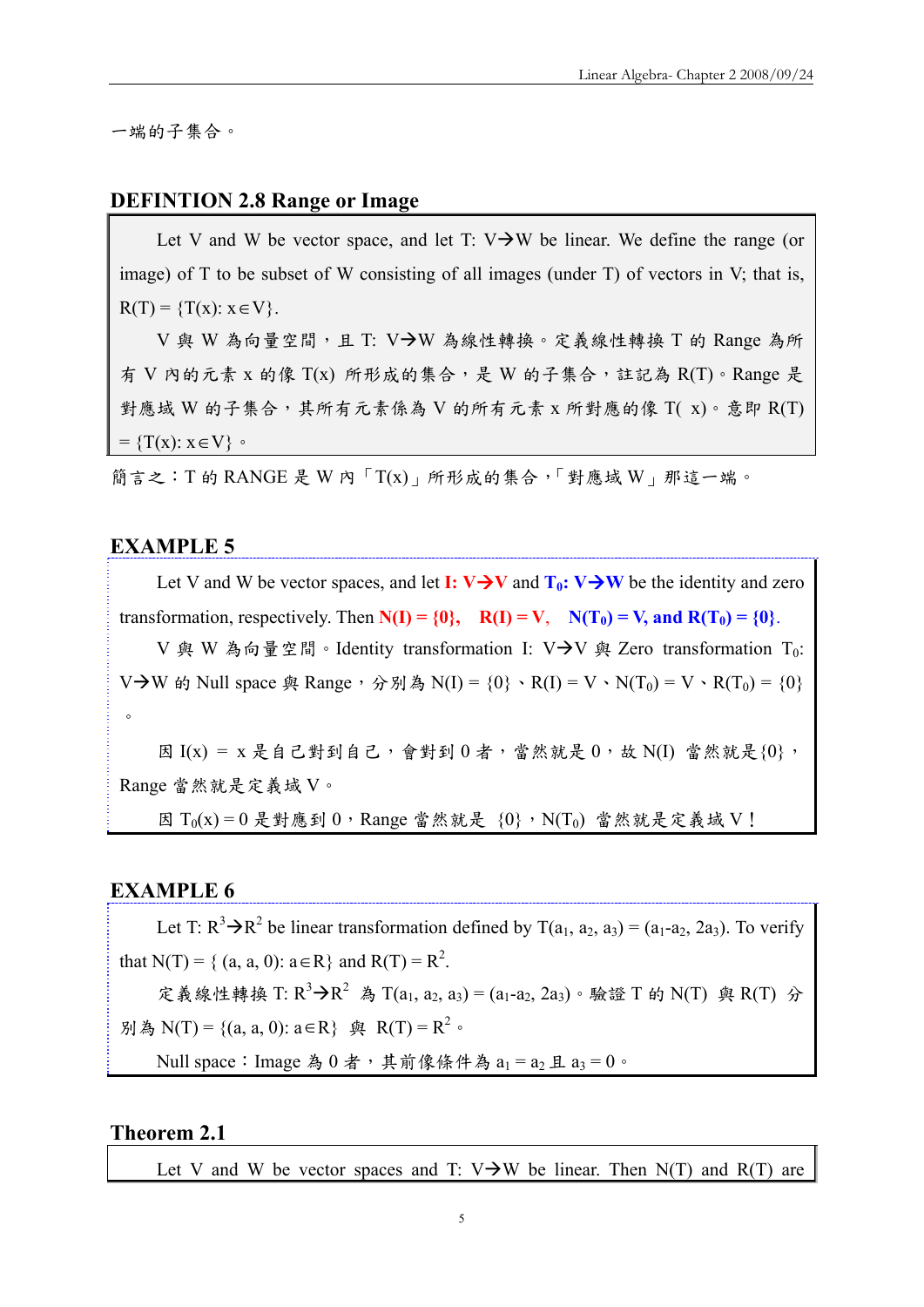```
subspaces of V and W, respectively. 
    \diamond V 與 W 為向量空間且 T: V→W 為線性轉換。證明 N(T)與 R(T)分別為定義域
V 與對應域 W 的子空間。
子空間的條件?W為V的一子空間,若且唯若下列三條件成立:(a) 0∈W。(b) 當 x∈W
且 y∈W 時,則 x+y∈W。(c) 當 c∈F 且 x∈W 時, cx∈W。
 【Proof】
    Using 0_V and 0_W to denote the zero vectors of V and W.
    Since T(0_V) = 0_W, we have that 0_V \in N(T).
    Let x, y \in N(T) and c \in F.
    Then T(x+y) = T(x) + T(y) = 0_W + 0_W = 0_W, and T(cx) = cT(x) = c 0_W = 0_W.
    Hence x+y \in N(T) and cx \in N(T), so that N(T) is a subspace of V.
    Because T(0_V) = 0_W, we have that 0_W \in R(T).
    Let x, y \in R(T) and c \in F.
    Then there exist v and w in V such that T(v) = x and T(w) = y.
    So that T(v+w) = T(v)+T(w) = x + y, and T(cv) = cT(v) = cx.
    Thus x+y \in R(T) and cx \in R(T), so that R(T) is a subspace of W.
    \hat{\varphi} 0_V 與 0_W 分別為 V 與 W 的零向量。
    依據線性轉換的特性: T(0_V) = 0_W, 所以 0_V \in N(T)。
    \hat{P} x ⋅ y ∈ N(T) \hat{H} c ∈ F ⋅ \hat{H} T(x + y) = T(x) + T(y) = 0w + 0w = 0w \hat{H} T(cx) = cT(x) =
c0_w = 0w \circÆ x + y∈N(T) 且 cx∈N(T)【滿足封閉性】。
    \rightarrowN(T)是 V 的子空間。
    依據線性轉換的特性: T(0_V) = 0_W, 所以 0_W \in R(T)。
    令 x、y∈R(T) 且 c∈F,則 V 中存在 v 與 w 使得 T(v) = x 且 T(w) = y 且 T(v+w) 
= T(v) + T(w) = x + y \text{ H } T(cv) = cT(v) = cxÆ x+y∈R(T) 且 cx∈R(T) 【滿足封閉性】。
    \rightarrowR(T)是 W 的子空間。
```
The next theorem provides a method for finding a spanning set for the range of a linear transformation. Theorem 2.2 用來找尋線性轉換的值域的 spanning set。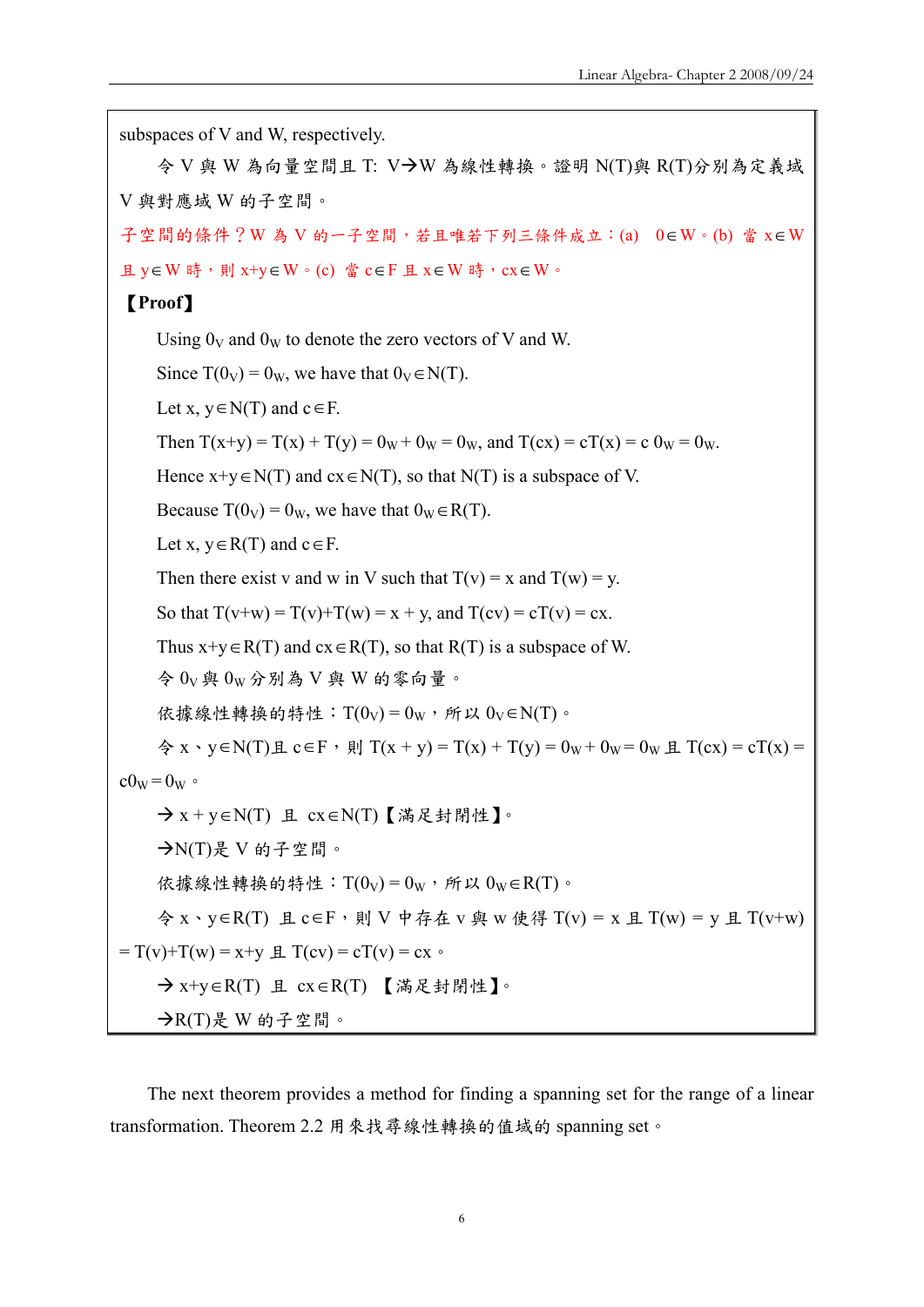## **Theorem 2.2**

Let V and W be vector spaces, and let T: V $\rightarrow$ W be linear. If  $\beta$  = {v<sub>1</sub>, v<sub>2</sub>, ..., v<sub>n</sub>} is basis for V, then  $R(T) = span(T(\beta)) = span(\{T(v_1), T(v_2),..., T(v_n)\})$ .

 $\hat{\varphi}$  V 與 W 為向量空間,且 T: V $\rightarrow$ W 為線性轉換。若 β = {v<sub>1</sub>, v<sub>2</sub>,..., v<sub>n</sub>}是定義域 (Domain)V 的基底,則 T 的值域 Range R(T)可由 T(β)來生成。意即 R(T) = span(T( $\beta$ )) = span({T(v<sub>1</sub>), T(v<sub>2</sub>),..., T(v<sub>n</sub>)}) ·

提醒:令 V 是一空間向量且 β = {u<sub>1</sub>, u<sub>2</sub>,..., u<sub>n</sub>}為 V 的子集合,則 β 是 V 的基底的條 件『若且惟若』「V 內每一個向量 v 皆能被唯一表達為 β 內向量 u1, u2,…, un 的線性組 合:  $v = a_1u_1 + a_2u_2 + ... + a_nu_n$ , 且線性組合的係數  $a_1, a_2,..., a_n$ 是唯一的。

提醒:令 S 是向量空間 V 的非空子集合,則 S 的生成集,註記為 Span(S),是一個 集合, 該集合的元素是由 S 內向量經線性組合而成。

【**Proof**】

從 span({T(v<sub>1</sub>), T(v<sub>2</sub>),...,T(v<sub>n</sub>)})⊂ R(T) 與 R(T) ⊂ span({T(v<sub>1</sub>), T(v<sub>2</sub>),...,T(v<sub>n</sub>)})兩 個方向→R(T) = span(T(β)) = span({T(v<sub>1</sub>), T(v<sub>2</sub>),...,T(v<sub>n</sub>}})。

Clearly  $T(v_i) \in R(T)$  for each i.

Because R(T) is a subspace of W, R(T) contains span( $\{T(v_1), T(v_2),...,T(v_n)\}\$ span( $T(\beta)$ ) by Theorem 1.5.

Now suppose that  $w \in R(T)$ .

Then  $w = T(v)$  for some  $v \in V$ .

Because β is basis for V, we have

$$
v = \sum_{i=1}^{n} a_i v_i
$$
 for some  $a_1, a_2, ..., a_n \in F$ .

Since T is linear, it follows that

$$
w = T(v) = \sum_{i=1}^{n} a_i T(v_i) \in span(T(\beta)).
$$

So R(T) is contained in span( $T(\beta)$ ).

先證明 span({T(v<sub>1</sub>), T(v<sub>2</sub>),...,T(v<sub>n</sub>)})⊆R(T)

很清楚地:  $T(v_i)$  ∈ R(T)。

由定理 1.5 得知:R(T)是 W 的一子空間, R(T)包含 T(vi)的生成集,即

再證明 R(T) ⊆ span({T(v<sub>1</sub>), T(v<sub>2</sub>),...,T(v<sub>n</sub>)})

span( $\{T(v_1), T(v_2),...,T(v_n)\}\)$  = span( $T(\beta)$ ) $\subset$ R(T)  $\circ$ 

假設 w∈R(T), 則對某些 v 而言, w = T(v)。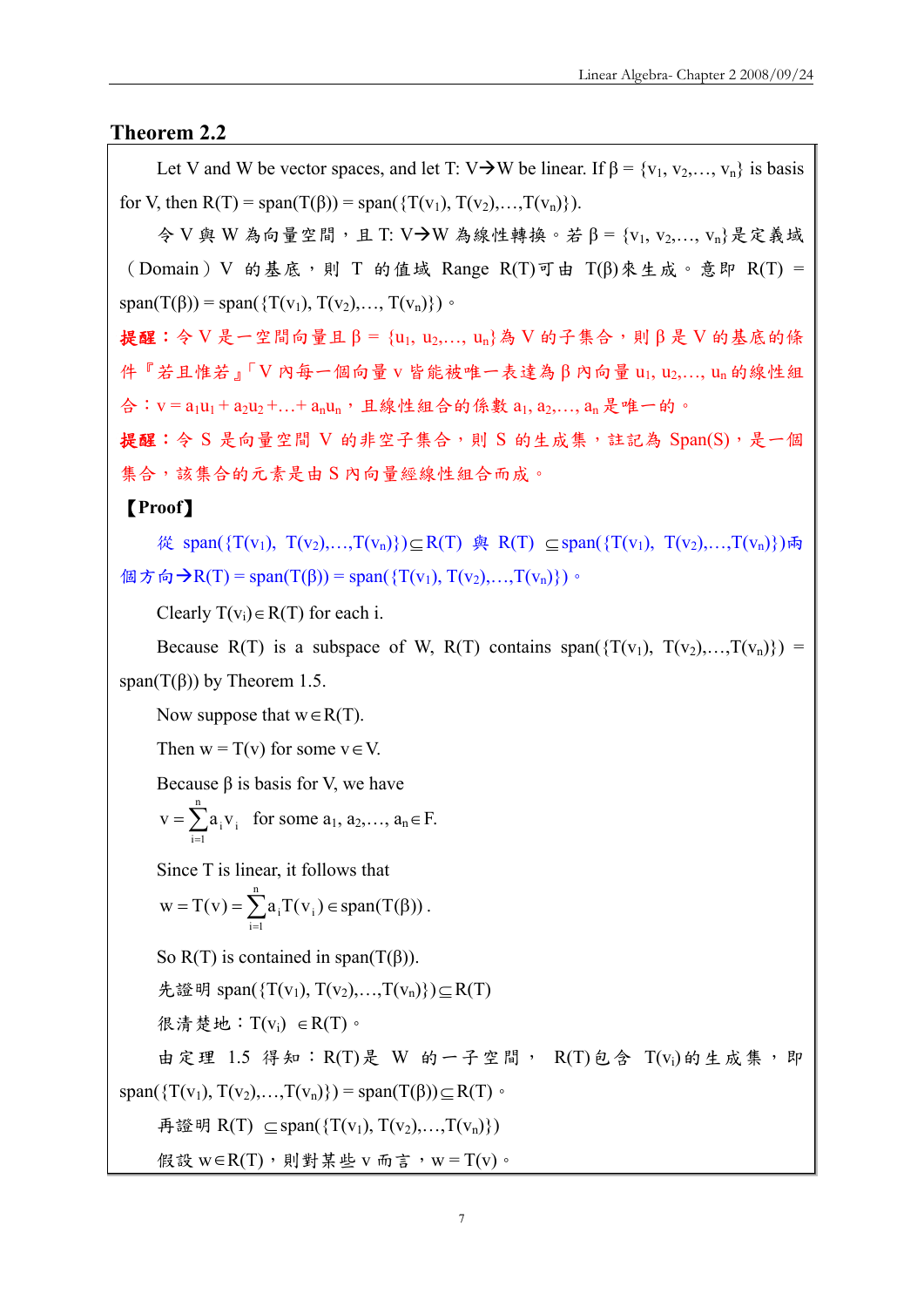$B = \{v_1, v_2, ..., v_n\}$ 是 V 的基底, 故 V 中任意元素 v 可以寫成 $\{v_1, v_2, ..., v_n\}$  的 線性組合:  $v = \sum_{i=1}$ n  $i = 1$  $v = \sum a_i v_i$  . 由於 T 是線性轉換, 故 w = T(v) = T( $\sum_{i=1} a_i v_i$ ) =  $\sum_{i=1}$ n  $i = 1$  $i$   $\sim$   $\sqrt{v}$ n  $i = 1$  $\mathbf{w} = \mathbf{T}(\mathbf{v}) = \mathbf{T}(\sum \mathbf{a}_{i} \mathbf{v}_{i}) = \sum \mathbf{a}_{i} \mathbf{T}(\mathbf{v}_{i})$  . 又依據 Span 的定義 :  $\sum_{i=1} a_i T(v_i) \in span(T(\beta$ n  $i = 1$  $a_i T(v_i) \in span(T(\beta))$  . 因此 R(T)是被包含在 span(T(β))中, 即 R(T)  $\subseteq$  span({T(v<sub>1</sub>), T(v<sub>2</sub>),...,T(v<sub>n</sub>)}) = span( $T(β)$ )  $\circ$  $\rightarrow R(T)$  = span(T( $\beta$ )) = span({T( $v_1$ ), T( $v_2$ ),...,T( $v_n$ )}) **Theorem 1.5** 向量空間 V 的任意子集合 S 的生成集(Span of S)為 V 的子空間。意 即 span(S)是 V 的子空間。進而言之,包含 S 的向量空間 V (S 為 V 的子集合),其 任意子空間 W 也必然包含 S 的生成集。意即 span(S) ⊆W。 簡言之: T 的值域是由對應域 V 的基底 β = {v<sub>1</sub>, v<sub>2</sub>,..., v<sub>n</sub>}的元素 v<sub>1</sub>, v<sub>2</sub>,..., v<sub>n</sub> 的像 T(v<sub>1</sub>),

 $T(v_2),...,T(v_n)$ 所構成的集合 $\{T(v_1), T(v_2),...,T(v_n)\}\times \pm \omega$ 。

It should be noted that Theorem 2.2 is true if  $\beta$  is infinite, that is,  $R(T)$  = span({T(v):v∈β}). 若 β 是無限集合時,Theorem 2.2 亦為真。

The next example illustrates the usefulness of Theorem 2.2.

## **EXAMPLE 7**

Define the linear transformation T:  $P_2(R) \rightarrow M_{2 \times 2}(R)$  by  $T(f(x)) = \begin{vmatrix} f(x) & f(x) & f(x) \\ 0 & f(x) \end{vmatrix}$ ⎠ ⎞  $\overline{\phantom{a}}$ ⎝  $(f(1) 0 \qquad \text{f}(0)$  $f(1) - f(2) = 0$ Since  $\beta = \{v_1, v_2, ..., v_n\} = \{1, x, x^2\}$  is a basis for P<sub>2</sub>(R), we have  $R(T) = span(T(\beta)) = span(\{T(v_1), T(v_2),..., T(v_n)\}) = span(\{T(1), T(x), T(x^2)\}) =$  $=$ span  $\left\{ \left\{ \begin{pmatrix} 0 & 0 \\ 0 & 1 \end{pmatrix}, \begin{pmatrix} -1 & 0 \\ 0 & 0 \end{pmatrix}, \begin{pmatrix} -3 & 0 \\ 0 & 0 \end{pmatrix} \right\} \right\}$  = span  $\left\{ \left\{ \begin{pmatrix} 0 & 0 \\ 0 & 1 \end{pmatrix}, \begin{pmatrix} -1 & 0 \\ 0 & 0 \end{pmatrix} \right\} \right\}$ ⎠ ⎞  $\overline{\phantom{a}}$  $\overline{ }$ ⎝  $\big($  $\overline{\mathcal{L}}$  $\vert$ ⎨  $\sqrt{ }$ ⎭  $\left\{ \right\}$  $\vert$  $\overline{\phantom{a}}$ ⎠ ⎞  $\overline{\phantom{a}}$ ⎝ ⎛−  $\overline{\phantom{a}}$ ⎠ ⎞  $\vert$ ⎝  $=\text{span}\left\{\left\{\right|\right\}$ ⎟ ⎠ ⎞  $\overline{ }$  $\overline{a}$ ⎝  $\big($  $\overline{\mathcal{L}}$  $\overline{a}$ ⎨  $\sqrt{2}$ ⎭  $\left\{ \right\}$  $\left| \begin{array}{c} \hline \end{array} \right|$  $\sqrt{ }$ ⎠  $\setminus$  $\overline{\phantom{a}}$ ⎝ ⎛−  $\sqrt{2}$ ⎠  $\setminus$  $\overline{\phantom{a}}$ ⎝ ⎛−  $\sqrt{ }$ ⎠ ⎞  $\overline{\phantom{a}}$ ⎝  $\sqrt{}$  $\begin{pmatrix} 0 & 0 \\ 0 & 1 \end{pmatrix}, \begin{pmatrix} -1 & 0 \\ 0 & 0 \end{pmatrix}$  $\begin{pmatrix} 0 & 0 \\ 0 & 1 \end{pmatrix}, \begin{pmatrix} -1 & 0 \\ 0 & 0 \end{pmatrix}, \begin{pmatrix} -3 & 0 \\ 0 & 0 \end{pmatrix}$  = span Thus we have found a basis for  $R(T)$ , and so dim( $R(T)$ )= 2.  $P_2(R)$ 的基底為β = {v<sub>1</sub>, v<sub>2</sub>,..., v<sub>n</sub>} = {1, x, x<sup>2</sup>} 由 **Theorem 2.2** 得知 **R**(T) = span({T(1), T(x), T(x<sup>2</sup>)})  $T(1)$ :  $f(x) = 1 \cdot f(1) - f(2) = 0 \cdot f(0) = 1$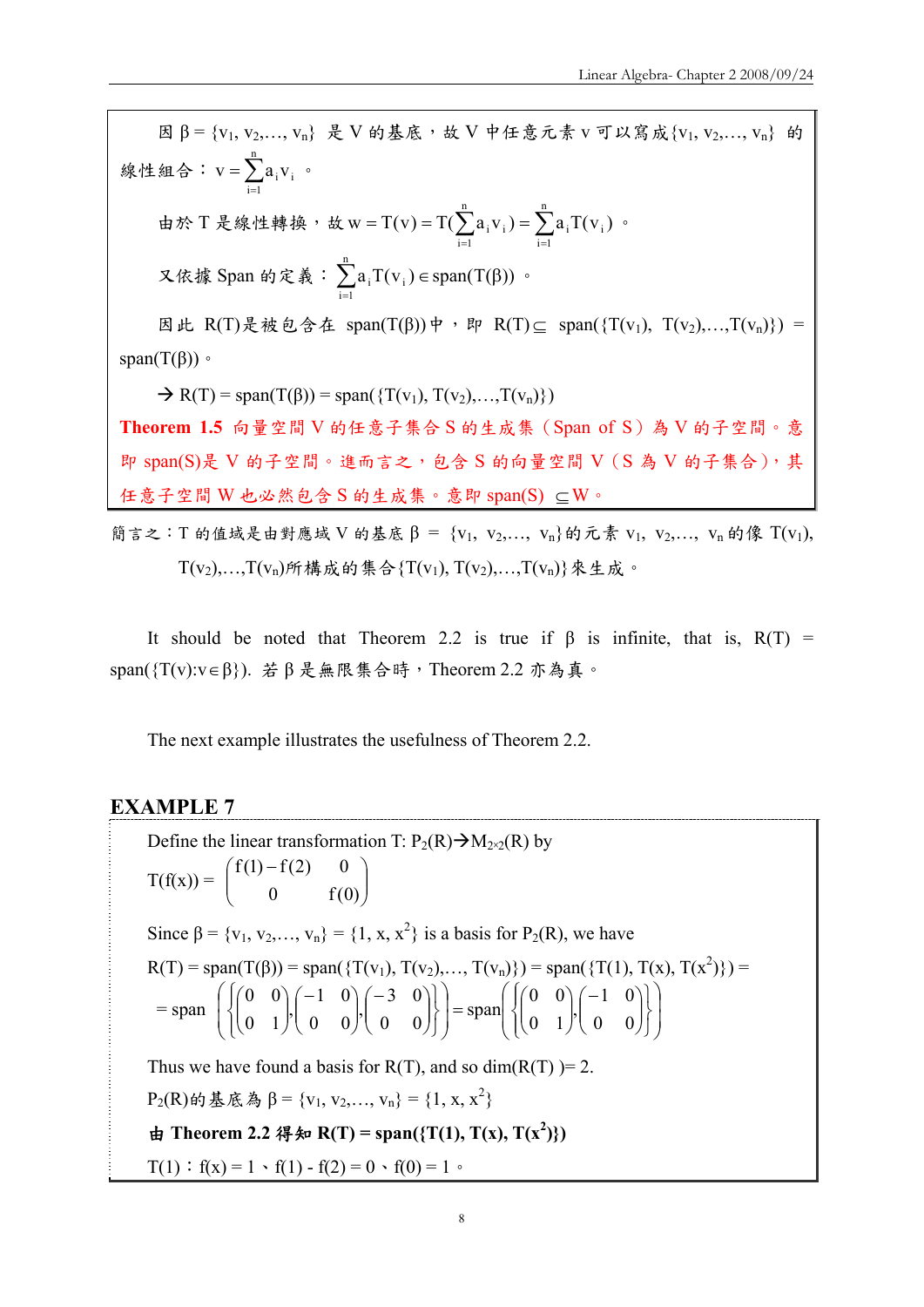T(x) : f(x) = x · f(1) - f(2) = -1 · f(0) = 0 ·  
\nT(x<sup>2</sup>) : f(x) = x<sup>2</sup> · f(1) - f(2) = -3 · f(0) = 0 ·  
\n& R(T) = span 
$$
\left( \begin{cases} \begin{pmatrix} 0 & 0 \\ 0 & 1 \end{pmatrix}, \begin{pmatrix} -1 & 0 \\ 0 & 0 \end{pmatrix}, \begin{pmatrix} -3 & 0 \\ 0 & 0 \end{pmatrix} \end{cases} \right)
$$
  
\n $\boxtimes \begin{pmatrix} -1 & 0 \\ 0 & 0 \end{pmatrix} \text{ if } \begin{pmatrix} -3 & 0 \\ 0 & 0 \end{pmatrix} \text{ if } \text{ if } R(T) = \text{span} \left( \begin{cases} \begin{pmatrix} 0 & 0 \\ 0 & 1 \end{pmatrix}, \begin{pmatrix} -1 & 0 \\ 0 & 0 \end{pmatrix} \end{cases} \right)$   
\n $\rightarrow \begin{pmatrix} 0 & 0 \\ 0 & 1 \end{pmatrix} \text{ if } \begin{pmatrix} -1 & 0 \\ 0 & 0 \end{pmatrix} \text{ if } R(T) \text{ if } \text{ if } R(T) = 2 \text{ or } R(T) = 2 \text{ if } R(T) = 2 \text{ if } R(T) = 2 \text{ if } R(T) = 2 \text{ if } R(T) = 2 \text{ if } R(T) = 2 \text{ if } R(T) = 2 \text{ if } R(T) = 2 \text{ if } R(T) = 2 \text{ if } R(T) = 2 \text{ if } R(T) = 2 \text{ if } R(T) = 2 \text{ if } R(T) = 2 \text{ if } R(T) = 2 \text{ if } R(T) = 2 \text{ if } R(T) = 2 \text{ if } R(T) = 2 \text{ if } R(T) = 2 \text{ if } R(T) = 2 \text{ if } R(T) = 2 \text{ if } R(T) = 2 \text{ if } R(T) = 2 \text{ if } R(T) = 2 \text{ if } R(T) = 2 \text{ if } R(T) = 2 \text{ if } R(T) = 2 \text{ if } R(T) = 2 \text{ if } R(T) = 2 \text{ if } R(T) = 2 \text{ if } R(T) = 2 \text{ if } R(T) = 2 \text{ if } R(T) = 2 \text{ if } R(T) = 2$ 

以維度來表示子空間的大小,至於 N(T)與 R(T)的大小?給予專有名詞。

## **DEFINITION 2.9**

Let V and W be vector spaces, and let T:  $V\rightarrow W$  be linear. If N(T) and R(T) are finitedimensional, then we define the nullity of T, denoted nullity(T), and the rank of T, denoted rank(T), to be the dimensions of  $N(T)$  and  $R(T)$ , respectively.

 $V$ 與 W 為向量空間,且 T: V $\rightarrow$ W 為線性轉換。

定義 T 的核次數 (Nullity): nullity(T) = dimensions of N(T)

定義 T 的秩 (Rank): rank(T) = dimension of  $R(T)$ 

核次數(**Nullity**)與秩(**Rank**)分別代表 **N(T)**與 **R(T)**的維度。

註: T 的 NULL SPACE 是 V 內 「T(x) =  $0<sub>1</sub>$  的元素所形成的集合, 「定義域 V 」這一端 的子集合。

註:T 的 RANGE 是 W 內「T(x)」所形成的集合,「對應域 W」那這一端。

## **Theorem 2.3 (Dimension Theorem)**

Let V and W be vector spaces, and let  $T: V \rightarrow W$  be linear. If V is finite-dimensional,

## then **Nullity**(**T**)+rank(**T**) =  $dim(V)$

T 的核次數(Nullity)與秩(Rank)的和,等於定義域的維度 **dim(V)**。

## 【**Proof**】

Suppose that  $\dim(V) = n$ ,  $\dim(N(T)) = k$ , and  $\{v_1, v_2,..., v_k\}$  is a basis for N(T). By the corollary to Theorem 1.11, we may extend  $\{v_1, v_2, \ldots, v_k\}$  to a basis  $\beta = \{v_1, v_2, \ldots, v_n\}$ for V.

We claim that  $S = \{T(v_{k+1}), T(v_{k+2}), \ldots, T(v_n)\}$  is a basis for  $R(T)$ .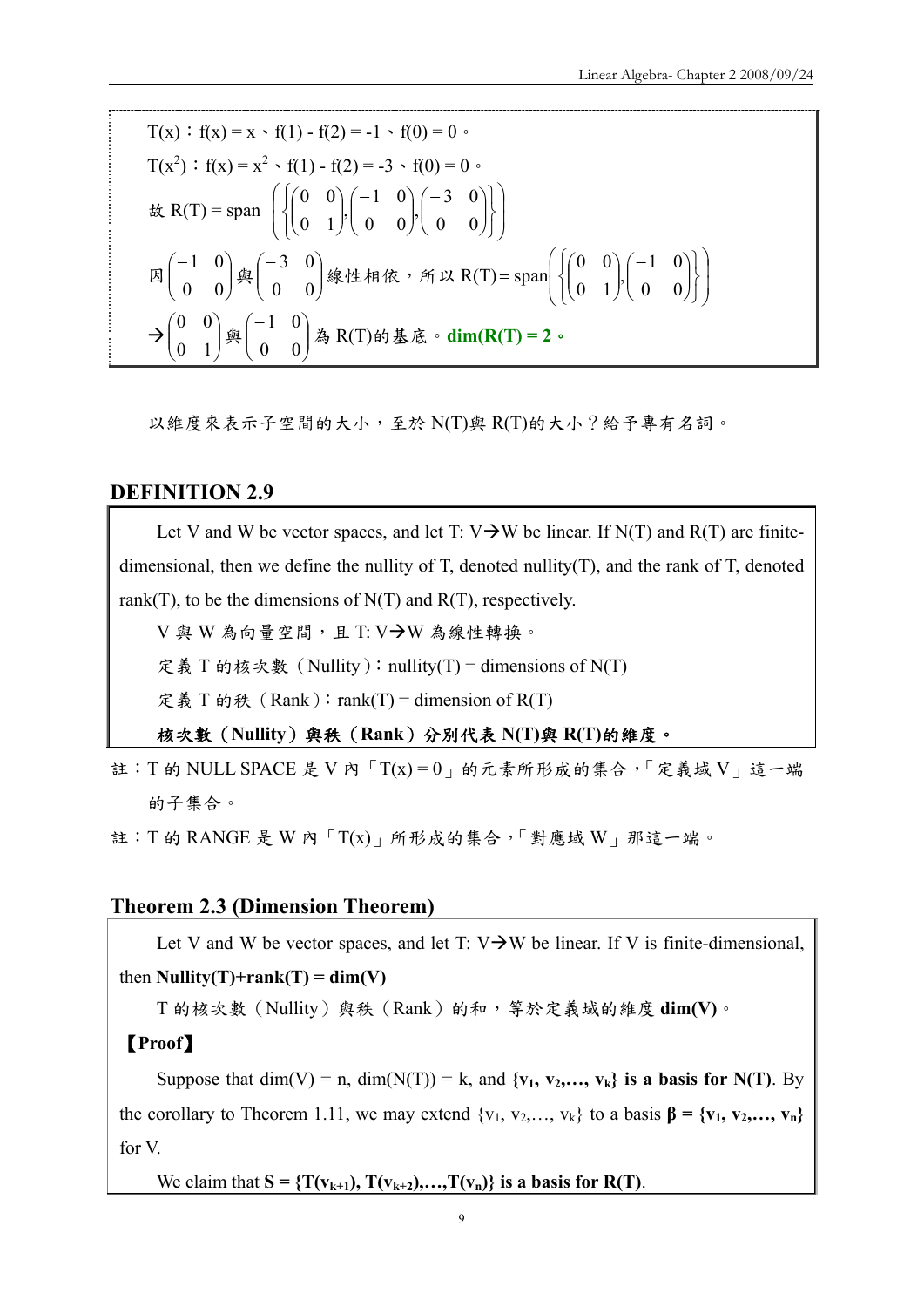First we prove that S generates R(T). Using Theorem 2.2 and the fact that  $T(v_i) = 0$  for  $1 \leq i \leq k$ , we have  $R(T) = span(\{T(v_1), T(v_2),..., T(v_n)\}) = span(\{T(v_{k+1}), T(v_{k+2}),..., T(v_n)\}) = span(S)$ Now we prove that S is linear independent. Suppose that  $b_i T(v_i) = 0$ n  $\sum_{i=k+1} b_i T(v_i) = 0$  for  $b_{k+1}, b_{k+2},..., b_n \in F$ . Using the fact that T is linear, we have  $\begin{bmatrix} T \end{bmatrix}$   $\sum b_i v_i = 0$ n  $i = k + 1$  $\mathbf{v}_i$  = ⎠  $\left(\sum_{i=1}^{n}b_{i}v_{i}\right)$ ⎝  $\Bigg(\sum_{i=k+}^n$ So  $\sum b_i v_i \in N(T)$ n  $\sum_{i=k+1} b_i v_i \in$ Hence there exist  $c_1, c_2, \ldots, c_k \in F$  such that  $\sum_{i=k+1}^{n} b_i v_i = \sum_{i=1}^{k}$  $i = 1$ i <sup>v</sup> i n  $i = k + 1$  $b_i v_i = \sum c_i v_i$  or  $\sum b_i v_i + \sum (-c_i) v_i = 0$ k  $i = 1$  $i$ ,  $j$   $v$ <sub>i</sub> n  $\sum_{i=k+1} b_i v_i + \sum_{i=1} (-c_i) v_i =$ Since  $\beta$  is a basis for V, we have  $b_i = 0$  for all i. Hence S is linearly independent. Notice that this argument also shows that  $T(v_{k+1}), T(v_{k+2}), \ldots, T(v_n)$  are distinct; therefore rank $(T) = n-k$ . 假設 dim(V) = n、dim(N(T)) = k 且 {v<sub>1</sub>, v<sub>2</sub>,..., v<sub>k</sub>} 是 N(T)的基底。依據 Theorem 1.11 的推論得知,可將{v<sub>1</sub>, v<sub>2</sub>,..., v<sub>k</sub>} 拓展至β = {v<sub>1</sub>, v<sub>2</sub>,..., v<sub>n</sub>},使得β = {v<sub>1</sub>, v<sub>2</sub>,..., **vn}**成為 V 的基底。【N(T)是 V 的子空間。】 要證明者即為 S = {T(Vk+1), T(Vk+2),...,T(Vn)}是否為 R(T)的基底? 首先證明 **S** 可生成 **R(T)**。 利用 Theorem 2.2 與「T(v<sub>i</sub>) = 0 for  $1 \leq i \leq k$ <sub>」</sub> ( {v<sub>1</sub>, v<sub>2</sub>,..., v<sub>k</sub>} 是 N(T)的基底; 故依 Null space 定義, T(v<sub>i</sub>) = 0 for  $1 ≤ i ≤ k$ ) 的事實, 得知:  $R(T) = span({T(v_1), T(v_2),...,T(v_n)})$  (Theorem 2.2) = span({ $T(v_{k+1}), T(v_{k+2}),..., T(v_n)$ }) = span(S)({ $v_1, v_2,..., v_k$ } 是 N(T)的基底; 故依 Null space 定義, T(v<sub>i</sub>) = 0 for  $1 \le i \le k$ ) 其次證明 **S = {T(vk+1), T(vk+2),…,T(vn)}**為線性獨立。 假設  $\sum b_i T(v_i) = 0$ n  $\sum_{i=k+1} b_i T(v_i) = 0$  for  $b_{k+1}, b_{k+2}, ..., b_n \in F$ . 並利用 T 是線性的事實, 得知 T  $\sum b_i v_i$  = 0 n  $i = k + 1$  $\mathbf{v}_i$  = ⎠  $\left(\begin{array}{c} n \\ \sum b_i v_i \end{array}\right)$ ⎝  $\left(\sum_{i=k+1}^n b_i v_i\right) = 0$  . 依據 Null space N(T)定義: T(x) =  $0 \cdot$  E Null space 内的元素的像皆為  $0 \cdot$  $\# \sum b_i v_i \in N(T)$ n  $\sum_{i=k+1} b_i v_i \in N(T)$  .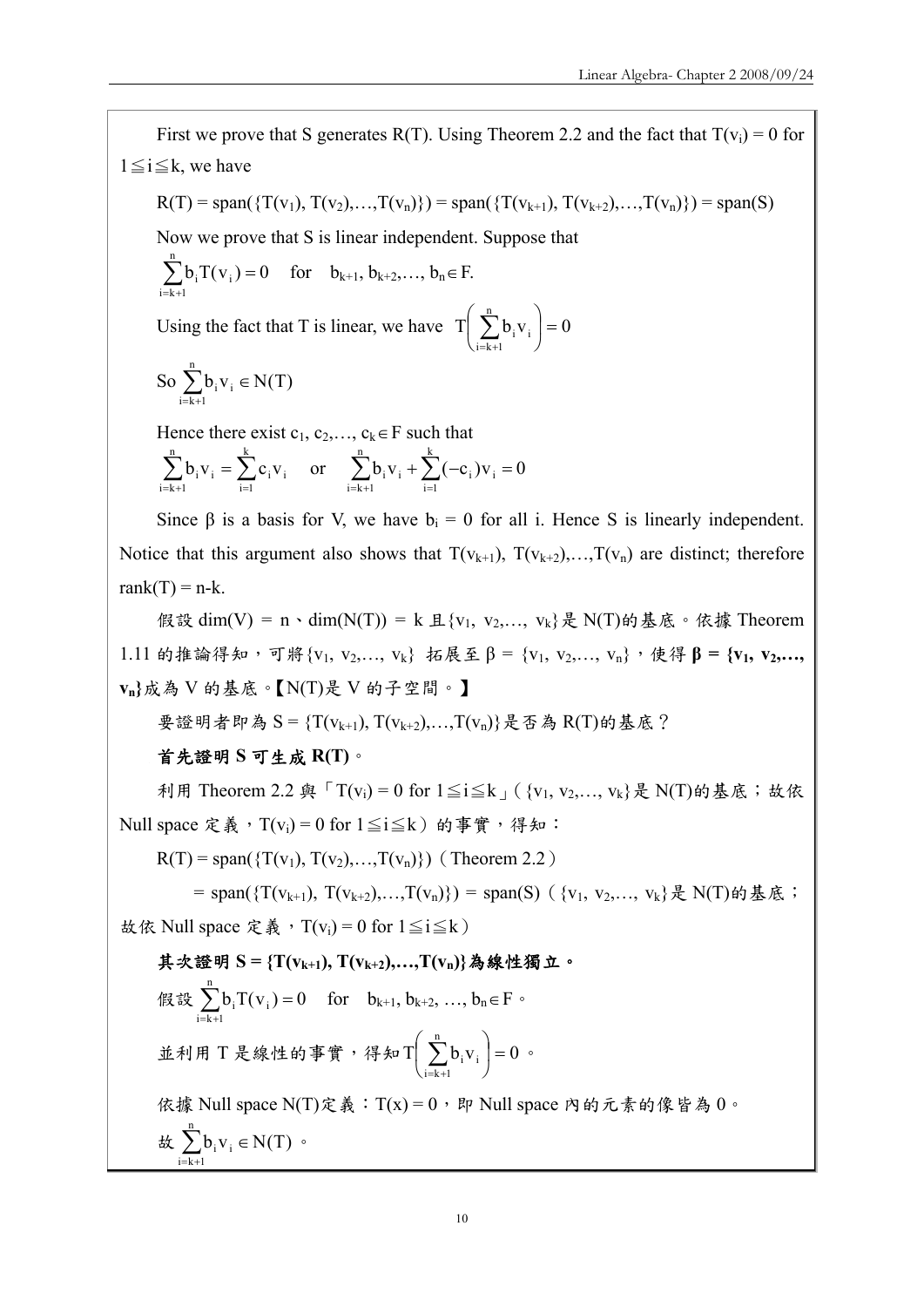又因{v1, v2,..., vk}是 N(T)的基底。

$$
\boxtimes \ \cancel{u} \ , \ \not\stackrel{\tau}{\mathcal{A}} \ \cancel{t} \ c_1, \ c_2, \ \ldots, \ c_k \in F \ \cancel{t} \ \cancel{t} \ \cancel{t}^n_i \\ \text{where} \ \frac{1}{i=k+1} b_i v_i = \sum_{i=1}^k c_i v_i \ \cancel{t} \ \cancel{t}^n_i \\ \text{where} \ \frac{1}{i=k+1} b_i v_i + \sum_{i=1}^k (-c_i) v_i = 0 \ \circ \text{where} \ \frac{1}{i=k+1} b_i v_i = 0 \ \text{where} \ \frac{1}{i=k+1} b_i v_i = 0 \ \text{where} \ \frac{1}{i=k+1} b_i v_i = 0 \ \text{where} \ \frac{1}{i=k+1} b_i v_i = 0 \ \text{where} \ \frac{1}{i=k+1} b_i v_i = 0 \ \text{where} \ \frac{1}{i=k+1} b_i v_i = 0 \ \text{where} \ \frac{1}{i=k+1} b_i v_i = 0 \ \text{where} \ \frac{1}{i=k+1} b_i v_i = 0 \ \text{where} \ \frac{1}{i=k+1} b_i v_i = 0 \ \text{where} \ \frac{1}{i=k+1} b_i v_i = 0 \ \text{where} \ \frac{1}{i=k+1} b_i v_i = 0 \ \text{where} \ \frac{1}{i=k+1} b_i v_i = 0 \ \text{where} \ \frac{1}{i=k+1} b_i v_i = 0 \ \text{where} \ \frac{1}{i=k+1} b_i v_i = 0 \ \text{where} \ \frac{1}{i=k+1} b_i v_i = 0 \ \text{where} \ \frac{1}{i=k+1} b_i v_i = 0 \ \text{where} \ \frac{1}{i=k+1} b_i v_i = 0 \ \text{where} \ \frac{1}{i=k+1} b_i v_i = 0 \ \text{where} \ \frac{1}{i=k+1} b_i v_i = 0 \ \text{where} \ \frac{1}{i=k+1} b_i v_i = 0 \ \text{where} \ \frac{1}{i=k+1} b_i v_i = 0 \ \text{where} \ \frac{1}{i=k+1} b_i v_i = 0 \ \text{where} \ \frac{1}{i=k+1} b_i v_i = 0 \ \text{where} \ \frac{1}{i=k+1} b_i v_i = 0 \ \text{where} \ \frac{1}{i=k+1}
$$

由於 β 是 V 的基底,為線性獨立子集,故 b<sub>i</sub> = 0, 意即 S = {T(v<sub>k+1</sub>), T(v<sub>k+2</sub>), ..., T(v<sub>n</sub>)}為線性獨立。因此 rank(T) = n - k。

**Corollary to Theorem 1.11** If W is a subspace of a finite-dimensional vector space V, then any basis for W can be extended to a basis for V. W 是 V 的子空間,則 W 的任一基底可 以延伸為 V 的基底。

**Theorem 2.2** Let V and W be vector spaces, and let T: V $\rightarrow$ W be linear. If  $\beta = \{v_1, v_2, \dots, v_n\}$  $v_n$ } is basis for V, then R(T) = span(T(β)) = span({T(v<sub>1</sub>), T(v<sub>2</sub>),...,T(v<sub>n</sub>)}). 令 V 與 W 為向 量空間,且 T: V->W 為線性轉換。若 β = {v<sub>1</sub>, v<sub>2</sub>,..., v<sub>n</sub>}是定義域 (Domain) V 的基 底,則 T 的值域 Range R(T)可由 T(β)來生成。即 R(T) = span(T(β)) = span({T(v<sub>1</sub>),  $T(v_2),..., T(v_n)$ )

#### **Theorem 2.4 (One-to-one)**

Let V and W be vector spaces, and let  $T: V \rightarrow W$  be linear. Then T is one-to-one if and only if  $N(T) = \{0\}$ .

 $V$ 與 W 為向量空間,且 T:  $V\rightarrow W$  為線性轉換。則 T 是一對一「若且唯若」N(T)  $= \{0\}$  。

## 【**Proof**】

T is one-to-one  $\rightarrow N(T) = \{0\}$ 

Suppose that T is one-to-one and  $x \in N(T)$ . Then  $T(x) = 0 = T(0)$ .

Since T is one-to-one, we have  $x = 0$ . Hence  $N(T) = \{0\}$ .

T 是一對一→N(T) =  $\{0\}$ 

依據 Null space 的定義: T(x) =  $0 \cdot$  E Null space 内的元素的像皆為  $0 \circ$ 

再依據 T 是線性轉換的 Property: 若 T 是線性轉換,則 T(0)=0。

若 T 是線性且 x∈N(T),則 T(x) = 0 = T(0)。

若 T 是一對一,則 x = 0, 即 N(T) =  $\{0\}$ 。

 $N(T) = \{0\} \rightarrow T$  is one-to-one

Now assume that  $N(T) = \{0\}$ , and suppose that  $T(x) = T(y)$ .

Then  $0 = T(x) - T(y) = T(x - y)$ .

Therefore  $x,y \in N(T) = \{0\}$ . So  $x - y = 0$ , or  $x = y$ .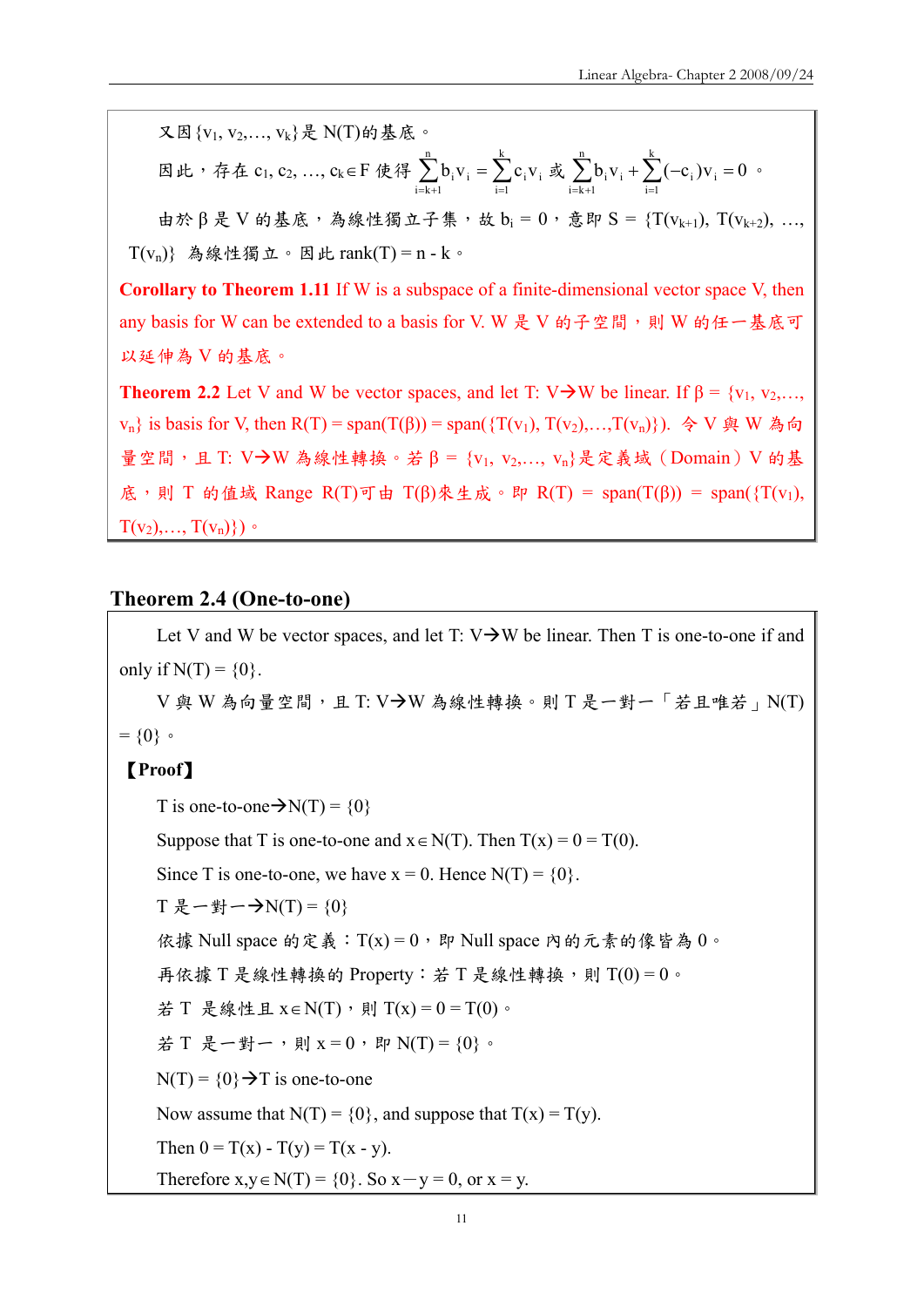This means that T is one-to-one.  $N(T) = {0}$   $\rightarrow$   $T$  是 一 對 一 依據 T 是線性轉換的 Property: 若 T 是線性轉換, 則 T(x - y) = T(x) - T(y) 。 假設 N(T) = {0} 且 T(x) = T(y), 則 0 = T(x) - T(y) = T(x-y)。 若 x,y∈N(T) = {0}, 則 x-y = 0 或 x = y, 即 T 是一對一。

#### **Theorem 2.5**

Let V and W be vector spaces of **equal (finite) dimension**, and let T:  $V \rightarrow W$  be linear. Then the following are equivalent:

V與 W 為向量空間,具有相等的維度,且 T: V→W 為線性轉換,則下列敘述 等價:

(a) T is one-to-one.

(b) T is onto.

(c) rank $(T) = dim(V)$ .

ONTO:當f:A→B,若 f(A) = B,則稱f 為映成(ONTO)函數,故 f 是映成若且 唯若 f 的值域等於對應域。

#### 【**Proof**】

From Theorem 2.3 (dimension theorem), we have **nullity(T)+rank(T) = dim(V).** 

Now, with the use of Theorem 2.4, we have that T is one-to-one if and only if  $N(T)$  =  $\{0\}$ , if and only if **nullity(T) = 0**, if and only if **rank(T) = dim(V)**, if and only if **rank(T) =**  $\dim(W)$ , and if and only if  $\dim(R(T)) = \dim(W)$ . By Theorem 1.11, this equality is equivalent to  $R(T) = W$ , the definition of **T** being onto.

由 Theorem 2.3 + Theorem 2.4  $\rightarrow$  Rank(T) = dim (V) · 由定理 1.11 dim(R(T)) = dim  $(W) \rightarrow R(T) = W$ 

**Theorem 2.3** Let V and W be vector spaces, and let T:  $V \rightarrow W$  be linear. If V is finitedimensional, then Nullity(T)+rank(T) = dim(V). T 的核次數(Nullity) 與秩(Rank)的 和,等於定義域的維度 dim(V)。

**Theorem 1.11** Let W be a subspace of a finite-dimensional vector space V. Then W is finite-dimensional and dim(W)  $\leq$  dim(V). Moreover, if dim(W) = dim(V), then V = W.  $\mathbb{R}$ .  $W$  為有限維度的向量空間  $V$  內的子空間,則  $W$  為有限維度且 dim(W)  $\leq$ dim(V)。若 dim(W) = dim(V), 則 W = V。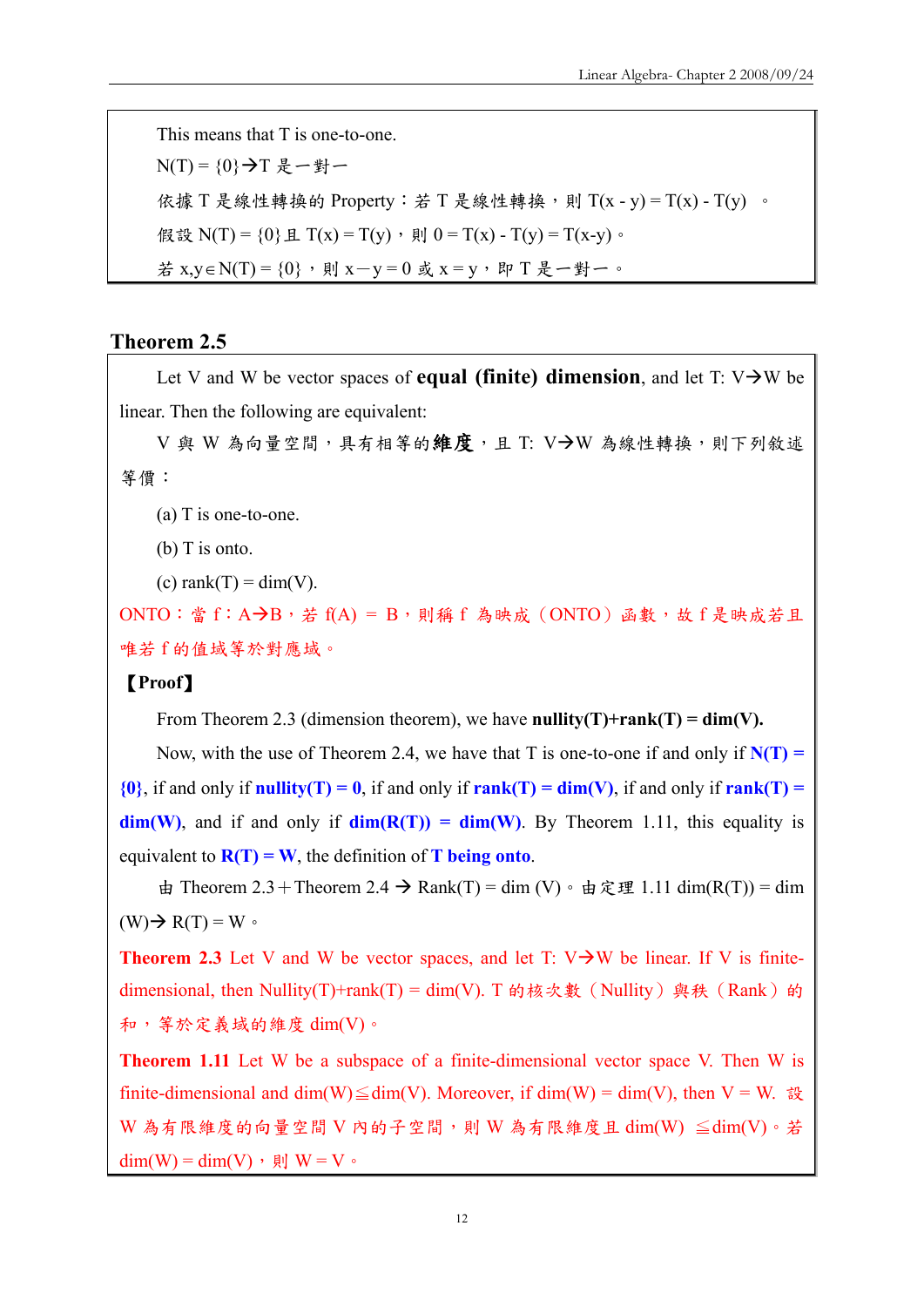**If T is linear and one-to-one, then a subset S is linearly independent if and only if T(S) is linearly independent.** 

若 **T** 為線性且為一對一,則定義域內子集合 **S** 為線性獨立「若且唯若」條件為 **T(S)**是線性獨立。

We note that if V is not finite-dimensional and T:  $V\rightarrow V$  is linear, then it does not follow that one-to-one and onto are equivalent.

若 V 不是有限且 T: V→V 為線性,則一對一與映成並非為等價。

The linearity of T in Theorem 2.4 and 2.5 is essential. For it is easy to construct examples of functions from R into R that are not one-to-one, but onto, and vice versa.

在 Theorem 2.4 與 2.5 中,「T為線性」是必備條件,因為吾人可容易舉出一些由 R 映至 R 的函數,非「一對一」卻為「映成」者。反之亦然。

The next two examples make use of the proceeding theorems in determining whether a given linear transformation is one-to-one or onto.

以下兩個例子將利用前述定理來判斷已知線性轉換是「一對一」或「映成」。

#### **EXAMPLE 8**

Let T:  $P_2(R) \rightarrow P_3(R)$  be the linear transformation defined by  $T(f(x)) = 2f'(x) + \int_0^x$  $\int_{0}^{\infty} 3f(t)dt$ 

Now R(T) = span({T(1), T(x), T(x<sup>2</sup>) }) = span({3x, 2+3x<sup>2</sup>/2, 4x+x<sup>3</sup>}).

Since  $\{3x, 2+3x^2/2, 4x+x^3\}$  is linearly independent, dim(R(T)) = 3= rank (T).

Since dim  $(P_3(R)) = 4$ , T is not noto.

From the dimension theorem, **nullity**(T)+3 =  $\dim(P_2)$  = 3. So nullity(T) = 0, and therefore,  $N(T) = \{0\}$ . We conclude from Theorem 2.4 that T is one to one.

定義 T: P<sub>2</sub>(R)→P<sub>3</sub>(R)為 T(f(x)) = 2f'(x)+  $\int_0^x$  $\int_{0}^{3} f(t) dt$  •

 $P_2(R)$  的基底為{1, x, x<sup>2</sup>},得知 R(T) = span({T(1), T(x), T(x<sup>2</sup>)}) = span ({3x,  $2+3x^2/2, 4x+x^3$ .

因 $\{3x, 2+3x^2/2, 4x+x^3\}$ 為線性獨立,故 dim $(R(T)) = 3$ = rank  $(T)$  · 【先交代 dim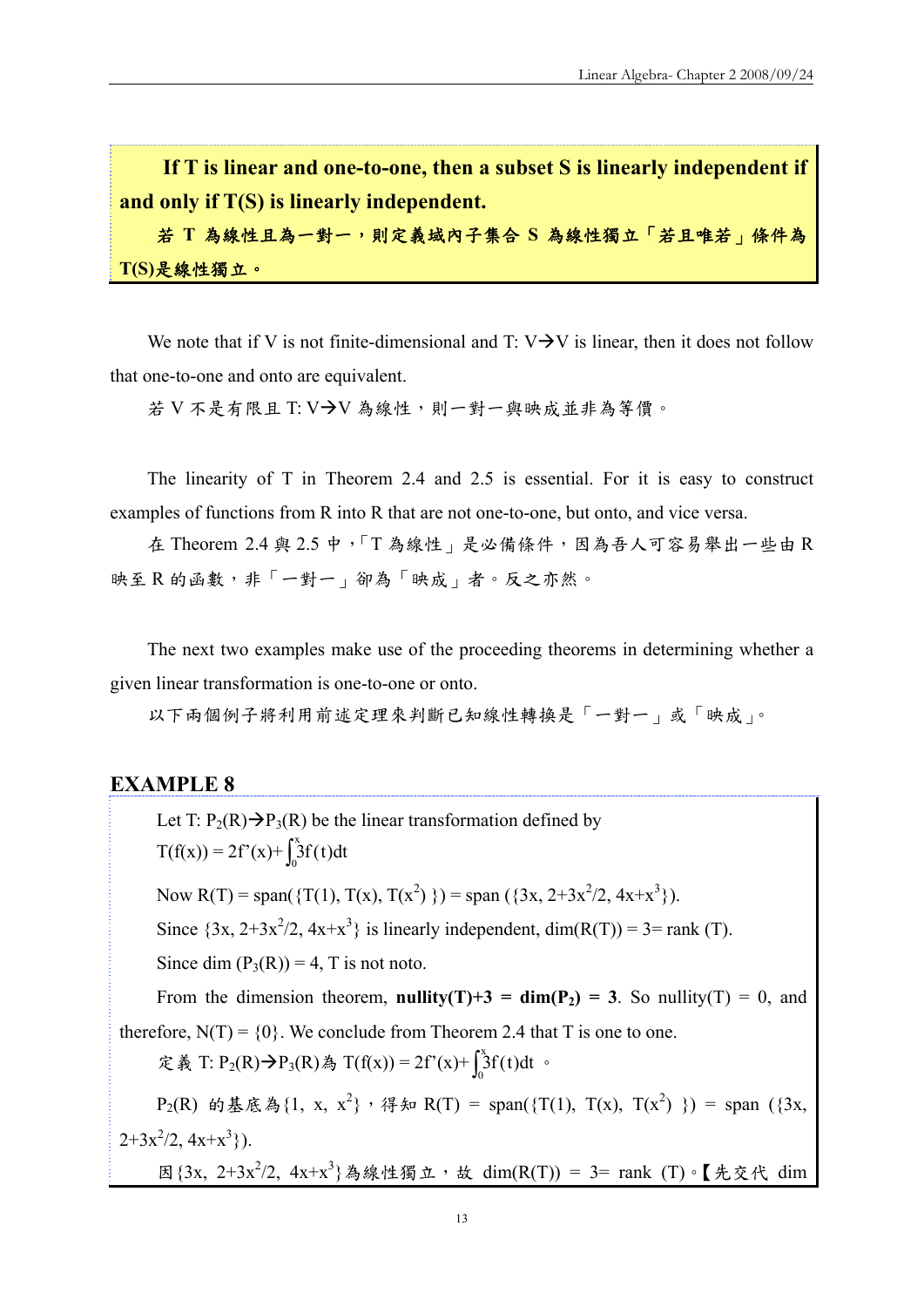$(R(T)) = 3$  再交代 rank $(T) = 3$  o 】 然因 dim  $(P_3(R)) = 4$ , 故 T 非 ONTO。【T 為 ONTO 的條件是 dim(P<sub>3</sub>(R)) =  $dim(R(T)) \circ \mathbf{I}$ 依據 Theorem 2.3 (Dimension Theorem): nullity(T) + 3 = dim(P<sub>2</sub>) = 3, 故 nullity(T) = 0 且 N(T) = {0}, T 為一對一。【dim(V) = dim(P<sub>2</sub>) = 3。】 **Theorem 2.3** Let V and W be vector spaces, and let T:  $V \rightarrow W$  be linear. If V is finitedimensional, then Nullity(T) + rank(T) = dim(V). T 的核次數(Nullity) 與秩(Rank)的 和,等於定義域的維度 dim(V)。 註:  $P_2(R)$ 與  $P_3(R)$ 的維度不同, 不可引用 Theorem 2.5。 Theorem  $2.4$  T 是一對一「若且唯若」 $N(T) = \{0\}$ 。

## **EXAMPLE 9**

Let T:  $F^2 \rightarrow F^2$  be the linear transformation defined by

 $T(a_1, a_2) = (a_1 + a_2, a_1)$ 

It is easy to see that  $N(T) = \{0\}$ ; so T is one-to-one. Hence Theorem 2.5 tells us that T must be onto.

令 T:  $F^2 \rightarrow F^2$ 為線性轉換且 T(a<sub>1</sub>, a<sub>2</sub>) = (a<sub>1</sub>+a<sub>2</sub>, a<sub>1</sub>) 。依據 Null space 的定義: N(T) =  ${x \in V: T(x) = 0}$  =  ${0}$ , 所以 T 為 one-to-one (依據 Theorem 2.4)。再依據 Theorem 2.5,T 為 ONTO。

**Theorem 2.4** Let V and W be vector spaces, and let T:  $V \rightarrow W$  be linear. Then T is one-toone if and only if  $N(T) = \{0\}$ . V 與 W 為向量空間, 且 T: V-N 為線性轉換。則 T 是 一對一「若且唯若」N(T) = {0}。

Theorem 2.5 V 與 W 為向量空間,具有相等的維度,且 T: V-N 為線性轉換,則下 列敘述等價:

(a) T is one-to-one.

(b) T is onto.

(c) rank $(T) = dim(V)$ .

#### **EXAMPLE 10**

Let T:  $P_2(R) \rightarrow R^3$  be the linear transformation defined by

 $T(a_0 + a_1x + a_2x^2) = (a_0, a_1, a_2)$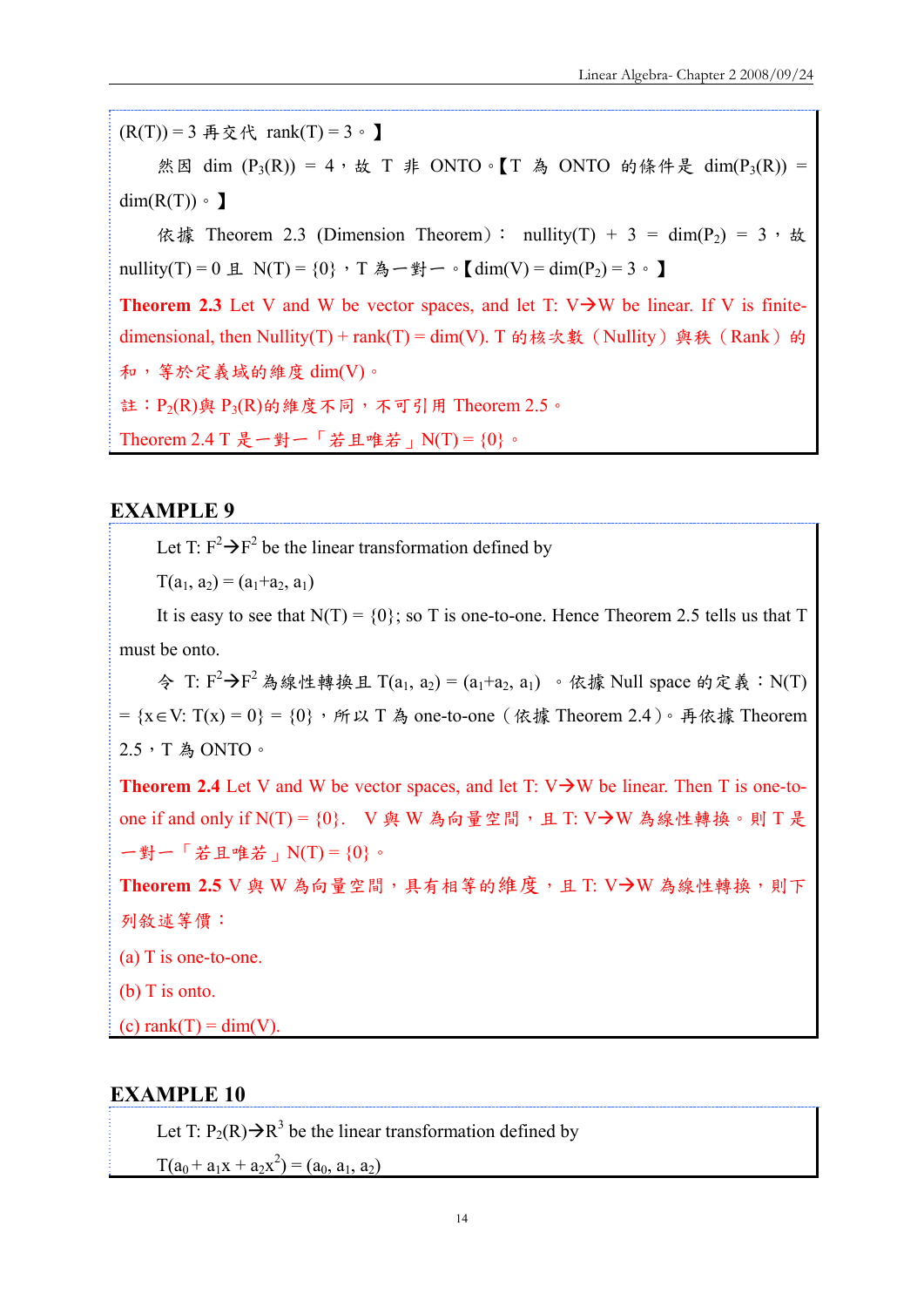Clearly T is linear and one-to-one.

依據 Null space 的定義: N(T) = {x ∈ V: T(x) = 0} = {0}, 故 T 是 one-to-one。

Theorem 2.4 T 是一對一「若且唯若」N(T) = {0}

Let S =  $\{2-x+3x^2, x+x^2, 1-2x^2\}$ . Then S is linearly independent in P<sub>2</sub>(R) because T(S)  $= \{(2, -1, 3), (0, 1, 1), (1, 0, -2)\}\$ is linearly independent in R<sup>3</sup>.

 $\diamondsuit$  S = {2-x+3x<sup>2</sup>, x+x<sup>2</sup>, 1-2x<sup>2</sup>}, 因 T(S) = {(2, -1, 3), (0, 1, 1), (1, 0, -2)}為線性獨立 的集合,故 S 為 P<sub>2</sub>(R)內線性獨立的子集合。

NOTE: If T is linear and one-to-one, then a subset S is linearly independent if and only if T(S) is linearly independent.

**If T is linear and one-to-one, then a subset S is linearly independent if and only if T(S) is linearly independent.** 

若 **T** 為線性且為一對一,則定義域內子集合 **S** 為線性獨立「若且唯若」條件為 **T(S)**是線性獨立。

#### **Theorem 2.6**

Let V and W be vector spaces over F, and suppose that  $\{v_1, v_2, \ldots, v_n\}$  is a basis for V. For  $w_1, w_2,..., w_n$  in W, there exists exactly one linear transformation T:V $\rightarrow$ W such that  $T(v_i) = w_i$  for  $i = 1, 2, ..., n$ .

令 V 與 W 為佈於 F 的向量空間。設 {v<sub>1</sub>, v<sub>2</sub>, ..., v<sub>n</sub>}為 V 的基底,對 W 內的 w<sub>1</sub>,  $w_2, ..., w_n$  而言, 存在一由 V 映至 W 的線性轉換 T, 使得 T(v<sub>i</sub>) = w<sub>i</sub>。

#### 【**Proof**】

Let  $x \in V$  Then  $=\sum_{i=1}^n$  $i = 1$  $x = \sum a_i v_i$ , where  $a_1, a_2,..., a_n$  are unique scalars.  $V$  內任一向量  $X$  可以表達為基底 { $V_1, V_2, \ldots, V_n$ }的線性組合。 Define T:V $\rightarrow$ W by T(x) =  $\sum_{i=1}^{n}$  $i = 1$  $T(x) = \sum a_i w_i$ 定義由 V 映至 W 的線性轉換 T 為  $T(x) = \sum_{i=1}^{n}$  $i = 1$  $T(x) = \sum a_i w_i$ **(a) T is linear** (先證明 **T** 是線性轉換) Suppose that u,  $v \in V$  and  $d \in F$ .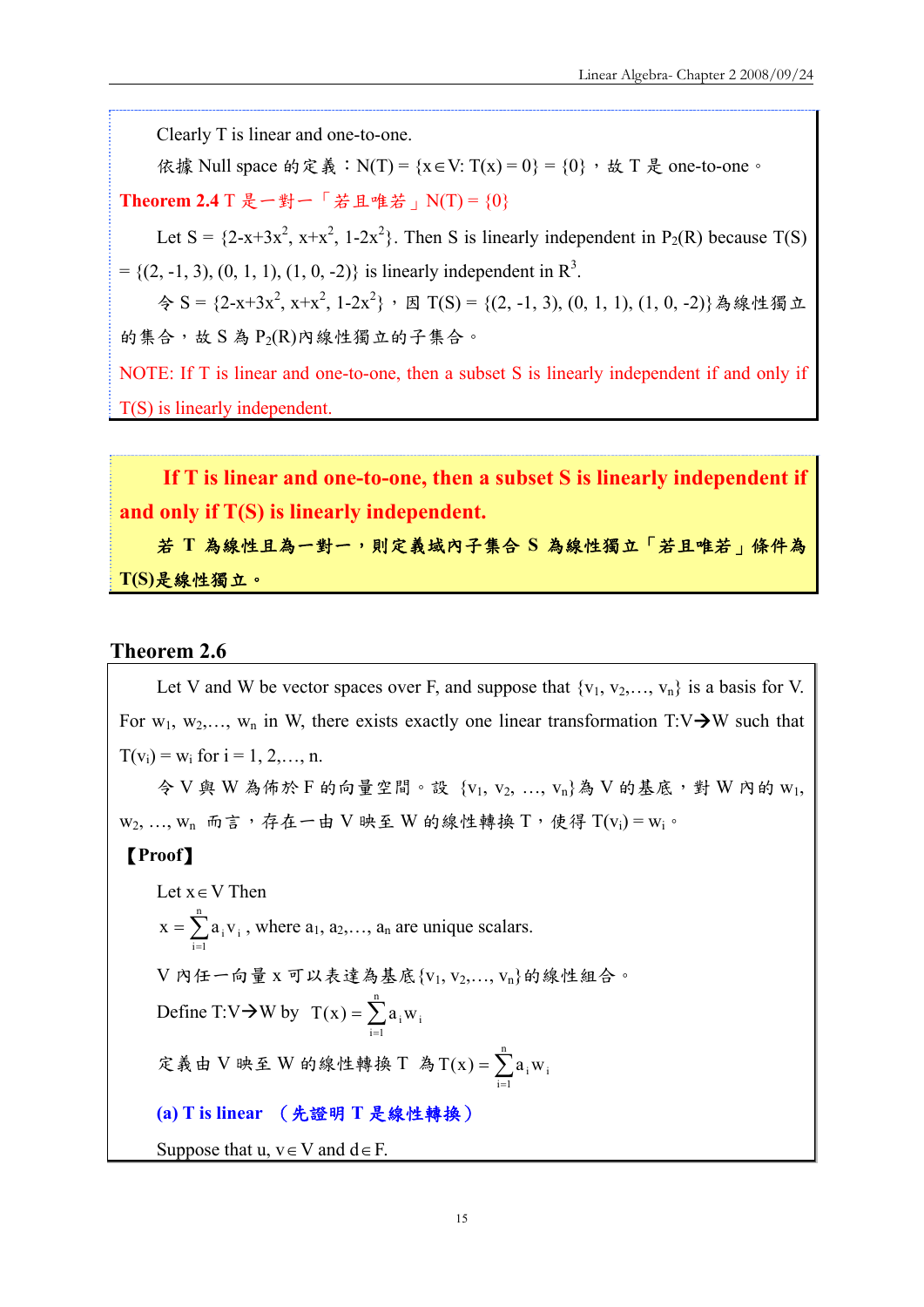設 u 與 v 為 V 任意向量。 Then we may have  $=\sum_{i=1}^n$  $u = \sum_{i=1}^{n} b_i v_i$  and  $v = \sum_{i=1}^{n}$  $i = 1$  $v = \sum c_i v_i$  for some scalar  $b_1, b_2, \dots, b_n, c_1, c_2, \dots, c_n$ . u 與 v 可表達成基底的線性組合。 Thus  $du + v = \sum_{i=1}^{n} (db_i +$  $i = 1$  $du + v = \sum (db_i + c_i)v_i$ So,  $T(du+v) = T(du + v) = \sum_{i=0}^{n} (db_i + c_i)w_i = dT(u) + T(v)$  $(v + v) = \sum_{i=1} (db_i + c_i) w_i = dT(u) +$ 依據線性轉換的 Property 2, T為線性轉換。 **(b)** Clearly  $T(v_i) = w_i$  for  $i = 1, 2, ..., n$ . **(c) T is unique**(再證明 **T** 是唯一) Suppose that U:  $V\rightarrow W$  is linear and U(v<sub>i</sub>) = w<sub>i</sub> for i = 1, 2,..., n. 假設還有另一個線性轉換 U: V→W 且 U(v<sub>i</sub>) = w<sub>i</sub> for i = 1, 2,..., n。 Then for  $x \in V$  with  $x = \sum_{i=1}^{n}$  $i = 1$  $\mathbf{x} = \sum a_i \mathbf{v}_i$ we have  $U(x) = \sum_{i=1}^{n} a_i U(v_i) = \sum_{i=1}^{n} a_i w_i = T(x)$  $i = 1$ i <sup>vv</sup> i n  $=\sum_{i=1} a_i U(v_i) = \sum_{i=1} a_i w_i =$ Hence  $U = T$ .

#### **Corollary**

Let V and W be vector spaces over F, and suppose that V has a finite basis  $\{v_1, v_2, \ldots, v_n\}$  $v_n$ . If U, T: V $\rightarrow$ W are linear and U( $v_i$ ) = T( $v_i$ ) for i = 1,2,...,n. then U = T. 令 V 與 W 為兩個佈於 F 的向量空間,設 V 具有一個有限的基底 $\{V_1, V_2, \ldots, V_n\}$ 。 若兩個由 U 映至 W 的線性轉換 U 與 T 相等且 U(v<sub>i</sub>) = T(v<sub>i</sub>) for i = 1, 2,..., n,則 U = T  $\circ$ 

#### **EXAMPLE 11**

Let T:  $R^2 \rightarrow R^2$  be the linear transformation defined by

 $T(a_1, a_2) = (2a_2-a_1, 3a_1)$ 

and suppose that U:  $R^2 \rightarrow R^2$  is linear. If we know that U(1, 2) = (3, 3) and U(1, 1) = (1,

3), then  $U = T$ .

This follows from the corollary and from the fact that {  $(1, 2)$ ,  $(1, 1)$ } is a basis for  $\mathbb{R}^2$ .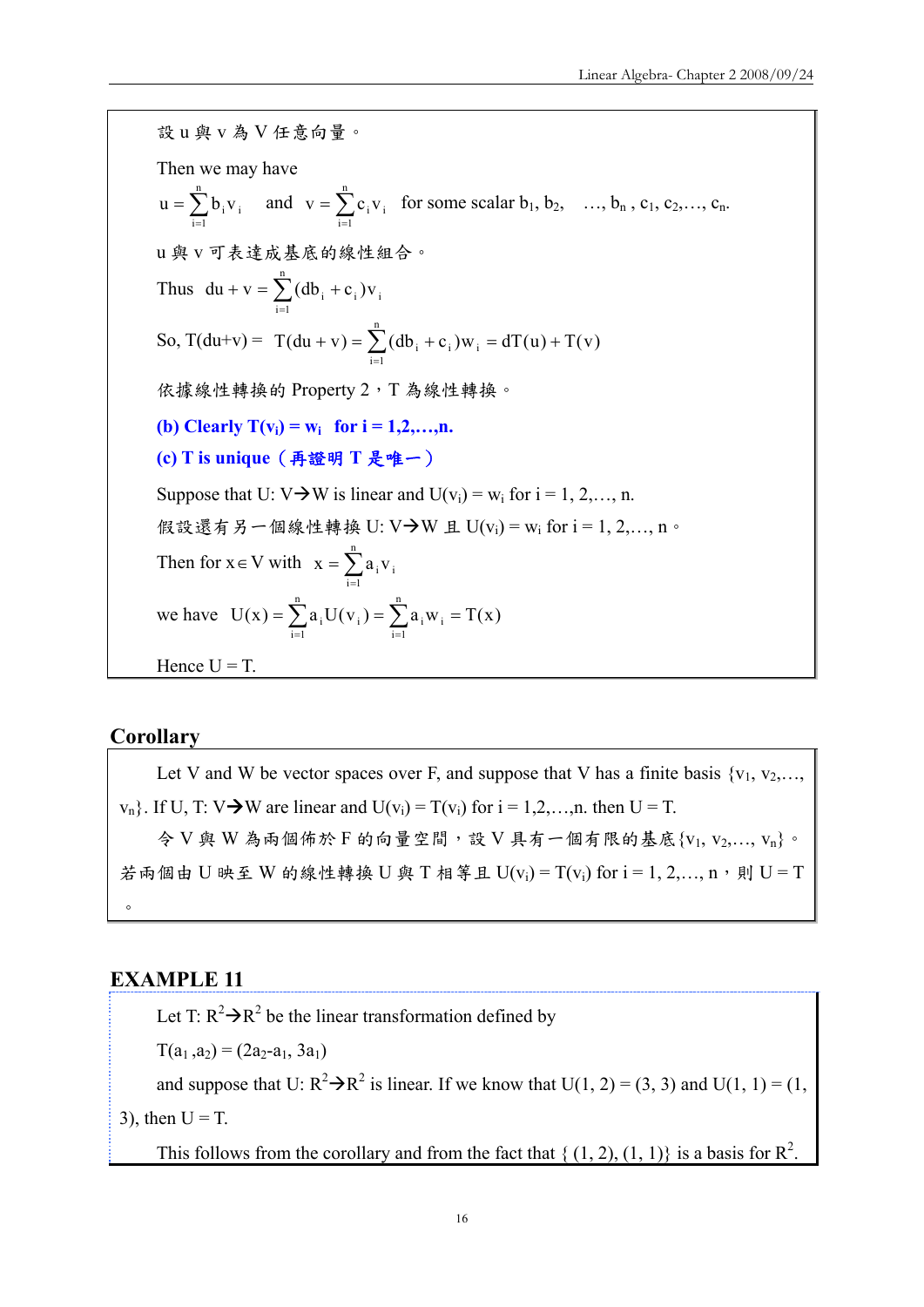令 T: R<sup>2</sup>→R<sup>2</sup>為線性轉換並定義為 T(a<sub>1</sub>,a<sub>2</sub>) = (2a<sub>2</sub>-a<sub>1</sub>, 3a<sub>1</sub>)。另令 U: R<sup>2</sup>→R<sup>2</sup> 為 線 性轉換。若已知  $U(1, 2) = (3, 3)$  且  $U(1, 1) = (1, 3)$ , 則  $U = T$ 。由推論與事實可知  $(1, 2), (1, 1)$ } 是 R<sup>2</sup> 的一组基底。NOTE: T(1, 2) = (3, 3) 且 T(1, 1) = (1, 3)



# **2.2 The Matrix Representation of a Linear Transformation**

In this section, we embark on one of the most useful approaches to the analysis of a linear transformation on a finite-dimensional vector space: the representation of a linear transformation by a matrix. In fact, we develop a one-to-one correspondence between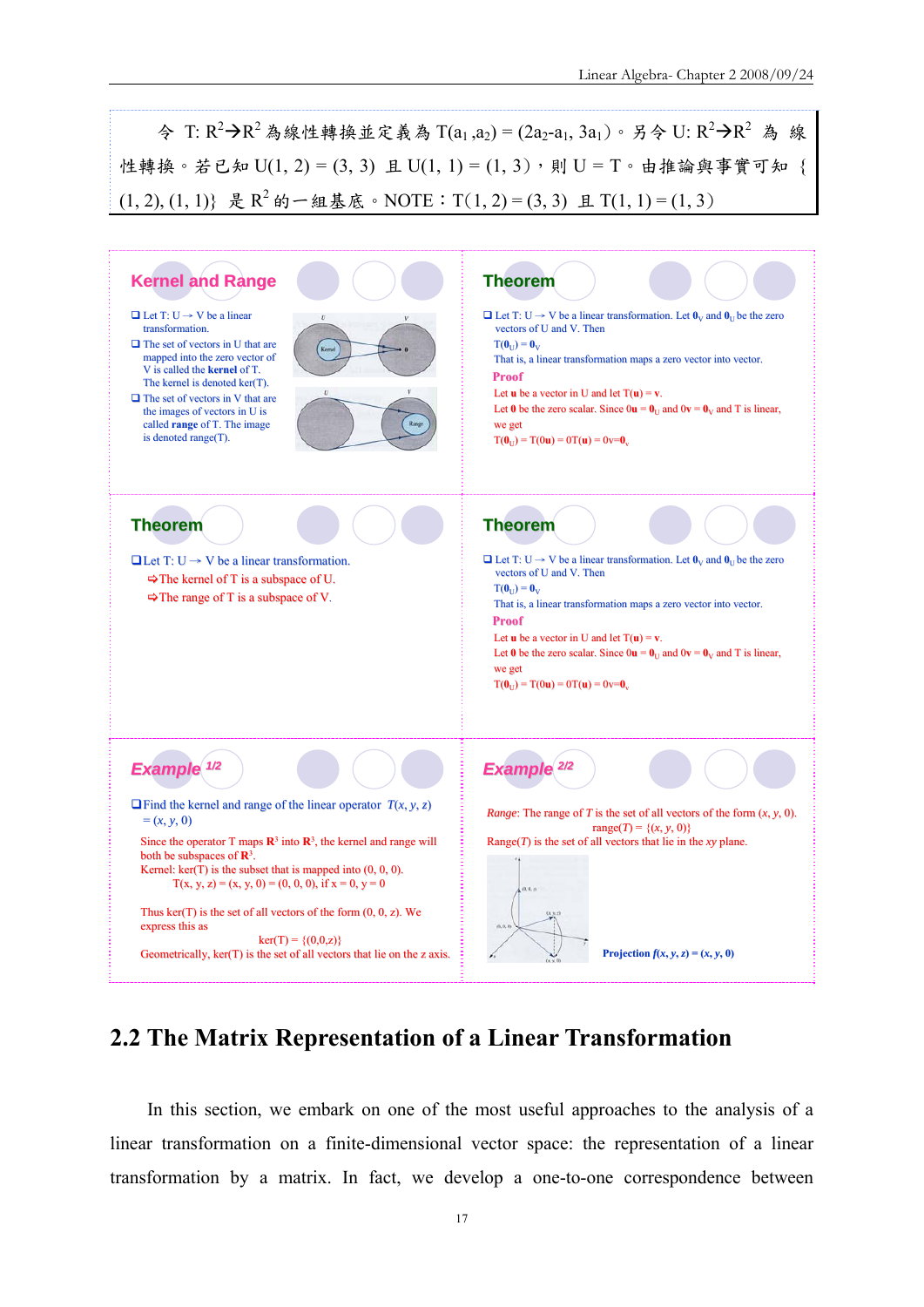matrices and linear transformation that allows us to utilize properties of one to study properties of the other.

利用矩陣來表達線性轉換-是分析有限維度向量空間線性轉換的最有用方法。

## **DEFINITION 2.10**

Let V be a finite-dimensional vector space. An ordered basis for V is a basis for V endowed with a specific order; that is, an ordered basis for V is a finite sequence of linearly independent vectors in V that generates V.

令 V 是一有限維度的空間向量。V 的有序基底為一組賦予一定次序的基底。V 的有序基底指 V 中可生成 V 的一組線性獨立、有限序列(Finite sequence)向量。

## **EXAMPLE 1**

In R<sup>3</sup>,  $\beta = \{e_1, e_2, e_3\}$  can be considered an ordered basis. Also  $\gamma = \{e_2, e_1, e_3\}$  is an ordered basis, but  $\beta \neq \gamma$  as ordered bases.  $\beta$  = {e<sub>1</sub>, e<sub>2</sub>, e<sub>3</sub>}是有序基底。{e<sub>2</sub>, e<sub>1</sub>, e<sub>3</sub>}也是有序基底。同樣是有序基底,但β≠γ

 $\circ$ 

For the vector space  $F^n$ , we call  $\{e_1, e_2, \dots, e_n\}$  the standard ordered basis for  $F^n$ . Similarly, for the vectors space  $P_n(F)$ , we call  $\{1, x, ..., x^n\}$  the standard ordered basis for  $P_n(F)$ .

 ${e_1, e_2,..., e_n}$ 是  $F^n$  的標準有序基底,  ${1, x,..., x^n}$ 也是  $P_n(F)$  的標準有序基底。

#### **DEFINITION 2.11**

Let  $\beta = \{u_1, u_2, \dots, u_n\}$  be an ordered basis for a finite-dimensional vectors space V. For  $x \in V$ , let  $a_1, a_2, \ldots, a_n$  be the unique scalars such that

 $\Theta$  = {u<sub>1</sub>, u<sub>2</sub>,..., u<sub>n</sub>}為有限向量空間 V 的有序基底,則存在唯一的一組純量 a<sub>1</sub>, a2,..., an, 使得 V 內任意向量,均可表達成該組基底的線性組合:

$$
x=\sum_{i=1}^n a_i u_i
$$

we define the coordinate vector of x relative to  $\beta$ , denoted  $[x]_R$ , by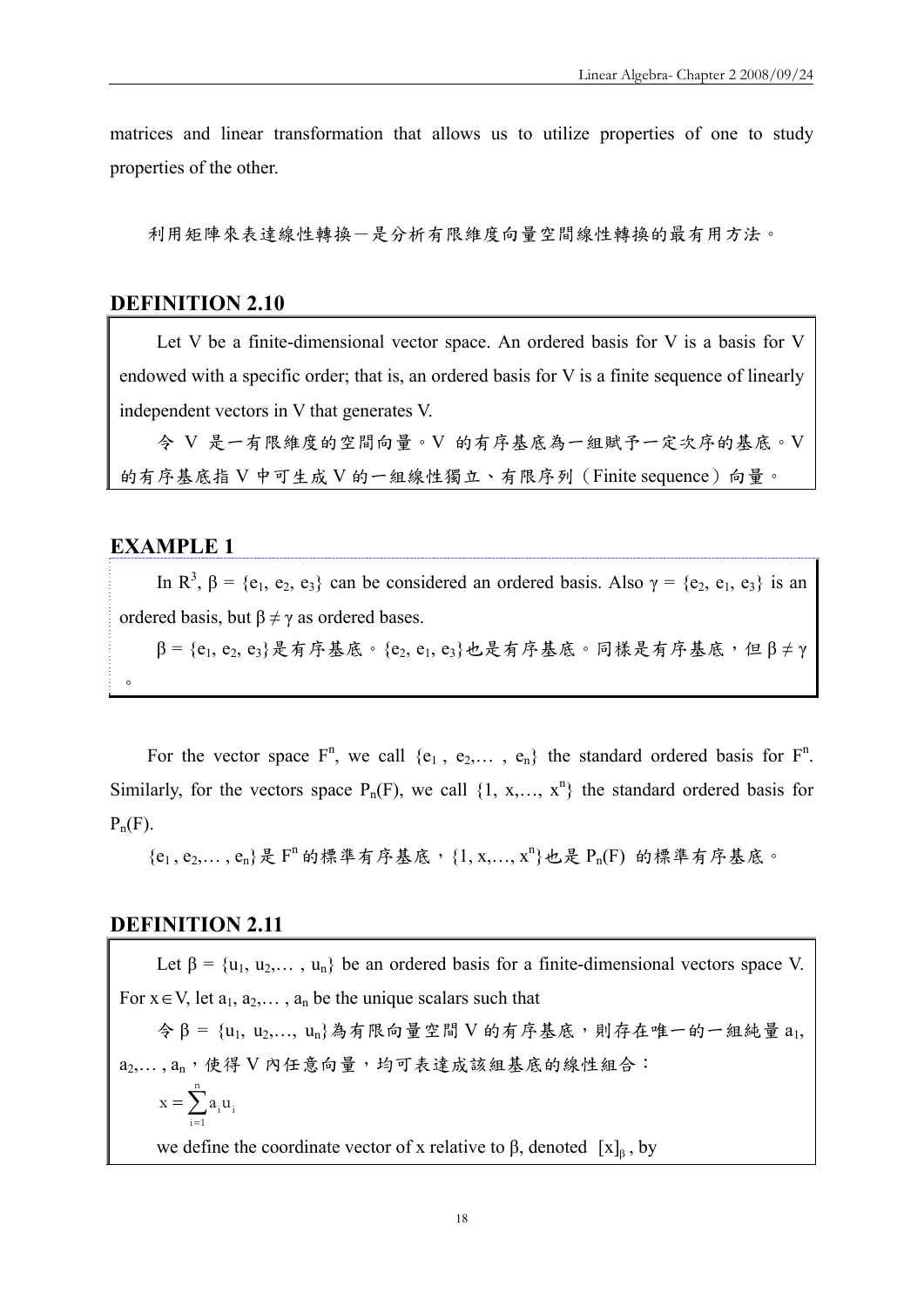$$
[x]_{\beta} = \begin{pmatrix} a_1 \\ a_2 \\ \vdots \\ a_n \end{pmatrix}.
$$
 稭為 x 相對於有在基^K日的座機向量。

## **EXAMPLE 2**

Let V = P<sub>2</sub>(R), and let  $\beta$  = {1, x, x<sup>2</sup>} be the standard ordered basis for V, If f(x) = 4+6x- $7x^2$ , then  $\hat{\varphi}$  V = P<sub>2</sub>(R)且 $\beta$  = {1, x, x<sup>2</sup>}為 V 的標準有序基底。將 f(x) = 4+6x-7x<sup>2</sup> 表達成 $\beta$  =  ${1, x, x^2}$ 的線性組合  $f(x) = 4 + 6x - 7x^2$  $\sqrt{2}$  $\overline{\phantom{a}}$  $\overline{\phantom{a}}$ ⎠ ⎞  $\overline{\phantom{a}}$  $\overline{a}$  $\mathsf I$ ⎝  $\big($ −  $[f]_8 =$ 7 6 4 [f]<sub>β</sub> = | 6 | 稱為 f(x) 相對於有序基底 β = {1, x, x<sup>2</sup>} 的座標向量。

#### **DEFINITION 2.12**

Suppose that V and W are finite-dimensional vector spaces with ordered bases  $\beta = \{v_1, v_2\}$  $v_2,..., v_n$ } and  $\gamma = \{w_1, w_2,..., w_n\}$ , respectively. Let T: V $\rightarrow$ W be linear. Then for each j, 1  $\le j \le n$ , there exist unique scalars  $a_{ij} \in F$ ,  $1 \le i \le m$ , such that

 $=$  $\sum_{i=1}$  $T(v_j) = \sum_{i=1}^{m} a_{ij} w_i$  for  $1 \le j \le n$ 

We call the m×n matrix A defined by  $A_{ii} = a_{ii}$  the matrix representation of T in the ordered bases β and γ and write  $A = [T]_8^{\gamma}$ .

If V = W and  $\beta = \gamma$ , then we write  $A = [T]_8$ .

設 V 與 W 分別為有限維度的向量空間, β = {v<sub>1</sub>, v<sub>2</sub>,..., v<sub>n</sub>}與 γ = {w<sub>1</sub>, w<sub>2</sub>,...,  $\{w_n\}$ 分別為  $V$ 與  $W$  的有序基底,且 T:  $V\rightarrow W$  為  $V$  映至  $W$  的線性轉換。

對每一個 j ( $1 ≤ j ≤ n$ )而言,存在唯一的純量  $a_{ij} ∈ F(1 ≤ i ≤ m)$ ,使得  $=$  $\sum_{i=1}$  $T(v_j) = \sum_{i=1}^{m} a_{ij} w_i$  .

將 m×n 的矩陣 A 定義為  $A_{ij} = a_{ij}$ , 並稱呼 A 為線性轉換 T 的矩陣表達方式。在  $V$ 與 W 分別以 $\beta$  與 γ 作為有序基底下, A 可註記為 A =  $[T]_{\beta}^{V}$ 。

若 V = W 且 β = γ, 則 A = [T]<sub>6</sub> 。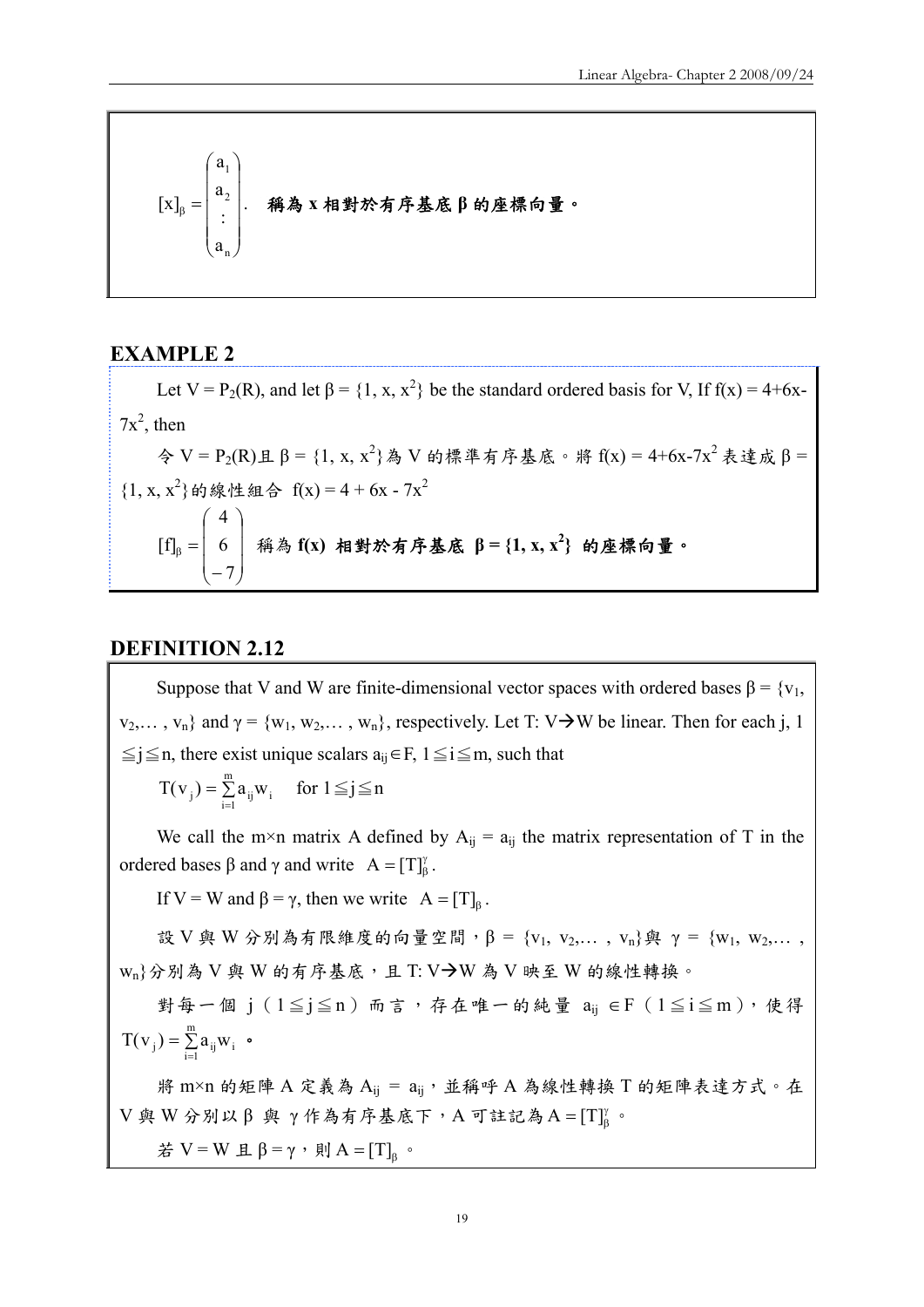提示: $T(v_j) = \sum_{i=1}^{n}$  $T({\bf v}_j)$  =  $\sum\limits_{\rm i=1}^{\rm m}a_{\rm ij} {\bf w}_i$  為「將  ${\bf v}_j$  的像  $T({\bf v}_j)$ 表達成有序基底 γ 的線性組合」。

The jth column of A is simply  $[T(v_i)]$ . 矩陣 A 的第 j 行, 註記為  $[T(v_i)]$  。

By corollary to Theorem 2.6: If U,T:  $V\rightarrow W$  is a linear transformation such that γ  $[T]_{\beta}^{\gamma} = [U]_{\beta}^{\gamma}$ , then  $U = T$ .

依據 Theorem 2.6 的推論,若 U,T: V→W 為一線性轉換且 $[T]_{\beta}^{\gamma} = [U]_{\beta}^{\gamma}$ , 則 U = T。

由 Example 3 即可看出 A = [T] 的第 jth Column 所對應者為 vj。若只要第 j 行,則 只須代入  $v_i$ , 求出 T( $v_i$ )相對於 γ 的座標向量 [T( $v_i$ )] 。

## **EXAMPLE 3**

Let T:  $R^2 \rightarrow R^3$  be the linear transformation defined by  $T(a_1, a_2) = (a_1 + 3a_2, 0, 2a_1 - 4a_2)$ Let  $\beta$  and  $\gamma$  be the standard ordered bases for  $R^2$  and  $R^3$ , respectively. Now  $\beta = \{(1,0), (0,1)\}$   $\gamma = \{(e_1, e_2, e_3)\}$ 令 T: R<sup>2</sup>→R<sup>3</sup> 線性轉換且定義為 T(a<sub>1</sub>, a<sub>2</sub>) = (a<sub>1</sub>+3a<sub>2</sub>, 0, 2a<sub>1</sub>-4a<sub>2</sub>) 。  $\hat{\varphi}$  β={v<sub>1</sub>, v<sub>2</sub>} = {(1,0), (0,1)} 與 γ = {(e<sub>1</sub>,e<sub>2</sub>,e<sub>3</sub>)} 分別為 R<sup>2</sup> 與 R<sup>3</sup> 的標準有序基底  $\cdot$  並將 T(v<sub>1</sub>)與 T(v<sub>2</sub>) 表達成有序基底 γ = {(e<sub>1</sub>, e<sub>2</sub>, e<sub>3</sub>)} 的線性組合:  $T(v_1) = T(1, 0) = (1, 0, 2) = 1e_1 + 0e_2 + 2e_3$  $T(v_2) = T(0, 1) = (3, 0, -4) = 3e_1 + 0e_2 - 4e_3$ Hence  $\sqrt{2}$  $\overline{\phantom{a}}$  $\overline{\phantom{a}}$ ⎠ ⎞  $\overline{ }$  $\overline{a}$  $\mathsf I$ ⎝  $\sqrt{}$ −  $\frac{\gamma}{\beta} =$ 2  $-4$ 0 0 1 3  $[T]_6^{\gamma}$  =  $\begin{bmatrix} 0 & 0 \end{bmatrix}$  (  $1^{\text{st}}$  行代表  $v_1$  ,  $2^{\text{nd}}$  行代表  $v_2$  ) If we set  $γ' = {(e_3,e_2,e_1)},$  then  $\overline{\phantom{a}}$  $\overline{\phantom{a}}$  $\overline{\phantom{a}}$ ⎠ ⎞  $\overline{ }$  $\overline{a}$  $\mathsf I$ ⎝  $(2 \begin{matrix} \gamma' \\ \beta \end{matrix}$  = 1 3 0 0  $2 - 4$  $[T]_{B}^{\gamma}$ 若 γ 變成 γ',  $\overline{\phantom{a}}$  $\overline{\phantom{a}}$  $\overline{\phantom{a}}$ ⎠  $\setminus$  $\overline{ }$  $\mathsf I$  $\mathsf I$ ⎝  $\big($ −  $<sup>γ</sup><sub>β</sub>$  =</sup> 2  $-4$ 0 0 1 3  $[T]_8^{\gamma} = \begin{bmatrix} 0 & 0 \end{bmatrix} \rightarrow$ ⎟ ⎟ ⎟ ⎠  $\setminus$  $\overline{ }$  $\mathsf I$  $\mathsf I$ ⎝  $(2 \begin{matrix} \gamma' \\ \beta \end{matrix} =$ 1 3 0 0  $2 - 4$  $[T]_{B}^{\gamma}$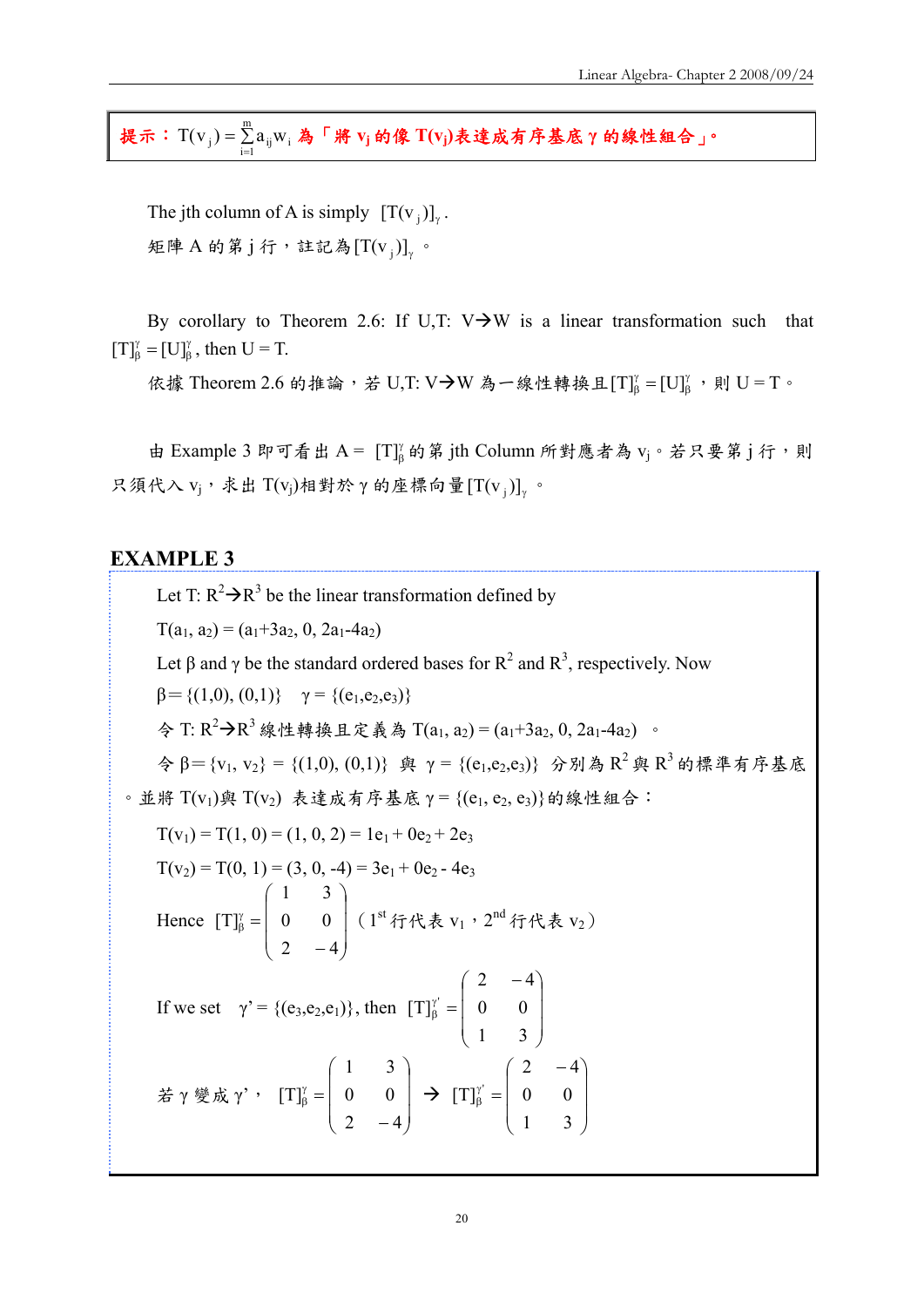## **EXAMPLE 4**

Let T:  $P_3(R) \rightarrow P_2(R)$  be the linear transformation defined by  $T(f(x)) = f'(x)$ . Let  $\beta =$ {1, x, x<sup>2</sup>, x<sup>3</sup>} and  $\gamma = \{1, x, x^2\}$  be the standard ordered bases for P<sub>3</sub>(R) and P<sub>2</sub>(R), respectively. Then

今 T: P3(R)→ P2(R)為線性轉換且定義為 T(f(x)) = f'(x)。  $\hat{\varphi}$  β = {1, x, x<sup>2</sup>,  $\hat{\mathbb{X}}$  = {1, x, x<sup>2</sup>} 分別為 P<sub>3</sub>(R)與 P<sub>2</sub>(R)的標準有序基底。 将 T(1)、T(x)、T(x<sup>2</sup>)與 T(x<sup>3</sup>) 表達成有序基底 γ = {1, x, x<sup>2</sup>} 的線性組合:  $T(1) = 0 \cdot 1 + 0 \cdot x + 0 \cdot x^2$  $T(x) = 1 \cdot 1 + 0 \cdot x + 0 \cdot x^2$  $T(x^2) = 0 \cdot 1 + 2 \cdot x + 0 \cdot x^2$  $T(x^3) = 0 \cdot 1 + 0 \cdot x + 3 \cdot x^2$  $\overline{\phantom{a}}$  $\overline{\phantom{a}}$  $\overline{\phantom{a}}$ ⎠ ⎞  $\overline{ }$  $\mathsf I$  $\mathsf I$ ⎝  $\big($  $\frac{\gamma}{\beta} =$ 0 0 0 3 0 0 2 0 0 1 0 0  $[T]_6^{\gamma} = 0 \quad 0 \quad 2 \quad 0$  | (1<sup>st</sup>行代表 v<sub>1</sub> = 1, 2<sup>nd</sup> 行代表 v<sub>2</sub> = x, 3<sup>rd</sup> 行代表 v<sub>3</sub> = x<sup>2</sup>, 4<sup>th</sup> 行代表  $v_4 = x^3$ )

## **DEFINITION 2.13 T+U & aT**

Let T,U:  $V\rightarrow W$  be arbitrary functions, where V and W are vector spaces over F, and let a∈F. We define

T+U: V $\rightarrow$ W by (T+U)(x) = T(x)+U(x) for all a  $\in$  F, and

aT: V $\rightarrow$ W by (aT)(x) = aT(x) for all  $x \in V$ .

## **Theorem 2.7**

Let V and W be vector spaces over a field F, and let T, U:  $V\rightarrow W$  be linear.

(a) For all  $a \in F$ ,  $aT+U$  is linear

(b)Using the operations of addition and scalar multiplication in the preceding definition, the collection of all linear transformations from V to W is a vector space over F.

 $V$ 與 W 為佈於 F 的向量空間,且 T, U: V->W 為線性轉換。則

 $(a)$  對所有  $a$ ∈F 而言,  $aT+U$  為線性轉換。

(b)利用 Definition 2.13 所定義的加法與純量乘積運算,所有由 U 到 W 的線性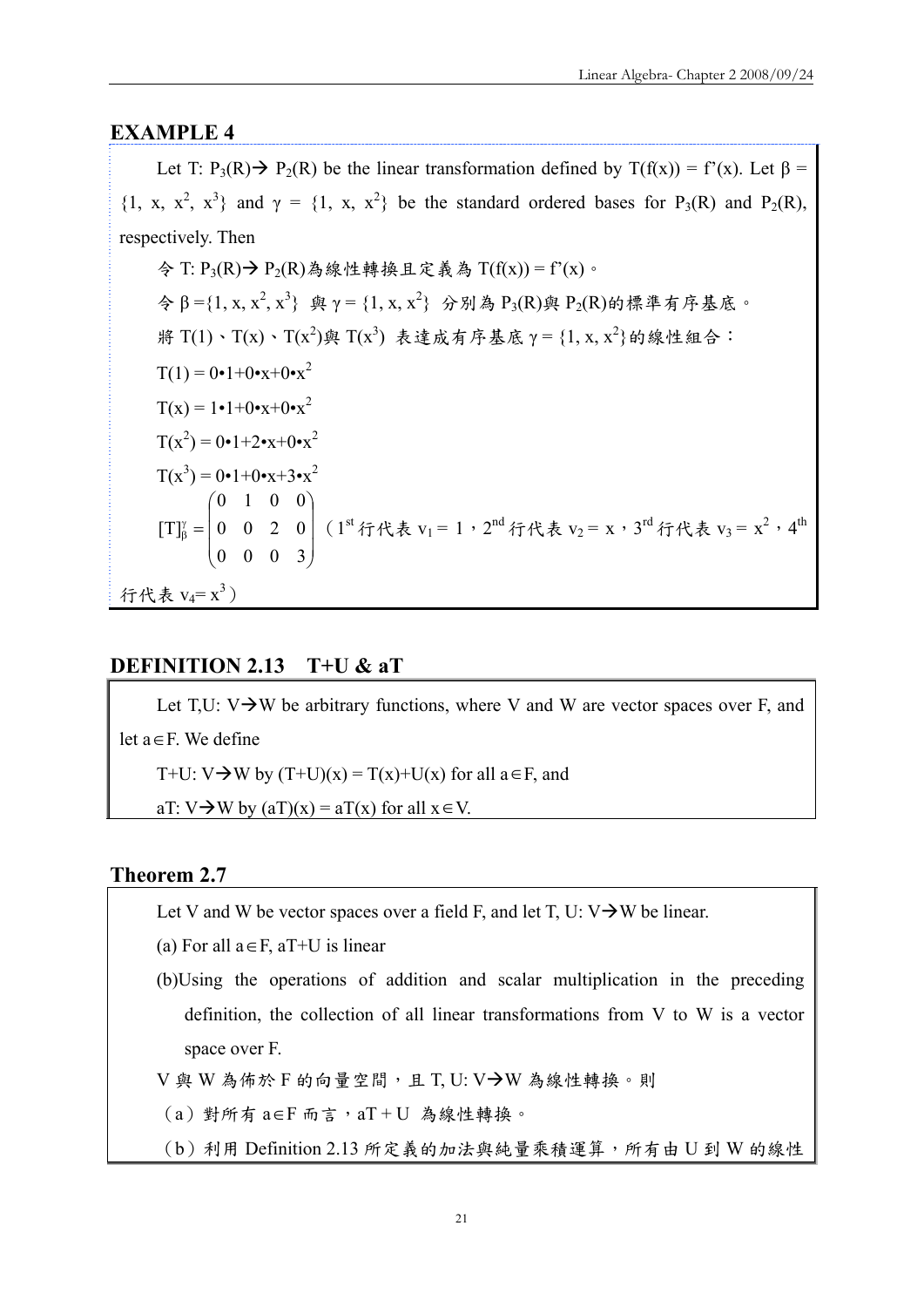轉換所形成的集合,為佈於 F 的空間向量。 【**Proof**】 依據 Defintion 2.13:T(cx+y) = cT(x) + T(y) for all x,y ∈V and c∈F。 aT+U 為線性? Let x,y∈V and c∈F. Then (aT + U)(cx + y) =a T(cx + y) + U(cx + y) =a[cT(x)+ T(y)] +cU(x) + U(y) = acT(x) + cU(x) +aT(y) + u(y)= c(aT+U)(x)+(aT+U)(y) So aT + U is linear.

#### **DEFINITION 2.14 ₤(V)**

Let V and W be vector spaces over F. We denote the vector space of all linear transformations from V into W by  $f(V, W)$ . In the case that V = W, we write  $f(V)$  instead of  $E(V, W)$ .

令 V 與 W 為佈於 F 的向量空間。將所有 V 映至 W 的線性轉換所形成的向量空 間註記為  $f(V, W) \cdot \dot{g} = V - W \cdot \dot{g} + f(V, W)$ 改寫成  $f(V) \cdot$ 

由 Definition 2.13 得知「**all linear transformations from V to W is a vector space over F**」。

## **Theorem 2.8**

Let V and W be finite-dimensional vector spaces with ordered bases  $\beta$  and  $\gamma$ , respectively, and let T, U:  $V\rightarrow W$  be linear transformations. Then

令 V 與 W 分別為有限維度的向量空間,β = {v1, v2,… , vn}與 γ = {w1, w2,… ,  $w_n$ }分別為 V與 W 的有序基底,且令 T, U: V $\rightarrow$ W 為線性轉換,則

(a)  $[T + U]_{\beta}^{\gamma} = [T]_{\beta}^{\gamma} + [U]_{\beta}^{\gamma}$ γ  $[T+U]_{\beta}^{\gamma} = [T]_{\beta}^{\gamma} + [U]_{\beta}^{\gamma}$  and

(b)  $[aT]_{\beta}^{\gamma} = a[T]_{\beta}^{\gamma}$  for all scalars a.

## 【**Proof**】

Let  $\beta = \{v_1, v_2, \dots, v_n\}$  and  $\gamma = \{w_1, w_2, \dots, w_n\}$ .

There exist unique scalar  $a_{ii}$  and  $b_{ii}$  ( $1 \le i \le m$ ,  $1 \le j \le n$ ) such that

$$
T(v_i) = \sum_{i=1}^{m} a_{ij} w_i \qquad U(v_i) = \sum_{i=1}^{m} b_{ij} w_i \quad \text{ for } 1 \le j \le n \quad (Definition 2.12)
$$

Hence  $(T + U)(v_j) = T(v_j) + U(v_j) = \sum_{i=1}^{\infty} (a_{ij} + b_{ij})$ m  $i = 1$  $(T + U)(v_j) = T(v_j) + U(v_j) = \sum (a_{ij} + b_{ij}) w_i$  (Definition 2.13)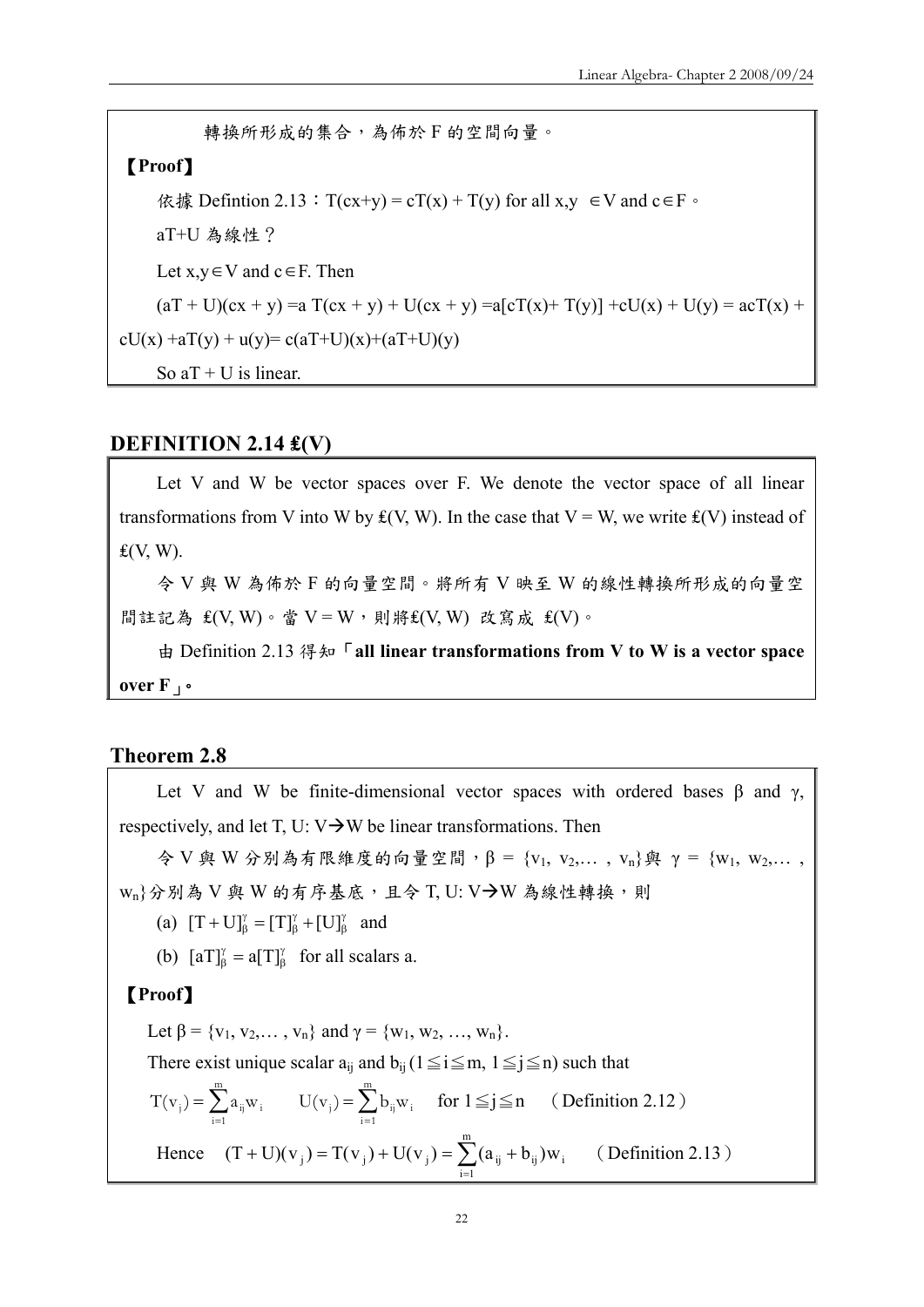Thus  $([T + U]_{\beta}^{\gamma})_{ij} = a_{ij} + b_{ij} = ([T]_{\beta}^{\gamma} + [U]_{\beta}^{\gamma})_{ij}$ β γ  ${\rm (FU]}_{\beta}^{\gamma}$ <sub>ij</sub> =  $a_{ij}$  +  $b_{ij}$  = ([T] $_{\beta}^{\gamma}$  +

**Definition 2.13** Let  $T,U: V\rightarrow W$  be arbitrary functions, where V and W are vector spaces over F, and let a∈F. We define (a) T+U:  $V \rightarrow W$  by  $(T+U)(x) = T(x)+U(x)$  for all  $a \in F$ , and (b) aT:  $V \rightarrow W$  by (aT)(x) = aT(x) for all  $x \in V$ .

## **EXAMPLE 5**

Let T:  $R^2 \rightarrow R^3$  and U:  $R^2 \rightarrow R^3$  be the linear transformation respectively defined by  $T(a_1, a_2) = (a_1 + 3a_2, 0, 2a_1 - 4a_2)$  and  $U(a_1, a_2) = (a_1 - a_2, 2 a_1, 3a_1 + 2a_2).$ Let  $\beta$  and  $\gamma$  be the standard ordered bases of  $R^2$  and  $R^3$ , respectively. Then 令 T:  $R^2$ → $R^3$  與 U:  $R^2$ → $R^3$  皆為線性轉換且分別定義為:  $T(a_1, a_2) = (a_1 + 3a_2, 0, 2a_1 - 4a_2)$  $U(a_1, a_2) = (a_1-a_2, 2 a_1, 3a_1+2a_2)$  $\hat{\varphi}$  β = {(1,0), (0,1)} 與 γ = {(1, 0, 0),(0, 1, 0),(0, 0, 1)} 分別為 R<sup>2</sup> 與 R<sup>3</sup> 的有序基

底。

 $T(1,0) = (1, 0, 2), T(0,1) = (3, 0, -4)$  $U(1,0) = (1, 2, 3), U(0,1) = (-1, 0, 2)$  $\overline{\phantom{a}}$  $\overline{\phantom{a}}$  $\overline{\phantom{a}}$ ⎠ ⎞  $\overline{ }$  $\overline{\phantom{a}}$  $\mathsf I$ ⎝  $\big($ −  $\frac{\gamma}{\beta} =$ 2  $-4$ 0 0 1 3  $[T]_8^{\gamma} = | 0 \ 0 |$  and  $\overline{\phantom{a}}$  $\overline{\phantom{a}}$  $\overline{\phantom{a}}$ ⎠  $\setminus$  $\overline{ }$  $\overline{a}$  $\overline{a}$ ⎝  $(1 \frac{\gamma}{\beta} =$ 3 2 2 0  $1 - 1$ [U]

If we compute T+U using the preceding definitions, we obtain

$$
(T+U) (a1, a2) = (a1+3a2, 0, 2a1-4a2) + (a1-a2, 2a1, 3a1+2a2) = (2a1+2a2, 2a1, 5a1-2a2)
$$
  
So  $[T + U]_B^{\gamma} = \begin{pmatrix} 2 & 2 \ 2 & 0 \ 5 & -2 \end{pmatrix}$ 

Which is simply  $[T]_{\beta}^{\gamma} + [U]_{\beta}^{\gamma}$ 

**Definition 2.13** Let T,U:  $V \rightarrow W$  be arbitrary functions, where V and W are vector spaces over F, and let a∈F. We define

(a) T+U:  $V \rightarrow W$  by  $(T+U)(x) = T(x)+U(x)$  for all  $a \in F$ , and

(b) aT:  $V\rightarrow W$  by (aT)(x) = aT(x) for all  $x \in V$ .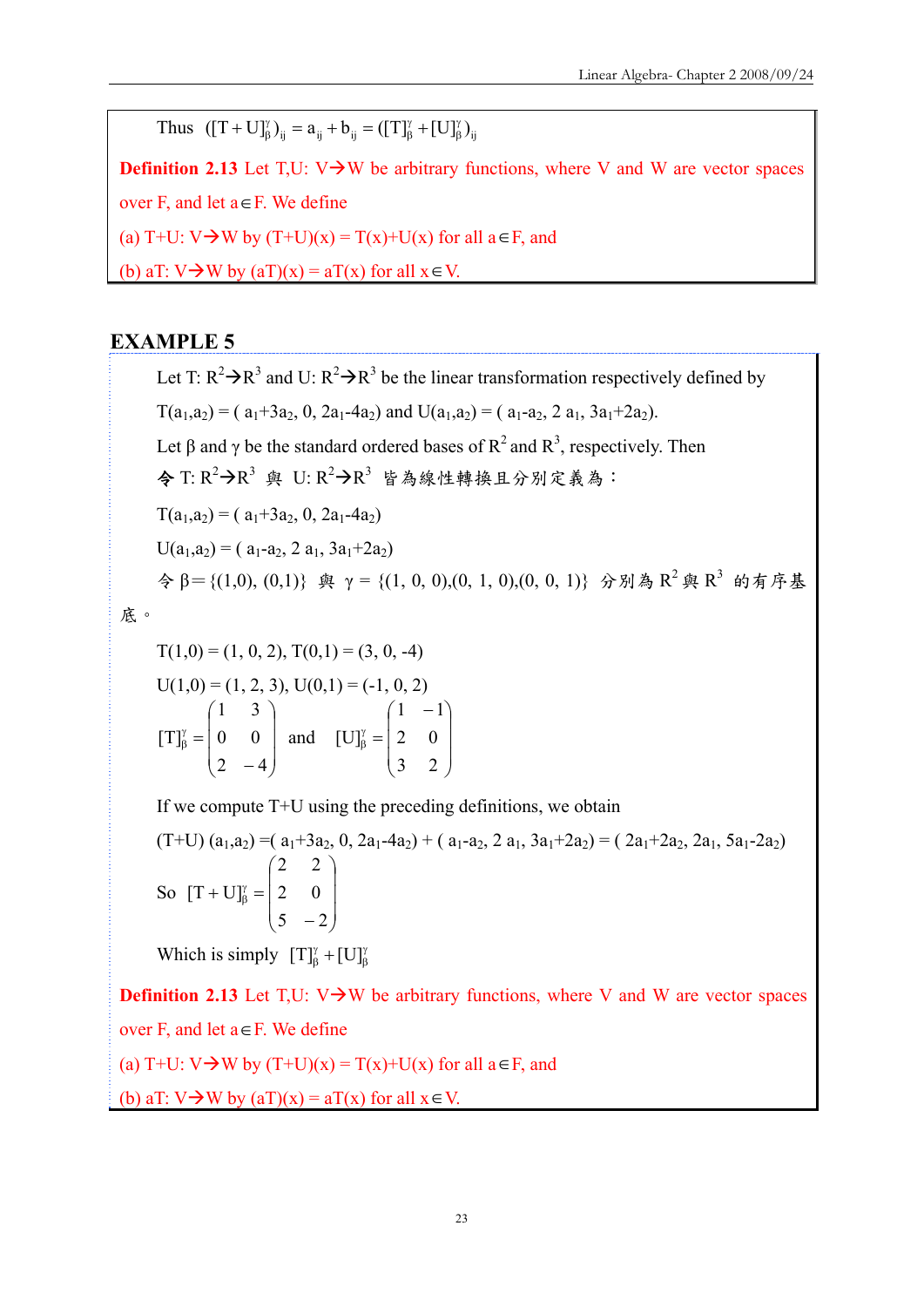# **2.3 Composition of Linear Transformation and Matrix Multiplication**

How the matrix representation of a composite of linear transformations is related to the matrix representation of each of the associated linear transformations. We use the more convenient notation of UT rather than  $U \cdot T$  for the composite of linear transformations U and T.

之前已經介紹如何結合線性轉換與矩陣,如何以矩陣的和及純量乘積代表線性轉 換的和及純量乘積。現在要介紹如何利用矩陣來代表線性轉換的合成。利用 **UT** 來表 示線性轉換 **U** 與 **T** 的合成 **U**‧**T**。

令 **A**、**B**、**C** 皆為集合且 **f**:**A**Æ**B** 且 **g**:**B**Æ**C** 皆為函數,則『**g**‧**f**(**Following f with g**;**g** 接著 **f** 得到的函數,先 **f** 後 **g**):**A**Æ**C**』稱為 **g** 與 **f** 的合成(**Composition** )函數。(**g**‧**f**)**(x) = g (f(x))**,∀x ∈**A**。

#### **Theorem 2.9**

Let V, W, and Z be vector spaces over the same field F, and let T:  $V\rightarrow W$  and U:  $W\rightarrow Z$ be linear. Then UT:  $V\rightarrow Z$  is linear.

 $\frac{1}{2}$  V、W 與 Z 為佈於 F 的向量空間,且 T: V $\rightarrow$ W、U:W $\rightarrow$ Z 分別為線性轉換, 則 U 與 T 的合成 UT: V→Z 為線性轉換。

## 【**Proof**】

Let  $x, y \in V$  and  $a \in F$ . Then

 $UT(ax+y) = U(T(ax + y)) = U(aT(x)+T(y)) = aU(T(x)) + U(t(y)) = a(UT)(x) + UT(y)$ 

## **Theorem 2.10**

Let V be a vector space. Let T,  $U_1$ ,  $U_2 \in \mathcal{L}(V)$ . Then 令 V 為向量空間,且 T, U1, U2∈₤ (V),即 T, U1, U2 都是由 V 映至 V 的線性轉 換,則: (a)  $T(U_1 + U_2) = TU_1 + TU_2$  and  $(U_1 + U_2)T = U_1T + U_2T$ . (b)  $T(U_1U_2) = (TU_1)U_2$ (c)  $TI = IT = T$ .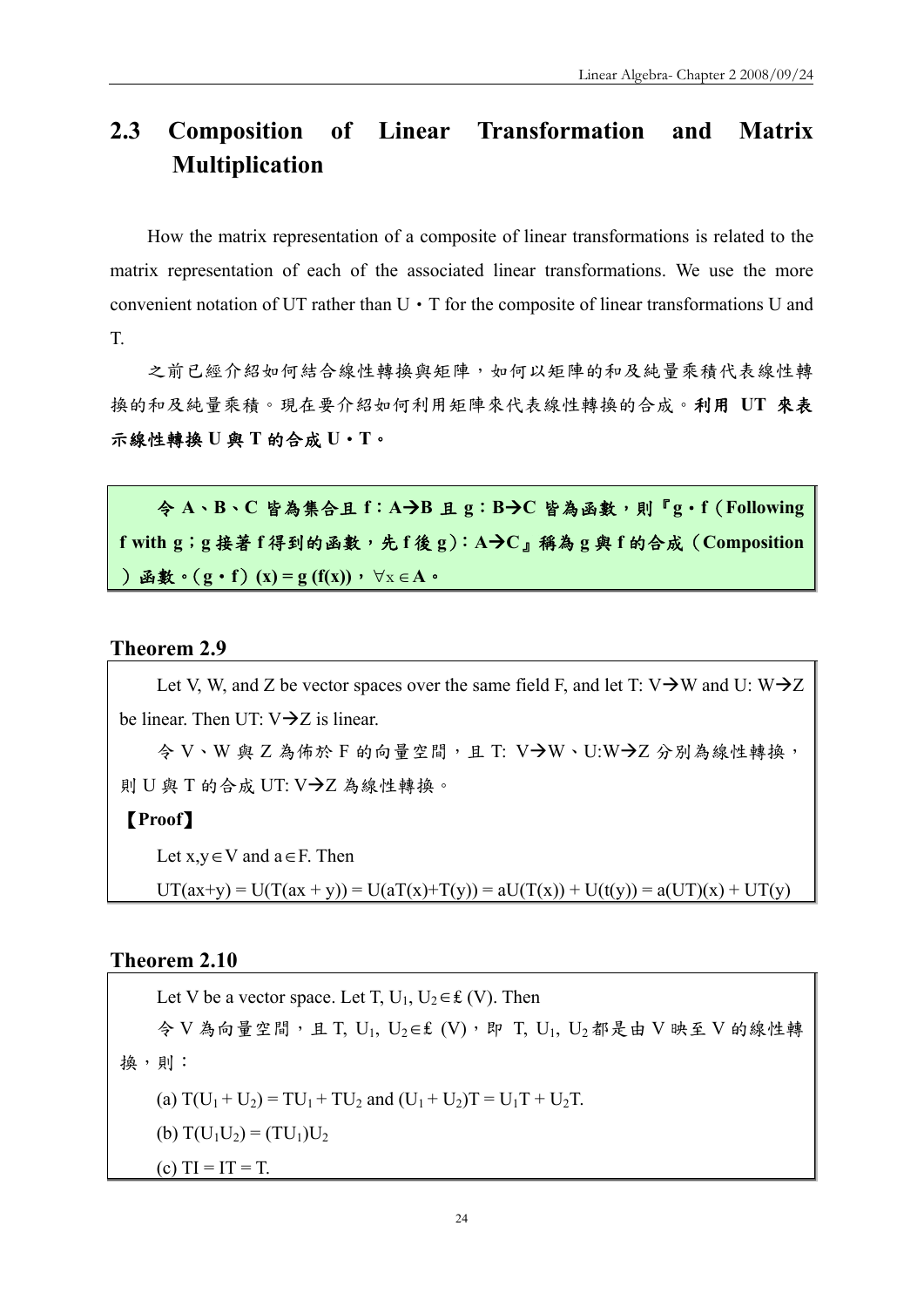(d)  $a(U_1U_2) = (aU_1)U_2 = U_1(aU_2)$  for all scalars a.

註:令 **V** 與 **W** 為佈於 **F** 的向量空間。將所有 **V** 映至 **W** 的線性轉換所形成的向量空 間註記為 **₤(V, W)**。

Let T: V $\rightarrow$ W and U: W $\rightarrow$ Z be linear transformations, and let A =  $\left[\begin{smallmatrix}U\end{smallmatrix}\right]_A^{\gamma}$  and B =  $\left[\begin{smallmatrix}T\end{smallmatrix}\right]_A^{\beta}$ , where  $\alpha = \{v_1, v_2, \dots, v_n\}, \beta = \{w_1, w_2, \dots, w_m\},$  and  $\gamma = \{z_1, z_2, \dots, z_p\}$  are ordered bases for V, W, and Z, respectively.

令 T: V→W 與 U: W→Z 為線性轉換, 且 A =  $[U]_{\beta}^{\gamma}$  , B =  $[T]_{\alpha}^{\beta}$ ; 其中, α = {v<sub>1</sub>,  $v_2, \ldots, v_n \}$ 、β = {w<sub>1</sub>, w<sub>2</sub>,..., w<sub>m</sub>}與 γ = {z<sub>1</sub>, z<sub>2</sub>,..., z<sub>p</sub>}分別為 V、W、Z 的有序基底。

We would like to define the product AB for two matrices so that  $AB = [\text{UT}]_a^b$ . 矩陣 A 與矩陣 B 的乘積為 AB, AB =  $[\text{UT}]^\gamma_\alpha$ 。

Consider the matrix  $[\text{UT}]_{\alpha}^{\gamma}$ . For  $1 \leq j \leq n$ , we have

$$
\begin{aligned} (UT)(v_j) &= U(T(v_j)) = U\bigg(\sum_{k=1}^m B_{kj} w_k\bigg) = \sum_{k=1}^m B_{kj} U(w_k) \\ &= \sum_{k=1}^m B_{kj} \bigg(\sum_{i=1}^p A_{ik} z_i\bigg) = \sum_{i=1}^p \bigg(\sum_{k=1}^m A_{ik} B_{kj}\bigg) z_i = \sum_{i=1}^p C_{ij} z_i \end{aligned} \quad \text{for } 1 \leq j \leq n
$$

where  $C_{ij} = \sum_{k=1}^{m}$  $k = 1$  $C_{ij} = \sum A_{ik}B_{kj}$ 

#### **DEFINITION 2.15 Product of A and B**

Let A be an  $m \times n$  matrix and B be an  $n \times p$  matrix. We define the product of A and B, denoted AB, to be the **m×p** matrix such that

A 為 **m×n** 的矩陣與 B 為 **n×p** 的矩陣,則 AB 的乘積(Product of A and B)為 **m×p** 的矩陣。

$$
(AB)_{ij} = \sum_{k=1}^{n} A_{ik} B_{kj} \quad \text{ for } 1 \leq i \leq m, 1 \leq j \leq p
$$

Recalling the definition of the transpose of a matrix. If A is an  $m \times n$  matrix and B is an n×p matrix, then  $(AB)^t = B^t A^t$ .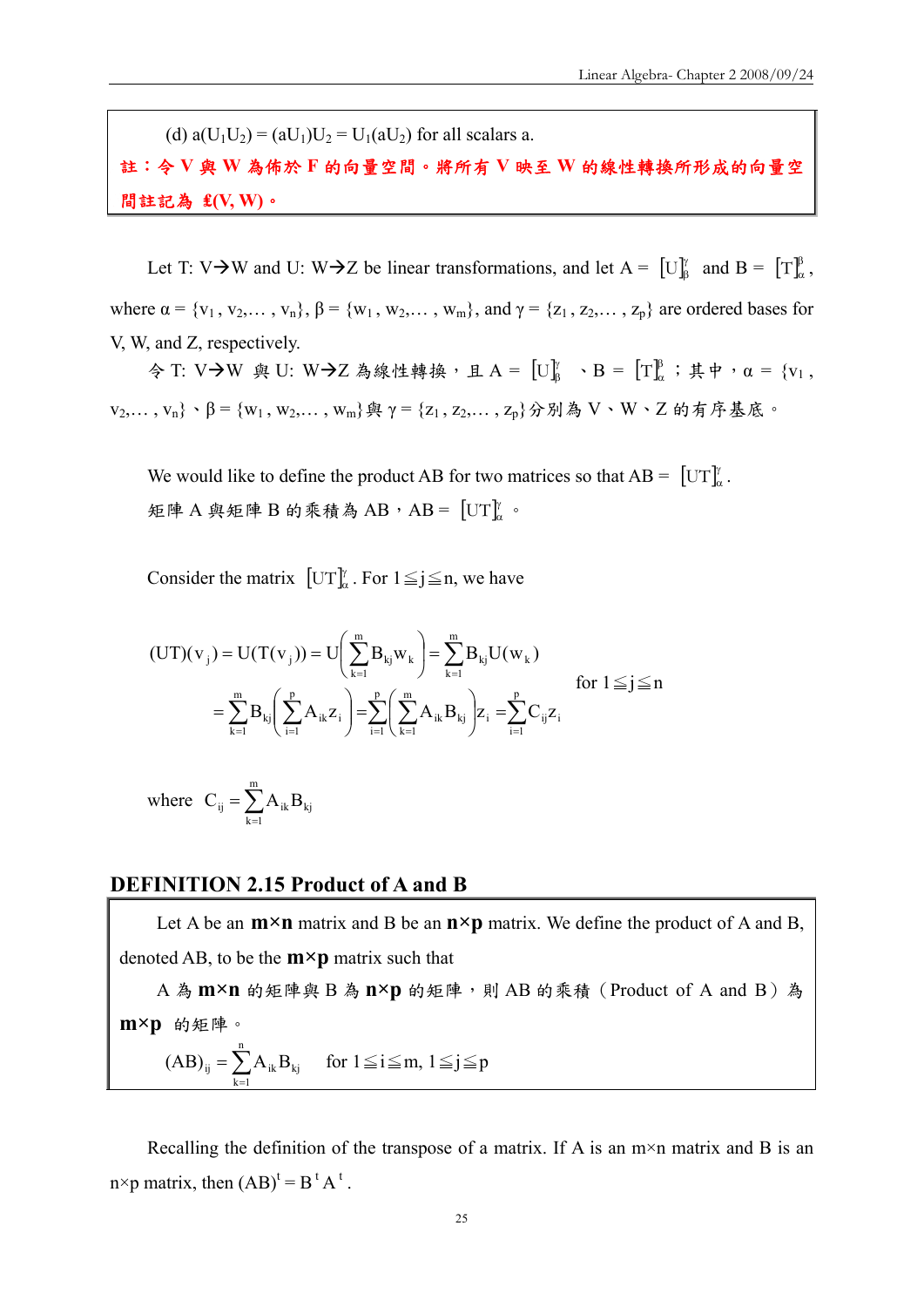轉置矩陣的定義: $(AB)^t = B^t A^t$ 

Since 
$$
(AB)_{ij}^t = (AB)_{ji} = \sum_{k=1}^n A_{jk}B_{ki}
$$
 and  $(B^tA^t)_{ij} = \sum_{k=1}^n (B^t)_{ik}(A^t)_{kj} = \sum_{k=1}^n B_{ki}A_{jk}$ 

The transpose of a product is the product of the transpose in the opposite order. Æ矩陣乘積的轉置為矩陣轉置並以相反次序相乘:**(AB)<sup>t</sup> = B t A t** 。

#### **Theorem 2.11**

Let V, W, and Z be finite-dimensional vector space with ordered bases  $\alpha$ ,  $\beta$ , and  $\gamma$ , respectively. Let T: V $\rightarrow$ W and U: W $\rightarrow$ Z be linear transformation. Then  $\text{[UT]}_{\alpha}^{\gamma} = \text{[U]}_{\beta}^{\gamma} \text{[T]}_{\alpha}^{\beta}$ γ  $\left[\mathrm{UT}\right]_{\alpha}^{\gamma}=\left[\mathrm{U}\right]_{\beta}^{\gamma}\left[\mathrm{T}\right]$  $\Diamond$  V、W 與 Z 是有限維度的向量空間,α、β 與 γ 分別為 V、W 與 Z 的有序基底  $\cdot$  令 T: V→W (先 α→β) 且 U: W→Z (後 β→ γ), 則 [UT]"<sub>α</sub> = [U]"<sub>β</sub>[T]<sup>β</sup><sub>α</sub> γ  $\left[\mathrm{UT}\right]_{\alpha}^{\gamma} = \left[\mathrm{U}\right]_{\beta}^{\gamma} \left[\mathrm{T}\right]_{\alpha}^{\beta}$  . 提示: 令 T:  $V_\alpha$ → $W_\beta$  (先) 且 U:  $W_\beta$ → $Z_\gamma$  (後)。

#### **Corollary**

Let V be finite-dimensional vector space with ordered basis β. Let T,  $U \in \mathcal{L}(V)$ . Then  $[UT]_8 = [U]_8 [T]_8$ 令 V 為有限維度的向量空間,β 為 V 的有序基底。令 T 與 U∈₤ (V),即 T 與 U 都是由 V 映至 V 的線性轉換,則 $[UT]_6 = [U]_6[T]_6$  (UT 合成後相對有序基底 β 的 座標向量等於 U 與 T 分別相對有序基底 β 的座標向量的乘積)。

## **EXAMPLE 1**

Let U:  $P_3(R) \rightarrow P_2(R)$  and T:  $P_2(R) \rightarrow P_3(R)$  be the linear transformations respectively defined by

 $U(f(x)) = f'(x)$  and  $T(f(x)) = \int_0^x f(t) dt$ 

Let  $\alpha$  and  $\beta$  be the standard ordered bases of P<sub>3</sub>(R) and P<sub>2</sub>(R), respectively. From calculus, it follows that  $UT = I$ , the identity transformation on  $P_2(R)$ . To illustrate Theorem 2.11, observe that

令 U: P<sub>3</sub>(R) → P<sub>2</sub>(R) 及 T: P<sub>2</sub>(R) → P<sub>3</sub>(R) 分別定義為

 $U(f(x)) = f'(x)$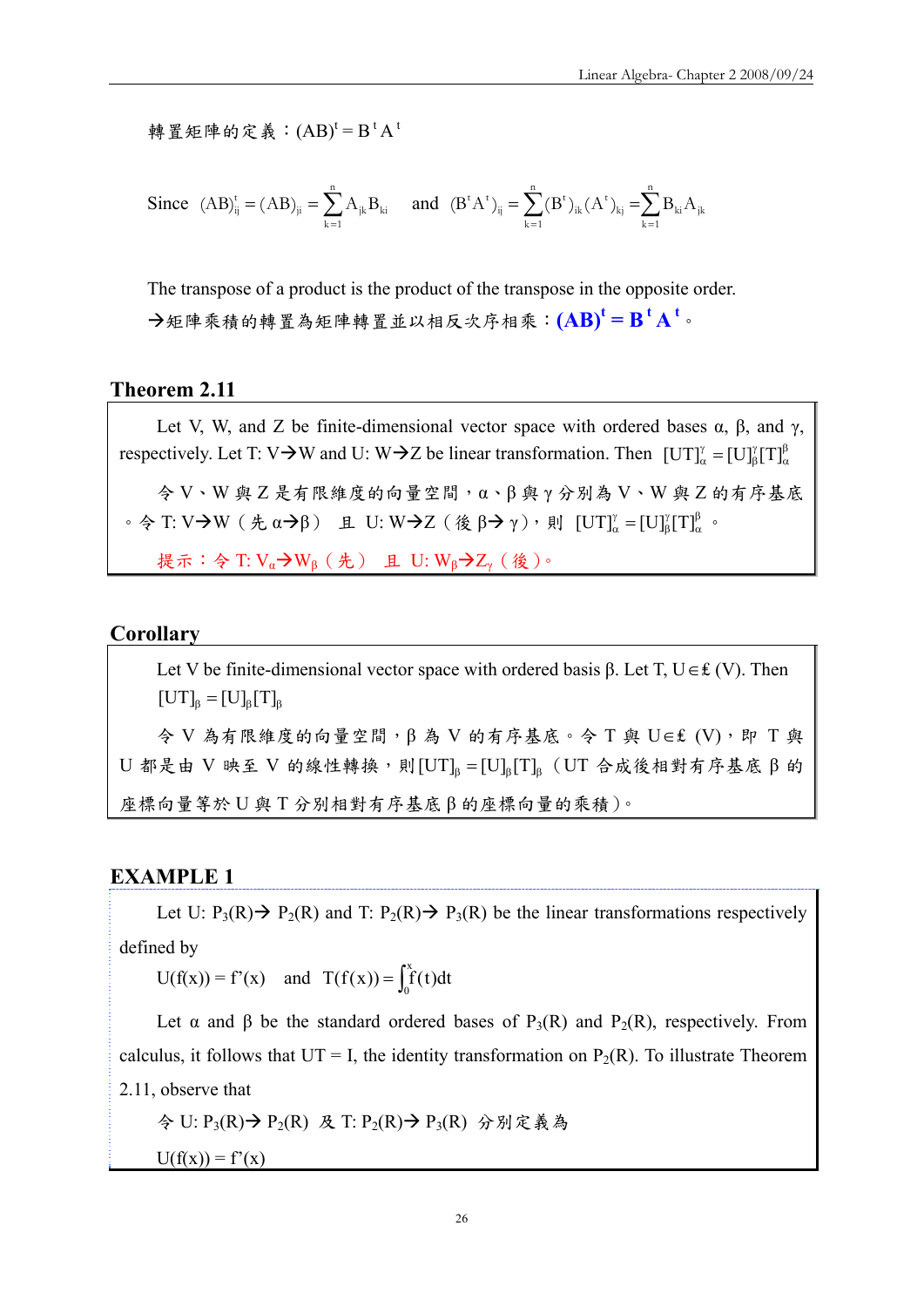$T(f(x)) = \int_0^x f(t)dt$  $\hat{\varphi}$  α = {1, x, x<sup>2</sup>, x<sup>3</sup>} 與 β = {1, x, x<sup>2</sup>} 分別為 P<sub>3</sub>(R) 與 P<sub>2</sub>(R)的標準有序基底。UT = I。 β α β  $\beta_{\beta} = [U]_{\alpha}^{\beta} [T]_{\beta}^{\alpha} = |0 \quad 0 \quad 2 \quad 0 \parallel \frac{1}{\alpha} \cup \frac{0}{\alpha} = |0 \quad 1 \quad 0 =$ ⎟ ⎟ ⎟ ⎠ ⎞  $\overline{ }$  $\overline{a}$  $\mathsf I$ ⎝  $\sqrt{2}$ =  $\overline{\phantom{a}}$  $\overline{\phantom{a}}$  $\overline{\phantom{a}}$  $\overline{\phantom{a}}$ ⎠  $\setminus$  $\parallel$  $\parallel$  $\parallel$  $\mathsf I$ ⎝  $\big($  $\overline{\phantom{a}}$ ⎟ ⎟ ⎠ ⎞  $\overline{a}$  $\overline{a}$  $\mathsf I$ ⎝  $\sqrt{}$  $= [U]_{\alpha}^{\beta}[T]_{\beta}^{\alpha} = |0 \quad 0 \quad 2 \quad 0 \parallel \left[ \begin{array}{cc} 0 & 0 & 0 \\ 0 & 1 & 0 \end{array} \right] = |0 \quad 1 \quad 0 | = [1]$ 0 0 1 0 1 0 1 0 0 0 0  $0 \frac{1}{2} 0$ 1 0 0 0 0 0 0 0 0 3 0 0 2 0 0 1 0 0  $[\text{UT}]_{\scriptscriptstyle \text{R}} = [\text{U}]_{\scriptscriptstyle \alpha}^{\scriptscriptstyle \beta}[\text{T}]$ 3 1  $\begin{bmatrix} 2 & 0 \\ \frac{1}{2} & 0 \end{bmatrix} = \begin{bmatrix} 0 & 1 & 0 \\ 0 & 0 & 1 \end{bmatrix} = \begin{bmatrix} I \end{bmatrix}_{\beta}$  ( 3×3 diagonal matrix is called an identity matrix (單位矩陣))

## **DEFINITION 2.16**

We define the kronecker delta  $\delta_{ij}$  by  $\delta_{ij} = 1$  if  $i = j$  and  $\delta_{ij} = 0$  if  $i \neq j$ . The n×n identity matrix I<sub>n</sub> is defined by  $(I_n)_{ii} = \delta_{ii}$ . Kronecker delta 的定義及 identity matrix 的表達方式。

#### **Theorem 2.12**

Let A be an m×n matrix, B and C be n×p matrices, and D and E be  $q \times m$  matrices. Then (a)  $A(B+C) = AB+AC$  and  $(D+E)A = DA+EA$ . (b)  $a(AB) = (aA)B = A(aB)$  for any scalar a. (c)  $I_m A = A = AI_n$ . (d) If V is an n-dimensional vector space with an ordered basis  $\beta$ , then  $[I_{V}]_{\beta} = I_{n}$ . (d)若 V 是一維度為 n 的向量空間, β 為其基底, 則  $[I_V]_\beta = I_n$ 。  $\forall x$ : Identity transformation I<sub>v</sub>: V→ V by I<sub>v</sub>(x) = x for all x  $\in$  V. 註: [I<sub>V</sub>] 為以β作為基底的單位轉換矩陣表示式。

## **Corollary**

Let A be an m×n matrix,,  $B_1, B_2,...,B_k$  be n×p matrices,  $C_1, C_2,...,C_k$  be q×m matrices, and  $a_1, a_2, \ldots, a_k$  be scalars. Then  $\sum_{i=1}^{k} a_i B_i$ ) =  $\sum_{i=1}^{k}$  $i = 1$  $i^{\perp}$ k  $i = 1$  $A(\sum_{i=1}^{k} a_i B_i) = \sum_{i=1}^{k} a_i AB_i$  and  $(\sum_{i=1}^{k} a_i C_i)A = \sum_{i=1}^{k} a_i B_i$  $i = 1$  $\sum_i$ k  $i = 1$  $(\sum a_i C_i) A = \sum a_i C_i A$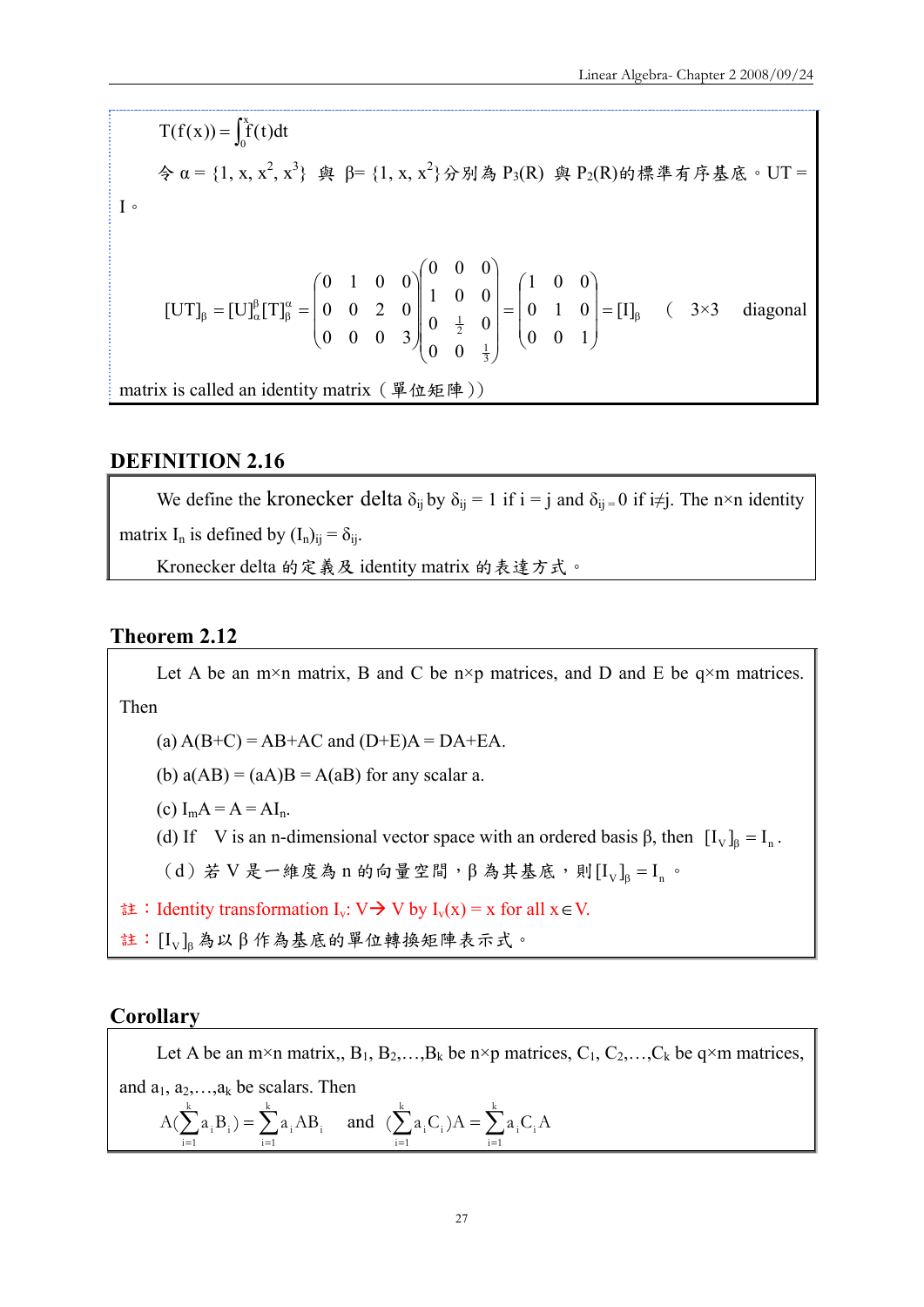For an n×n matrix A, we define  $A^1 = A$ ,  $A^2 = AA$ ,  $A^3 = A^2A$ , and in general,  $A^k = A^{k-1}A$ for k = 2,3,...,n. We define  $A^0 = I_n$ .

With this notation, we see that if  $A = \begin{bmatrix} 1 & 0 \\ 0 & 1 \end{bmatrix}$ ⎠ ⎞  $\parallel$  $A = \begin{pmatrix} 0 & 0 \\ 1 & 0 \end{pmatrix}$  then  $A^2 = 0$  (the zero matrix) even though  $A\neq 0$ .

"From  $A \cdot A = A^2 = 0 = A \cdot 0$ , we would conclude that  $A = 0$ " is FALSE. 注意: 即使  $A\neq 0$ , 也可能出現  $A^2=0$ 。

#### **Theorem 2.13**

Let A be an m×n matrix and B be n×p matrices. For each j ( $1 \le j \le p$ ), let u<sub>i</sub> and v<sub>i</sub> denote the  $i<sup>th</sup>$  columns of AB and B, respectively. Then

A 為 m×n 的矩陣與 B 為 n×p 的矩陣, u<sub>j</sub> 與 v<sub>j</sub> 分別為 AB 與 B 的第 j 行 ( 1≦j≦p)。則 (a)  $u_i = A v_i$ . (b)  $v_j = B e_j$ , where  $e_j$  is the j<sup>th</sup> standard vector of  $F^p$ . 【**Proof**】 j 2 j 1j n n  $k = 1$ 2k $\mathbf{v}_{\mathbf{k} \, \mathbf{j}}$ n  $k = 1$  $1k$ <sup> $\mathbf{v}_{kj}$ </sup> 2 j 1j  $\begin{bmatrix} \mathbf{j} = \end{bmatrix}$   $\begin{bmatrix} \mathbf{k} \end{bmatrix}$   $\begin{bmatrix} \mathbf{k} \end{bmatrix} = \begin{bmatrix} \sum_{k=1}^{N} A_{2k} \mathbf{D}_{kj} \end{bmatrix} = \mathbf{A} \begin{bmatrix} \mathbf{k} \end{bmatrix}$   $\begin{bmatrix} \mathbf{k} \end{bmatrix} = \mathbf{A} \mathbf{v}$ B : B B A :  $A_{2k}B$  $A_{1k}B$ (AB) : (AB) (AB)  $u_i = \begin{vmatrix} 1 & -2 & 1 \\ 1 & -1 & -2 \end{vmatrix} = \frac{1}{2} \sum_{i=1}^{N} A_{2k} B_{kj} = A \begin{vmatrix} 1 & -2 & 1 \\ 1 & -2 & 1 \end{vmatrix} =$  $\overline{\phantom{a}}$ ⎟ ⎟ ⎟  $\setminus$  $\overline{\phantom{a}}$  $\mathsf I$  $\mathsf I$  $\mathsf I$  $\big($ =  $\overline{\phantom{a}}$  $\overline{\phantom{a}}$  $\overline{\phantom{a}}$  $\overline{\phantom{a}}$  $\overline{\phantom{a}}$  $\overline{\phantom{a}}$ ⎞  $\overline{a}$  $\overline{a}$  $\overline{a}$  $\overline{a}$  $\overline{a}$  $\mathsf I$  $\big($ =  $\vert$  $\overline{\phantom{a}}$  $\overline{\phantom{a}}$  $\overline{\phantom{a}}$  $\setminus$  $\parallel$  $\overline{a}$  $\overline{a}$  $\mathsf I$  $\big($ = ∑ ∑ = =

From Theorem 2.13, the column j of AB is a linear combination of the column of A with the coefficients in the linear combination being the entries of column j of B. **An analogous result holds for rows; that is, row i of AB is a linear combination of the rows of B with the coefficients in the linear combination being the entries of row i of A.** 

nj

⎝

⎠

 $k = 1$ 

=

∑

 $\parallel$ 

⎝

mj

⎝

⎠

 $mk$ <sup>D</sup>k j

 $\overline{\phantom{a}}$ 

⎠

 $A_{mk}B$ 

由定理 2.13 得知,AB 的第 j 行 (Column)是 A 的所有行向量,以「B 的第 j 行 元素作為係數」的一個線性組合。同理,AB 的第1列 (Row)是 B 的所有列向量,以 「A 的第 i 列元素作為係數」的一個線性組合。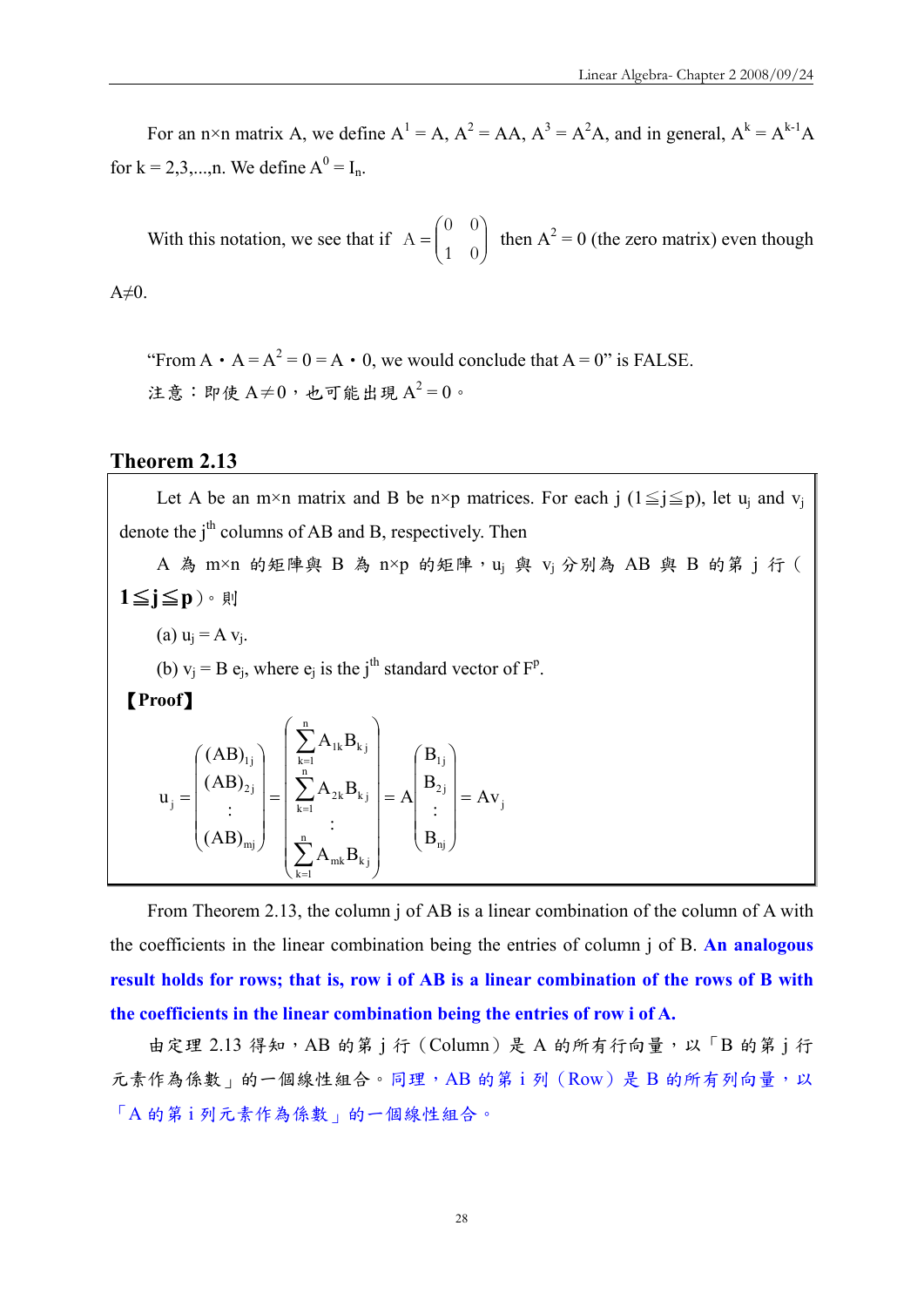## **Theorem 2.14**

Let V and W be finite-dimensional vector spaces having ordered bases  $\beta$  and  $\gamma$ , respectively, and let T:  $V\rightarrow W$  be linear. Then, for each  $u \in V$ , we have β  $[T(u)]_{\gamma} = [T]_{\beta}^{\gamma}[u]$ V 與 W 為有限維度的向量空間,  $\beta$  與 γ 分別 V 與 W 的有序基底。今 T: V $\rightarrow$ W 為線性轉換,則 V 中的 u 映至 W 的結果 T(u) 相對於有序基底 γ 的座標向量為 β  $[T(u)]_{\gamma} = [T]_{\beta}^{\gamma} [u]_{\beta}$  . 【**Proof**】 Fix  $u \in V$ , and **define the linear transformations f:** F  $\rightarrow$ V by f(a) = au and g:F  $\rightarrow$ W **by g(a) = aT(u) for all**  $a \in F$ **.** Let  $\alpha = \{1\}$  be the standard ordered basis for F. Notice that  $g = Tf$ . Identifying column vectors as matrices and using Theorem 2.11, we obtain β γ  $β = Γ<sub>1</sub>$ ]β γ β β α γ β γ  $[T(u)]_{\gamma} = [g(1)]_{\gamma} = [g]_{\alpha}^{\gamma} = [Tf]_{\alpha}^{\gamma} = [T]_{\beta}^{\gamma} [f]_{\alpha}^{\beta} = [T]_{\beta}^{\gamma} [f(1)]_{\beta} = [T]_{\beta}^{\gamma} [u]$ 固定 u∈V 且定義 **f: F**Æ**V** 為 **f(a) = au** 與 **g:F**Æ**W** 為 **g(a) = aT(u)**。 令 α = {1} 為 F 的標準有序基底。 並注意 g (F->W) 為 T (V->W,後) 與 f (F->V,先) 的合成 g = T · f 。 把行向量視為矩陣,並利用定理 2.11,得知 <sup>γ</sup> [T(u)] 為「V 中的 u 映至 W 的結果 T(u)」 相對於有序基底 γ 的座標向量。 由 g(a)與 f(a)定義中得知: g(1) = 1 T(u), f(1) = u。  $\mathbb{E}$  此,  $[T(u)]_{\gamma} = [g(1)]_{\gamma} = [g]_{\alpha}^{\gamma} = [Tf]_{\alpha}^{\gamma} = [T]_{\beta}^{\gamma} [f]_{\alpha}^{\beta} = [T]_{\beta}^{\gamma} [f(1)]_{\beta} = [T]_{\beta}^{\gamma} [u]_{\beta}$  $β - Γ$ ι]β γ β β α γ β γ  $[T(u)]_{\gamma} = [g(1)]_{\gamma} = [g]_{\alpha}^{\gamma} = [Tf]_{\alpha}^{\gamma} = [T]_{\beta}^{\gamma} [f]_{\alpha}^{\beta} = [T]_{\beta}^{\gamma} [f(1)]_{\beta} = [T]_{\beta}^{\gamma} [u]$ Theorem 2.11 令 V、W 與 Z 是有限維度的向量空間,α、β 與 γ 分別為 V、W 與 Z 的有序基底。令 T: V→W (先) 且 U: W→Z (後), 則 [UT] $^{\gamma}_{\alpha} = [U]_{\beta}^{\gamma}[T]_{\alpha}^{\beta}$ γ  $\left[\mathrm{UT}\right]_{\alpha}^{\gamma} = \left[\mathrm{U}\right]_{\beta}^{\gamma} \left[\mathrm{T}\right]_{\alpha}^{\beta}$  .

## **EXAMPLE 2**

Let T:  $P_3(R) \rightarrow P_2(R)$  be the linear transformations defined by T(f(x)) = f'(x), and let  $\beta$ and  $\gamma$  be the standard ordered bases for P<sub>3</sub>(R) and P<sub>2</sub>(R), respectively. If  $A = [\Gamma]_6^{\gamma}$ , then from Example 4 of Section 2.2, we have  $A = |T|$  $\overline{\phantom{a}}$  $\overline{\phantom{a}}$  $\overline{\phantom{a}}$ ⎠ ⎞  $\overline{a}$  $\overline{a}$  $\mathsf{L}$ ⎝  $\big($  $\frac{\gamma}{\beta} =$ 0 0 0 3 0 0 2 0 0 1 0 0 T We illustrate Theorem 2.14 by verifying that  $[T(p(x))]$ <sub>y</sub> =  $[T]$ <sub>β</sub> $[p(x)]$ <sub>β</sub>, where  $p(x) \in$  $P_3(R)$  is the polynomial  $p(x) = 2-4x+x^2+3x^3$ . Let  $q(x) = T(p(x))$ , then  $q(x) = p'(x) = -$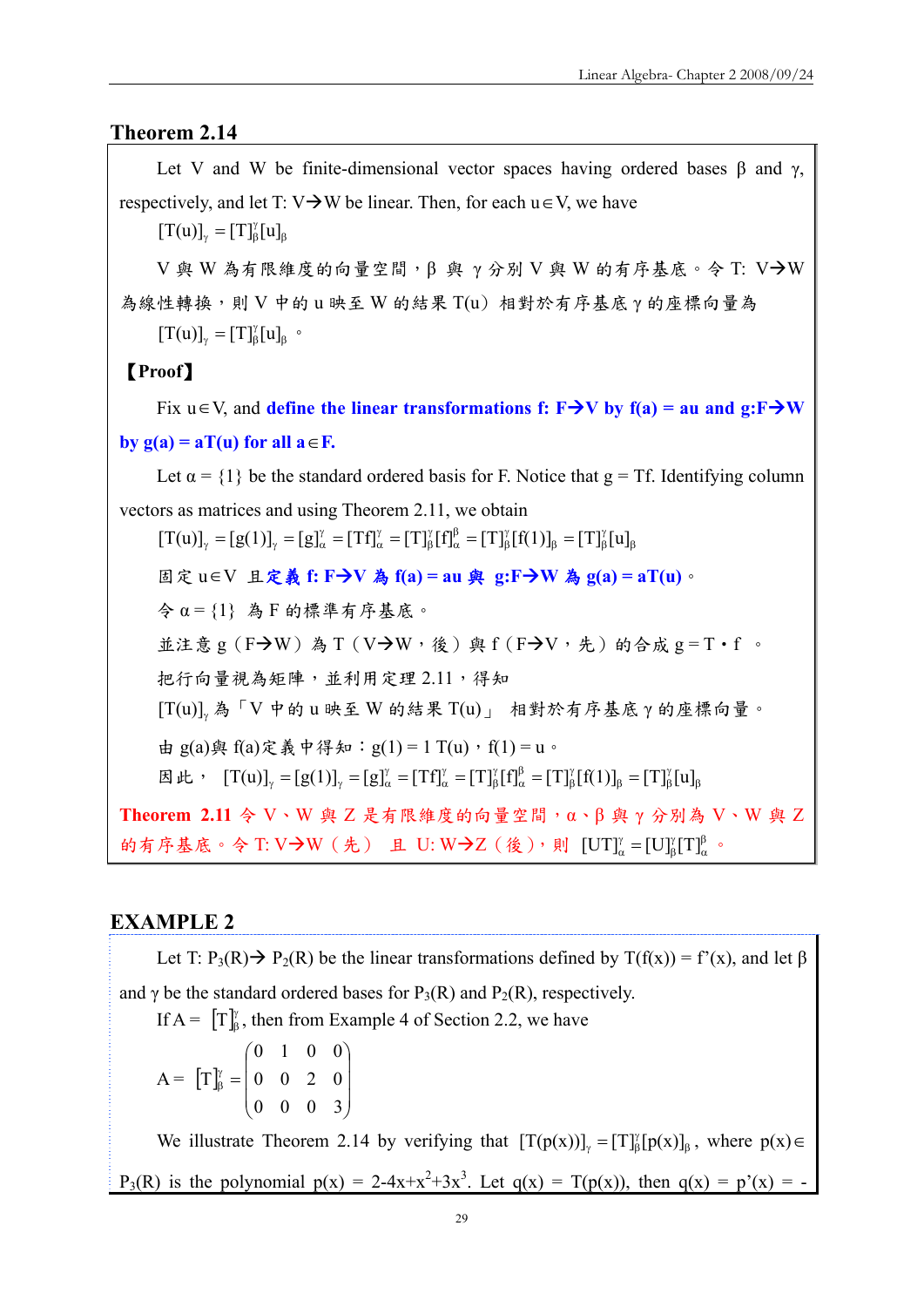$4+2x+9x^2$ . Hence

$$
[T(p(x))]_{\gamma} = [q(x)]_{\gamma} = \begin{pmatrix} -4 \\ 2 \\ 9 \end{pmatrix}, \text{ but also}
$$

$$
[T]_{\beta}^{\gamma} [p(x)]_{\beta} = A[p(x)]_{\beta} = \begin{pmatrix} 0 & 1 & 0 & 0 \\ 0 & 0 & 2 & 0 \\ 0 & 0 & 0 & 3 \end{pmatrix} \begin{pmatrix} 2 \\ -4 \\ 1 \\ 3 \end{pmatrix} = \begin{pmatrix} -4 \\ 2 \\ 9 \end{pmatrix}
$$

 $\hat{\varphi}$  T: P<sub>3</sub>(R) → P<sub>2</sub>(R)為線性轉換並定義為 T(f(x)) = f'(x), 且 β = {1, x, x<sup>2</sup>, x<sup>3</sup>} 與 γ  $= \{1, x, x^2\}$ 分別為  $P_3(R)$ 與  $P_2(R)$ 的有序基底。若  $A = [T]_B^{\gamma}$ ,則依據 Section 2.2 Example 4 的結果:

 $A = |T|$  $\overline{\phantom{a}}$  $\overline{\phantom{a}}$  $\overline{\phantom{a}}$ ⎠ ⎞  $\overline{a}$  $\overline{a}$  $\mathsf I$ ⎝  $\big($  $\frac{\gamma}{\beta}$  = 0 0 0 3 0 0 2 0 0 1 0 0 T

依據 Theorem 2.14 來驗證  $[T(p(x))]$ <sub>γ</sub> =  $[T]$ <sup>γ</sup><sub>β</sub>[p(x)]<sub>β</sub>

其中,多項式 p(x)∈ P<sub>3</sub>(R)且 p(x) = 2-4x+x<sup>2</sup>+3x<sup>3</sup> (相當於 Theorem 2.14 的 u),  $\hat{\varphi}$  q(x) = T(p(x)), 則 q(x) = p'(x) = -4+2x+9x<sup>2</sup>, 因此 q(x)相對有序基底 γ = {1, x, x<sup>2</sup>}的 座標向量為

$$
\big[\mathrm{T}(p(x))\big]_{\gamma} = \big[q(x)\big]_{\gamma} = \begin{pmatrix} -4 \\ 2 \\ 9 \end{pmatrix}
$$

$$
\begin{aligned}\n\text{[} \mathbb{F} \text{[} \mathbb{F} \text{[} \mathbb{F} \text{[} \mathbb{P}(\text{x}) \text{]}_{\beta} = A[\text{p}(\text{x}) \text{]}_{\beta} = \begin{pmatrix} 0 & 1 & 0 & 0 \\ 0 & 0 & 2 & 0 \\ 0 & 0 & 0 & 3 \end{pmatrix} \begin{pmatrix} 2 \\ -4 \\ 1 \\ 3 \end{pmatrix} = \begin{pmatrix} -4 \\ 2 \\ 9 \end{pmatrix}\n\end{aligned}
$$

## **DEFINITION 2.17**

Let A be an m×n matrix with entries from a field F. We denote by  $L_A$  the mapping  $L_A$ :  $F^{n} \rightarrow F^{m}$  defined by  $L_{A}(x) = Ax$  (the matrix product A and x) for each column vector  $x \in F^{n}$ . We call LA a **left-multiplication transformation**.  $\hat{\varphi}$  A 是 m×n 的矩陣,所有元素均來自 F。LA為 F"映至 F"的線性轉換並定義為

 $L_A(x)$  = Ax, 其中 x 為行向量 (Column vector) 且 x∈F<sup>n</sup>。L<sub>A</sub> 被稱為左乘法轉換。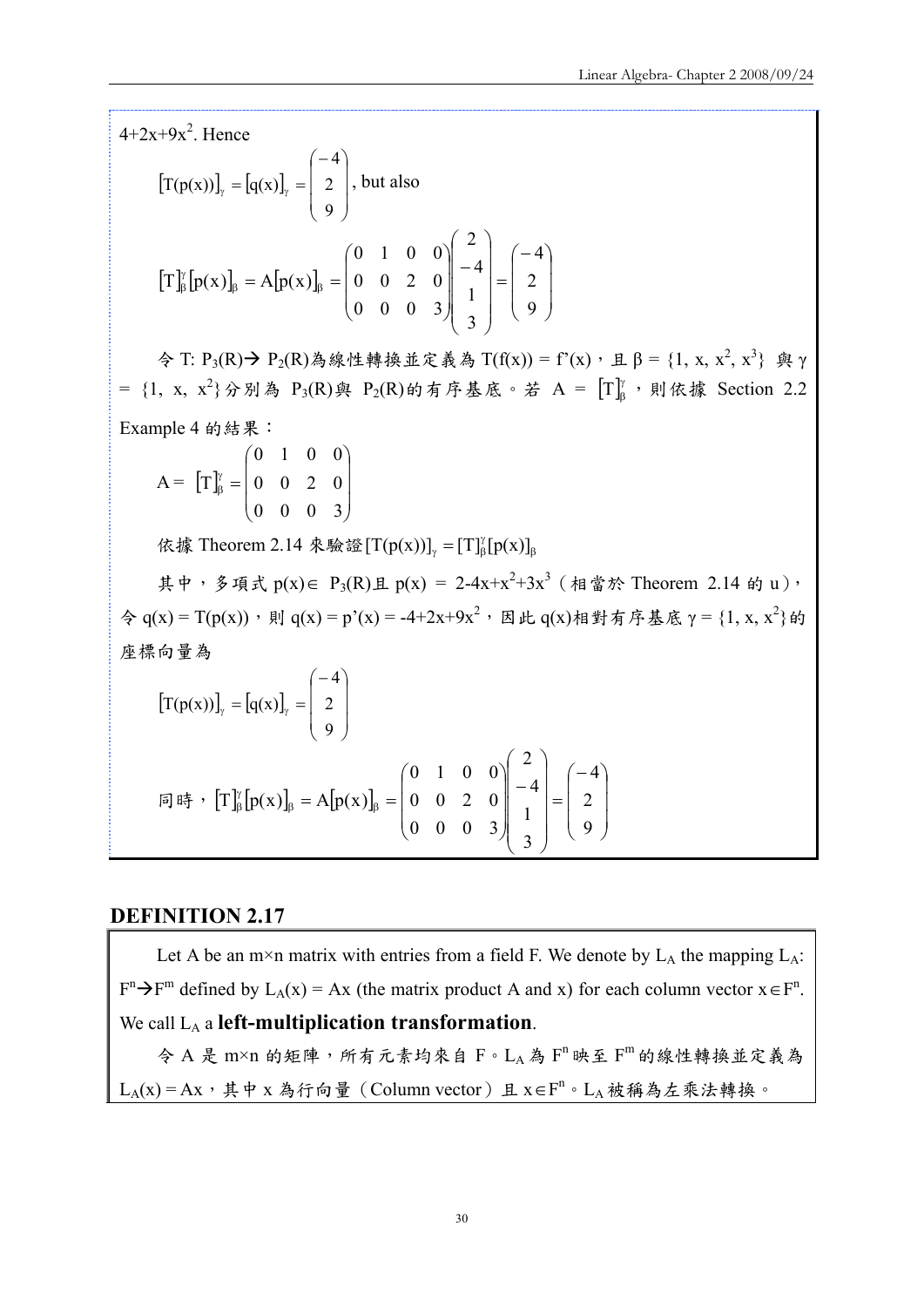### **EXAMPLE 3**

Let 
$$
A = \begin{pmatrix} 1 & 2 & 1 \\ 0 & 1 & 2 \end{pmatrix}
$$
  
\nThen  $A \in M_{2\times 3}(R)$  and  $L_A: R^3 \rightarrow R^2$ .  
\nIf  $x = \begin{pmatrix} 1 \\ 3 \\ -1 \end{pmatrix}$ ,  
\nThen  $L_A(x) = Ax = \begin{pmatrix} 1 & 2 & 1 \\ 0 & 1 & 2 \end{pmatrix} \begin{pmatrix} 1 \\ 3 \\ -1 \end{pmatrix} = \begin{pmatrix} 6 \\ 1 \end{pmatrix}$ .

#### **Theorem 2.15**

Let A be an  $m \times n$  matrix with entries from a field F. Then the left-multiplication transformation  $L_A$ :  $F^n \rightarrow F^m$  is linear. Furthermore, if B is any other m×n matrix with entries from a field F and β and γ be the standard ordered bases for  $F^n$  and  $F^m$ , respectively, then we have the following properties.

⎟ ⎠

⎞

令 A 為 m×n 的矩陣,左乘法轉換 LA: F<sup>n</sup>→F<sup>m</sup>為線性。若 B 為另一個 m×n 的矩 陣, β = {e<sub>1</sub>, e<sub>2</sub>,..., e<sub>n</sub>} 與 γ = {e<sub>1</sub>, e<sub>2</sub>,..., e<sub>m</sub>}分別為 F<sup>n</sup> 與 F<sup>m</sup> 的標準有序基底,則左 乘法轉換具有下列性質:

 $(a)[L_A]_{\beta}^{\gamma} = A$ .

(b)  $L_A = L_B$  if and only if  $A = B$ .

- (c)  $L_{A+B} = L_A + L_B$  and  $L_{aa} = a L_A$  for all  $a \in F$ .
- (d) If T:  $F^{n} \rightarrow F^{m}$  is linear, then there exists a unique m×n matrix C such that T = L<sub>C</sub>. In fact  $C = [T]_{\beta}^{\gamma}$ .
- (e) If E is an n×p matrix, then  $L_{AE} = L_A L_E$ .

(f) If m = n, then  $L_{In} = I_F^{n}$ .

Theorem 2.13 A 為 m×n 矩陣與 B 為 n×p 矩陣, u<sub>i</sub> 與 v<sub>i</sub> 分別為 AB 與 B 的第 j 行 ( 1≦j≦p)。則 (a)  $u_i = A v_i$ . (b)  $v_i = B e_i$ , where  $e_i$  is the j<sup>th</sup> standard vector of  $F^p$ . **Theorem 2.14** V 與 W 為有限維度的向量空間,β 與 γ 分別 V 與 W 的有序基底。令

T: V→W 為線性轉換,則 T(u) 相對有序基底 γ 的座標向量 [T(u)] 為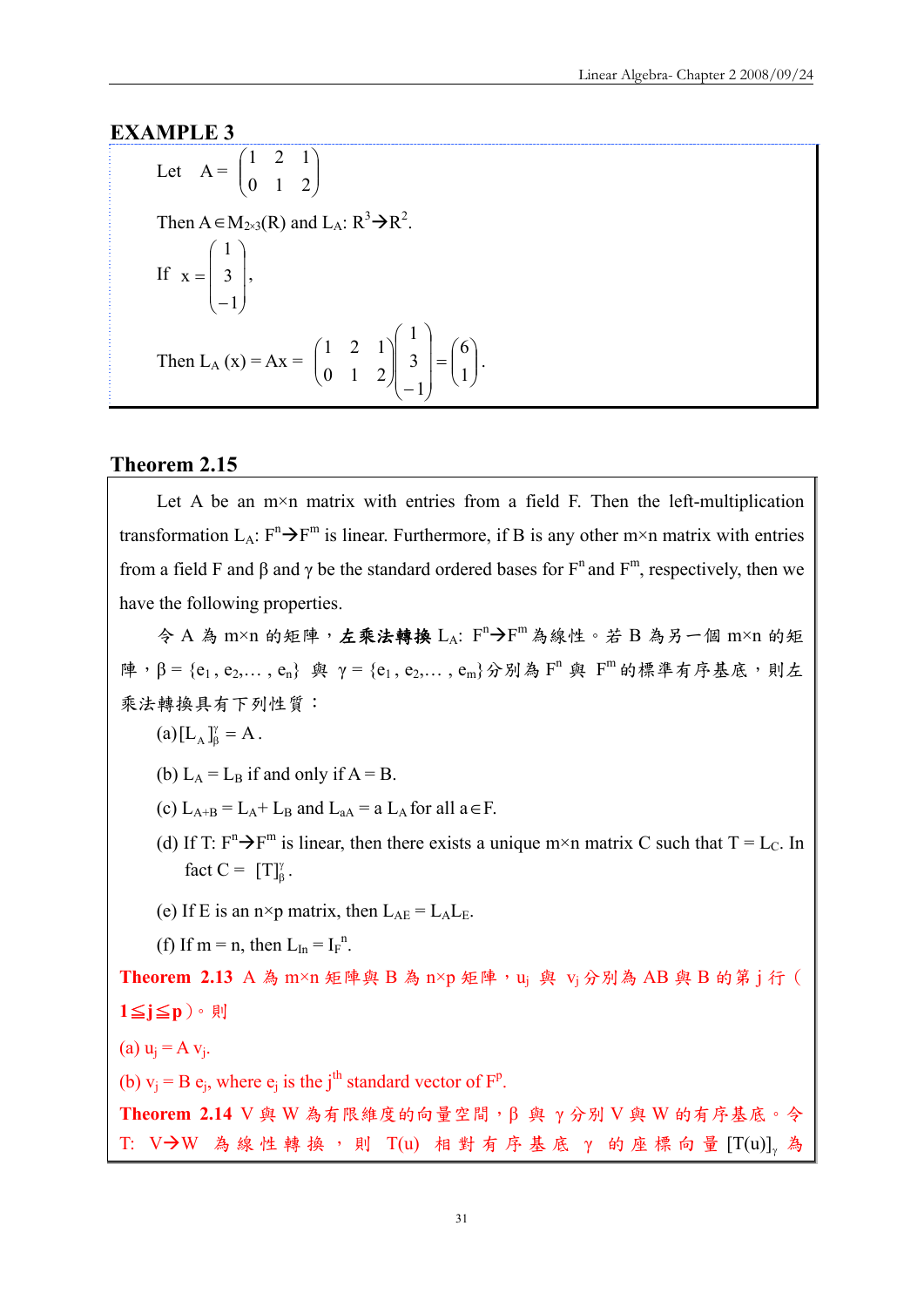β  $[T(u)]_{\gamma} = [T]_{\beta}^{\gamma} [u]_{\beta}.$ 

## **Theorem 2.16 Associative**

Let A, B, and C be matrices such that A(BC) is defined. Then (AB)C is also defined and  $A(BC) = (AB)C$ ; that is, matrix multiplication is associative. 矩陣乘法具有結合性。 【**Proof**】 Using Theorem 2.15 (e)  $L_{\text{A(BC)}} = L_{\text{A}} L_{\text{BC}} = L_{\text{A}} (L_{\text{B}} L_{\text{C}}) = (L_{\text{A}} L_{\text{B}}) L_{\text{C}} = L_{\text{AB}} L_{\text{C}} = L_{\text{(AB)C}}.$ So from theorem 2.15 (b), it follows that  $A(BC) = (AB)C$ .

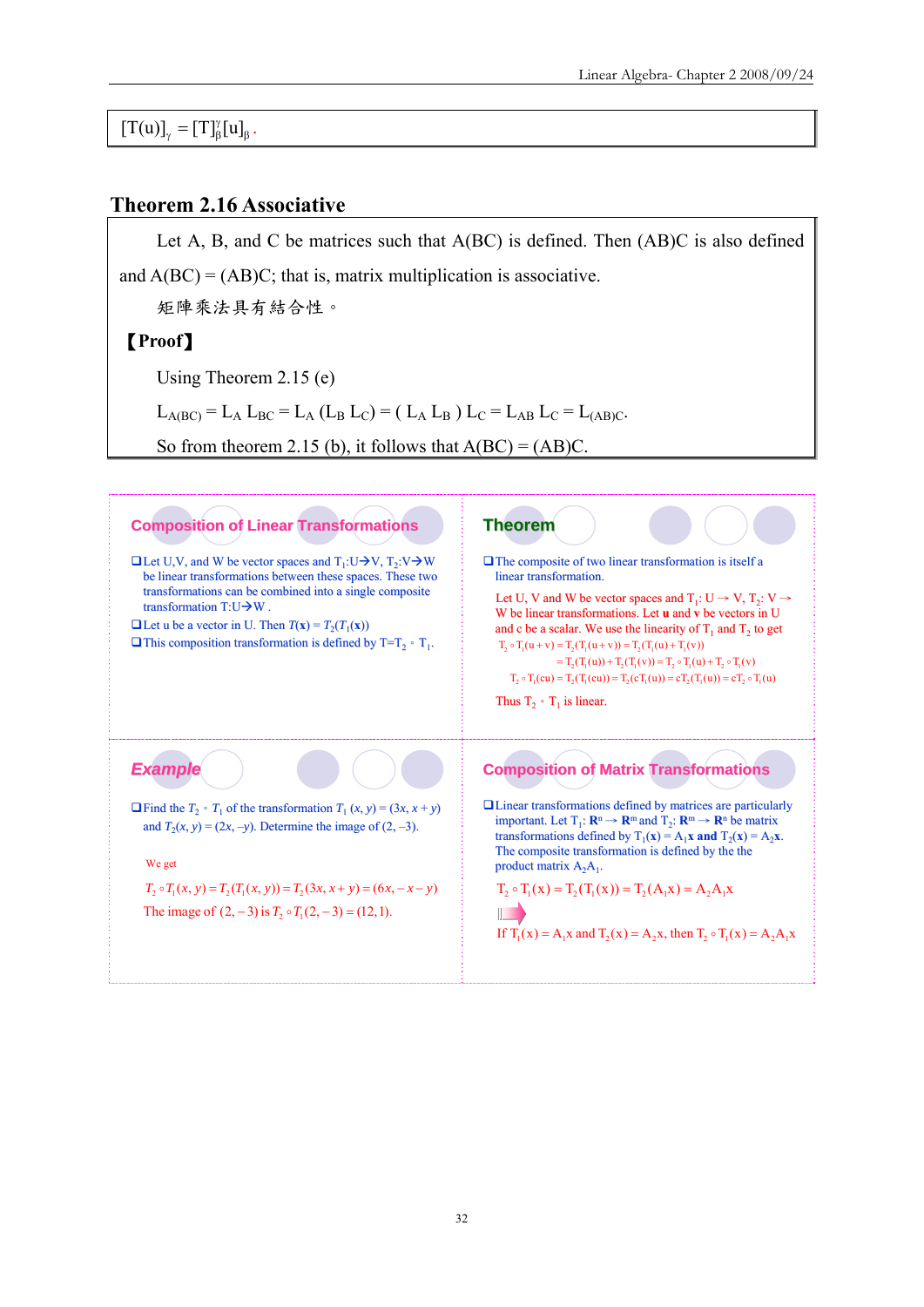

# **2.4 Invertibility and Isomorphisms** 可逆性與同構轉換

## **DEFINITION 2.18**

Let V and W be vector spaces, and let  $T:V\rightarrow W$  be linear. A function  $U:W\rightarrow V$  is said to be an **inverse** of T if  $TU = I_w$  and  $UT = I_v$ . If T has an inverse, then T is said to be invertible. If T is invertible, then the inverse of T is unique and is denoted by  $T^{-1}$ .  $\textcircled{\ensuremath{\star}}$  V 與 W 為向量空間,且 T: V $\textup{\textcircled{\hspace{-0.05cm}\text{--}}\hspace{-0.05cm}}$  V  $\textcircled{\hspace{-0.05cm}\text{--}\hspace{-0.05cm}}$  W  $\textcircled{\hspace{-0.05cm}\text{--}\hspace{-0.05cm}}$  W  $\textcircled{\hspace{-0.05cm}\text{--}\hspace{-0.05cm}}$  W  $\textcircled{\hspace{-0.05cm}\text{--}\hspace{-0.05cm}}$  W  $\textcircled{\hspace{-0.05cm}\text{--}\hspace{-0.0$ 換,其條條件為 TU = Iw 且 UT = Iv。 TU: W → W, UT: V→V。

若 T 具有逆轉換,則 T 稱為可逆轉換。若 T 為可逆轉換,則 T 的逆轉換為唯一 ,並註記為 $\mathrm{T}^1$ 。

The following facts hold for invertible functions T and U.

可逆轉換函數 T 與 U 具有下列性質:

- 1.  $(TU)^{-1} = U^{-1}T^{-1}$ .
- 2.  $(T^{-1})^{-1} = T$ ; in particular,  $T^{-1}$  is invertible.
- 3. Let T:  $V \rightarrow W$  be a linear transformation, where V and W are finite-dimensional spaces of equal dimension. Then T is invertible if and only if  $rank(T) = dim(V)$ .

令 T 為線性轉換且 V、W 為有限且維度相等的向量空間,則 T 為可逆的「若且 唯若」條件為 rank(T) = dim(V)。

Nullity(T) + rank(T) = dim (V) ; rank(T) = dim(R(T)); Nullity(T) = dim(N(T))

## **EXAMPLE 1**

Let T:  $P_1(R) \rightarrow R^2$  be the linear transformartion defined by T(a+bx) = (a, a+b). Then T<sup>-1</sup>: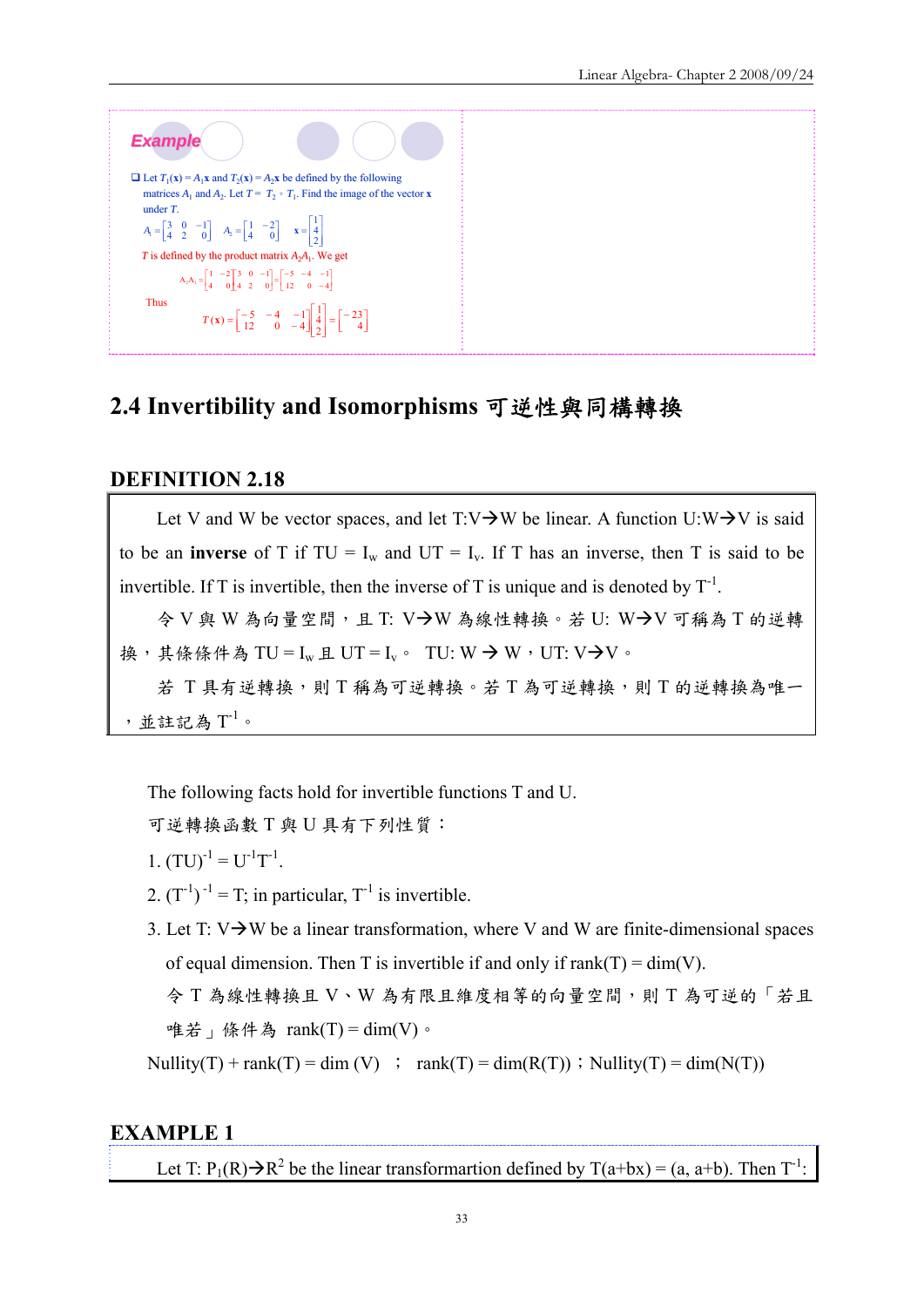$R^2 \rightarrow P_1(R)$  is defined by  $T^1(c,d) = c+(d-c)x$ . T<sup>-1</sup> is also linear. 由 T: P<sub>1</sub>(R)→R<sup>2</sup> 及定義 T(a+bx) = (a, a+b), 得知 T<sup>-1</sup>: R<sup>2</sup> → P<sub>1</sub>(R)及其定義 T<sup>-1</sup>(c,d) =  $c+(d-c)x$ 。T為線性, T<sup>-1</sup> 亦為線性。

## **Theorem 2.17**

Let V and W be vector spaces, and let T:  $V \rightarrow W$  be linear and invertible. Then  $T^{-1}:W \rightarrow V$  is linear.  $\diamond$  V 與 W 為向量空間,且 T: V→W 為線性且為可逆,則 T<sup>-1</sup>:W→V 亦為線性。 【**Proof**】 Let  $y_1, y_2 \in W$  and  $c \in F$ . Since T is onto and one-to-one, there exist unique vector  $x_1$ and  $x_2$  such that  $T(x_1) = y_1$  and  $T(x_2) = y_2$ . Thus  $x_1 = T^{-1}(y_1)$  and  $x_2 = T^{-1}(y_2)$ ; So  $T^{-1}(cy_1+y_2) = T^{-1} [cT(x_1)+T(x_2)] = T^{-1} [T(cx_1+x_2)] = cx_1+x_2 = cT^{-1}(y_1)+T^{-1}(y_2)$ 利用線性轉換應具備的 **Property**:**T** 是線性轉換「若且惟若」**T(cx+y) = cT(x)+T(y) for all x,y**  $\in$  **V** and **c**∈**F**  $\circ$ 由於 T 為映成且一對一,故存在唯一的向量 x1與 x2,使得 T(x1) = y1 與 T(x2) =  $y_2$ 。 因此  $x_1 = T^{-1}(y_1)$  且  $x_2 = T^{-1}(y_2)$ 。  $\hat{m} \times T^{-1}(cy_1+y_2) = T^{-1} [cT(x_1)+T(x_2)] = T^{-1} [T(cx_1+x_2)] = cx_1+x_2 = cT^{-1}(y_1)+T^{-1}(y_2)$ 

## **DEFINITION 2.19**

Let A be an  $n \times n$  matrix. Then A is invertible if there exists and  $n \times n$  matrix B such that  $AB = BA = I$ .

If A is invertible, then the matrix B such that  $AB = BA = I$  is unique. The matrix B is called the inverse of A and is denoted by  $A^{-1}$ .

 $\hat{\varphi}$  A 為 n×n 的矩陣,則 A 為可逆的條件為「存在一 n×n 的矩陣 B,使得 AB =  $BA = I<sub>1</sub>$ 

若 A 為可逆,則使得 AB=BA=I 的矩陣 B 為唯一, B 可註記為 A<sup>-1</sup>。

#### **Lemma** 引理

Let T be an invertible linear transformation from V to W. Then V is finite-dimensional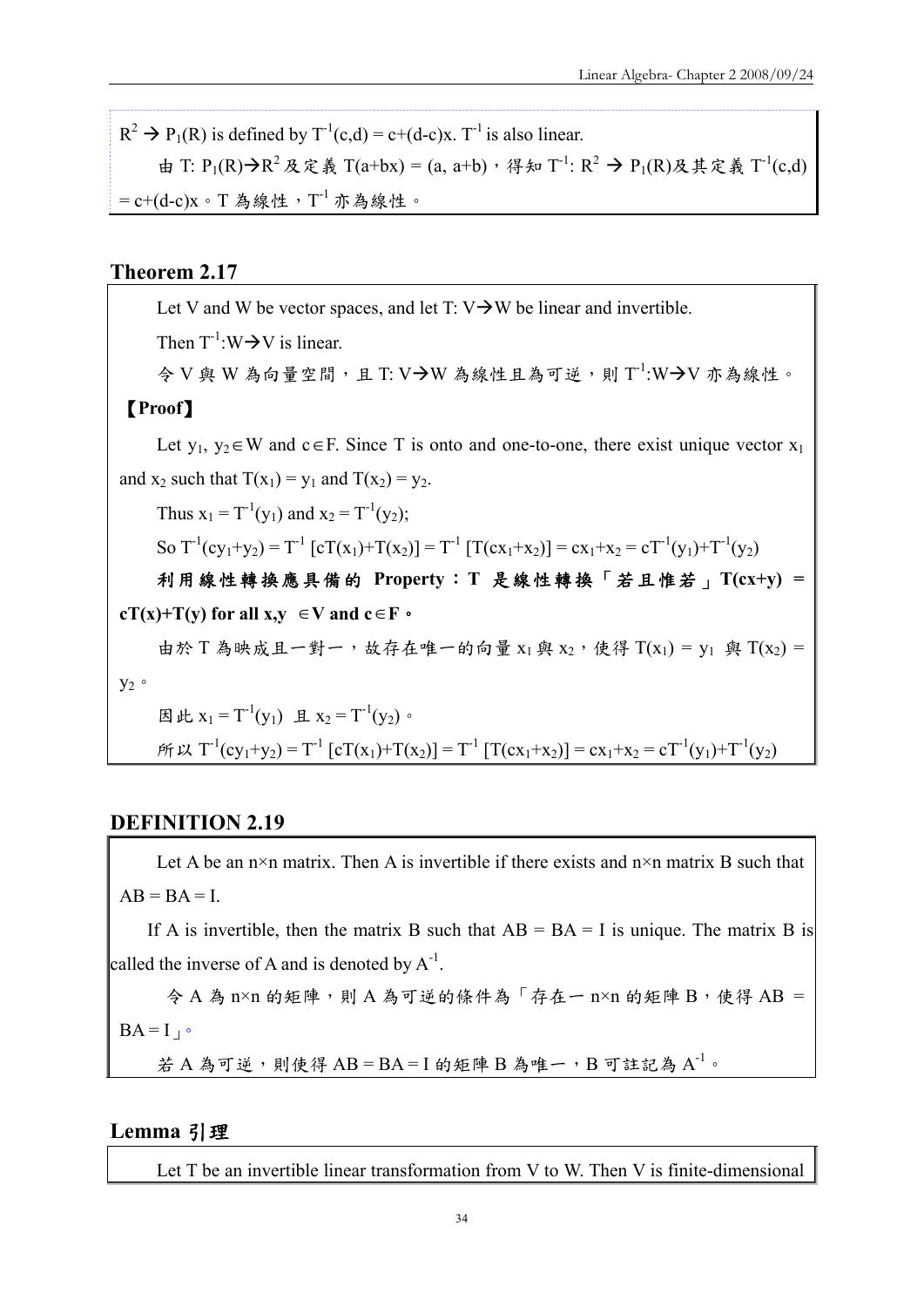if and only if W is finite-dimensional. In this case,  $\dim(V) = \dim(W)$ .

今 T 為 V→W 為可逆且為線性,則 V 是有限維度「若且唯若」W 是有限維度。 在此情況,  $dim(V) = dim(W)$ 。

## **Theorem 2.18**

Let V and W be finite-dimensional vector spaces with ordered bases  $\beta$  and  $\gamma$ , respectively. Let T: V $\rightarrow$ W be linear. Then T is invertible if and only if  $[T]_B^{\gamma}$  is invertible. Furthermore,  $[T^{-1}]_{\gamma}^{\beta} = ([T]_{\beta}^{\gamma})^{-1}$ β  $\frac{\beta}{\gamma} = (\llbracket T \rrbracket^{\gamma}_{\beta})^{-1}.$ 令 V 與 W 是有限維度的向量空間,β 與 γ 分別為 V 與 W 的有序基底。令 T:  $V \rightarrow W$ 為線性。Τ 可逆的『若且唯若』條件為 [Τ] $_b^p$ 是可逆。再者, $[T^{-1}]^{\beta}_{\gamma} = ([T]_{\beta}^{\gamma})^{-1}$ β  $\frac{\beta}{\gamma} = (\llbracket T \rrbracket^{\gamma}_{\beta})^{-1}$  o 【**Proof**】 先證明 T 是可逆→ [T] $_{\beta}^{y}$  可逆且 $[T^{-1}]_{\gamma}^{\beta} = ([T]_{\beta}^{\gamma})^{-1}$ β  $\frac{\beta}{\gamma} = (\llbracket T \rrbracket^{\gamma}_{\beta})^{-1}$  . Suppose that T is invertible. By the lemma, we have  $\dim(V) = \dim(W)$ . Let n = dim(V). So [T] $^{\gamma}_{\beta}$  is an n×n matrix. Now  $T^{-1}:W\rightarrow V$  satisfies  $TT^{-1} = I_w$  and  $T^{-1}T = I_v$ . Thus  $I_n = [I_v]_\beta = [T^{-1}T]_\beta = [T^{-1}]_\gamma^{\beta} [T]_\beta^{\gamma}$ β  $I_n = [I_v]_{\beta} = [T^{-1}T]_{\beta} = [T^{-1}]_{\gamma}^{\beta}[T]$ Similarly,  $[T]_{\beta}^{\gamma} [T^{-1}]_{\gamma}^{\beta} = I_n$  $\int_{\beta}^{\gamma} [T^{-1}]_{\gamma}^{\beta} = I_n$ . So  $[T]_{\beta}^{\gamma}$  is invertible and  $([T]_{\beta}^{\gamma})^{-1} = [T^{-1}]_{\gamma}^{\beta}$ . 假設 T 為可逆,故依 Lemma 可知 dim(V) = dim(W)。  $\hat{\varphi}$  n = dim(V), 所以  $[T]_{\beta}^{\gamma}$ 為一 n×n 的矩陣。 已知 T 為可逆, 其逆轉換 T<sup>-1</sup>:W->V 滿足 TT<sup>-1</sup> = Iw 且 T<sup>-1</sup>T = I<sub>v</sub>。 依據 Theorem 2.12 (d)  $I_n = [I_v]_\beta \rightarrow [I_v]_\beta = [T^{-1}T]_\beta$   $\circ$  (先 T  $\cdot$  後 T<sup>-1</sup>; 先 β→γ  $\cdot$  後  $\gamma \rightarrow \beta$ ) 依據 Theorem 2.11  $[T^{-1}T]_{\beta} = [T^{-1}]_{\gamma}^{\beta} [T]_{\beta}^{\gamma}$ β  $[T^{-1}T]_{\beta} = [T^{-1}]_{\gamma}^{\beta} [T]_{\beta}^{\gamma}$  (先 T、後 T<sup>-1</sup>; 先 β  $\rightarrow$  γ、後 γ  $\rightarrow$  β)。 依據 Theorem 2.12 (d)  $I_n = [I_w]_\gamma \rightarrow [I_w]_\gamma = [TT^{-1}]_\gamma$  (先 T<sup>-1</sup>、後 T; 先 γ $\rightarrow$ β、後  $\beta \rightarrow \gamma$ ) 依據 Theorem 2.11 →  $[TT^{-1}]_{\gamma} = [T]^{\gamma}_{\beta} [T^{-1}]_{\gamma}^{\beta}$ γ  $[TT^{-1}]_{\gamma} = [T]_{\beta}^{\gamma} [T^{-1}]_{\gamma}^{\beta}$  (先 T<sup>-1</sup>、後 T; 先 γ → β、後 β → γ) 故  $[T]^\gamma_\beta$  為可逆且 $([T]^\gamma_\beta)^{-1} = [T^{-1}]^\beta_\gamma$ 。 再證明 $[\text{T}]^\gamma_\beta$ 可逆且 $[\text{T}^{-1}]^\beta_\gamma=([\text{T}]^\gamma_\beta)^{-1}$ β  $\frac{\beta}{\gamma}$  =  $(\left[\text{T}\right]_{\beta}^{\gamma})^{-1}$  →  $\text{T}$  是可逆。 Now suppose that  $A = [T]_{\beta}^{ \gamma}$  is invertible. Then there exists an n×n matrix B such that  $AB = BA = I_n$ .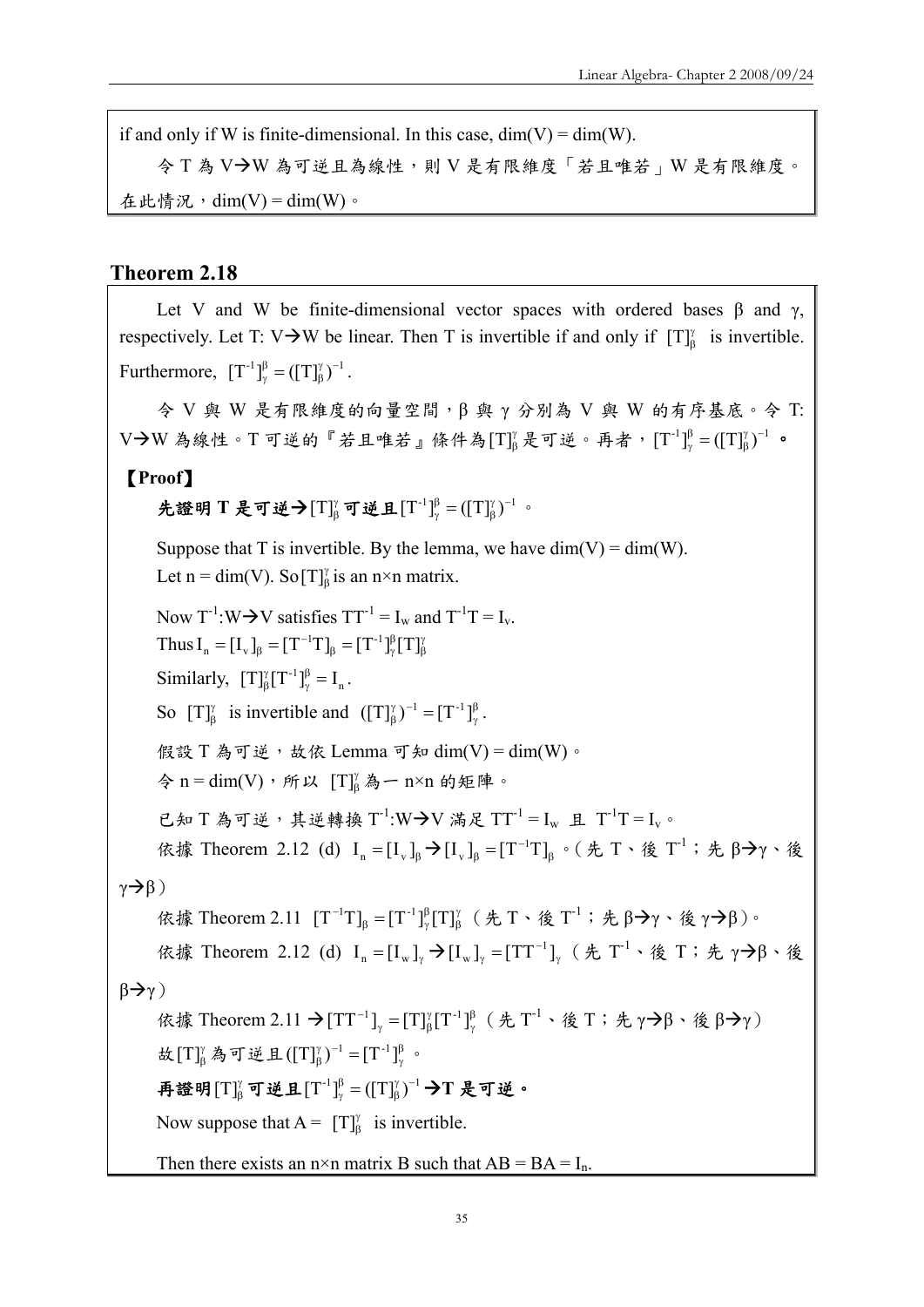By Theorem 2.6, there exists  $U \in \text{£}(W, V)$  such that  $= \sum_{k=1}^{\infty}$  $U(w_j) = \sum_{k=1}^{n} b_{ij} v_j$  for  $j = 1, 2, ... n$ . Where  $\gamma = \{w_1, w_2, \ldots, w_n\}$  and  $\beta = \{v_1, v_2, \ldots, v_n\}$ . It follows that  $[U]_{\gamma}^{\beta} = B$ . To show that  $U = T^{-1}$ , observe that β γ  $\left[\text{UT}\right]_{\beta} = \left[\text{U}\right]_{\gamma}^{\beta} \left[\text{T}\right]_{\beta}^{\gamma} = \text{BA} = \text{I}_{\text{n}} = \left[\text{I}_{\text{v}}\right]_{\beta}$ So UT =  $I_v$ , and similarly, TU =  $I_w$ . 假設 A =  $[T]^\gamma_\beta$ 是可逆,則存有另一個 n×n 的矩陣 B,使得 AB = BA = In。 依據 Theorem 2.6,存在由 W 映至 V 的轉換 U (U∈₤(W,V)),使得  $U(w_i) = v_i$  for  $i = 1, 2, ..., n$  $\rightarrow$  U(w<sub>j</sub>) =  $\sum_{k=1}^{n}$  $U(w_j) = \sum_{k=1}^{n} b_{ij} v_j$  for  $j = 1, 2, ... n$ 其中, γ = {w<sub>1</sub>,w<sub>2</sub>,...,w<sub>n</sub>}, β = {v<sub>1</sub>,v<sub>2</sub>,...,v<sub>n</sub>}分別為 W 與 V 的有序基底。 於是,  $[U]_{\gamma}^{\beta} = B \cdot \mathfrak{L}$ 於  $U \not\in \mathfrak{F}$ 為  $T^{-1}$ ? β γ  $\left[\text{UT}\right]_{\beta} = \left[\text{U}\right]_{\gamma}^{\beta} \left[\text{T}\right]_{\beta}^{\gamma} = \text{BA} = \text{I}_{\text{n}} = \left[\text{I}_{\text{v}}\right]$  $\rightarrow$ UT = I<sub>v</sub>  $\circ$ 同理 TU =  $I_w$ 。  $U$  當然為 $T^{-1}$ 。 **DEFINITION 2.18 令 V 與 W 為向量空間,且 T: V→W 為線性轉換。若 U: W→V** 

可稱為 T 的逆轉換,其條條件為 TU = Iw 且 UT = Iv。

**Theorem 2.6** Let V and W be vector spaces over F, and suppose that  $\{v_1, v_2, ..., v_n\}$  is a basis for V. For  $w_1, w_2, \ldots, w_n$  in W, there exists exactly one linear transformation T:V $\rightarrow$ W such that  $T(v_i) = w_i$  for  $i = 1, 2, ..., n$ . 令 V 與 W 為佈於 F 的向量空間。設  $\{v_1, v_2, ..., v_n\}$  $v_n$ 為 V 的基底,對 W 內的  $w_1$ ,  $w_2$ , ...,  $w_n$  而言, 存在一由 V 映至 W 的線性轉換 T , 使得  $T(v_i) = w_i$ 。

**Theorem 2.11** Let V, W, and Z be finite-dimensional vector space with ordered bases α, β, and γ, respectively. Let T: V $\rightarrow$ W and U: W $\rightarrow$ Z be linear transformation. Then β α γ  $[UT]^\gamma_\alpha = [U]^\gamma_\beta [T]^\beta_\alpha$ . 令 V、W 與 Z 是有限維度的向量空間, α、β 與 γ 分別為 V、W 與 Z 的有序基底。令 T: V→W(先) 且 U: W→Z(後),則 [UT] $_{\alpha}^{\gamma} =$  [U] $_{\beta}^{\gamma}$ [T] $_{\alpha}^{\beta}$ γ  $\left[\mathrm{UT}\right]_{\alpha}^{\gamma} = \left[\mathrm{U}\right]_{\beta}^{\gamma} \left[\mathrm{T}\right]_{\alpha}^{\beta}$  .

**Theorem 2.12** Let A be an m×n matrix, B and C be n×p matrices, and D and E be  $q \times m$ matrices. Then

(a)  $A(B+C) = AB+AC$  and  $(D+E)A = DA+EA$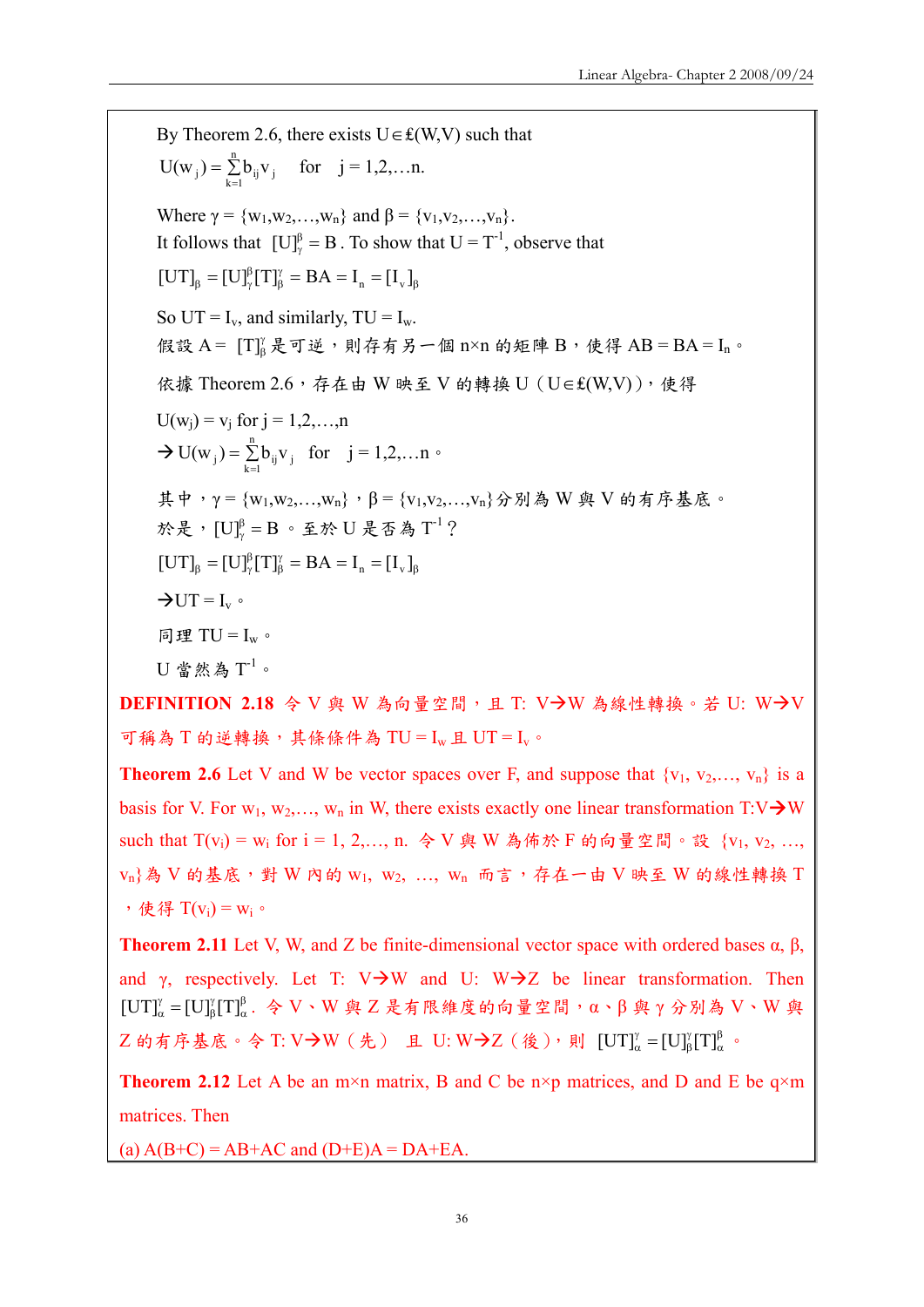(b)  $a(AB) = (aA)B = A(aB)$  for any scalar a. (c)  $I_m A = A = AI_n$ . (d) If V is an n-dimensional vector space with an ordered basis  $\beta$ , then  $[I_v]_{\beta} = I_n$ .

## **EXAMPLE 2**

Let  $\beta$  and  $\gamma$  be the standard ordered bases of P<sub>1</sub>(R) and R<sup>2</sup>, respectively. Let T:  $P_1(R) \rightarrow R^2$  be the linear transformartion defined by T(a + bx) = (a, a + b). T<sup>-1</sup>: R<sup>2</sup>  $\rightarrow$  P<sub>1</sub>(R) defined by  $T^{-1}(c, d) = c + (d - c)x$  is also linear. We have  $\overline{\phantom{a}}$ ⎠ ⎞  $\parallel$ ⎝  $\frac{\gamma}{\beta} = \left($  $\beta$  | 1 1 1 0  $[T]_{\beta}^{\gamma} = \begin{bmatrix} 1 & 0 \\ 1 & 1 \end{bmatrix}$  and  $[T^{-1}]_{\beta}^{\gamma} = \begin{bmatrix} 1 & 0 \\ 0 & 1 \end{bmatrix}$ ⎠ ⎞  $\overline{\phantom{a}}$ ⎝  $\begin{pmatrix} \gamma \\ \beta \end{pmatrix} = \begin{pmatrix} 1 & 0 \\ -1 & 1 \end{pmatrix}$  $[T^{-1}]_6^{\gamma} = \begin{pmatrix} 1 & 0 \\ 1 & 0 \end{pmatrix},$ where  $\beta = \{1, x\}$  and  $\gamma = \{(1, 0), (0, 1)\}$  $β = {1, x}$   $β$   $γ = { (1, 0), (0, 1)}$   $β$   $β$   $β$   $β$   $β$   $β$   $R<sup>2</sup>$   $b$   $R<sup>2</sup>$   $f$   $β$   $F$   $K<sup>s</sup>$   $F$   $F<sup>s</sup>$ P<sub>1</sub>(R)→R<sup>2</sup> 為線性轉換並定義為 T(a + bx) = (a, a + b)。T<sup>-1</sup>: R<sup>2</sup> → P<sub>1</sub>(R)為線性並定義 為  $T^{-1}(c, d) = c + (d - c)x$ , 則  $\sqrt{ }$ ⎠ ⎞  $\parallel$ ⎝  $\frac{\gamma}{\beta} = \left($  $\beta$  | 1 1 1 0  $[T]_{\beta}^{\gamma} = \begin{vmatrix} 1 & 0 \\ 1 & 1 \end{vmatrix}$   $\gamma$   $[T^{-1}]_{\beta}^{\gamma} = \begin{vmatrix} 1 & 0 \\ 0 & 1 \end{vmatrix}$ ⎠ ⎞  $\overline{\phantom{a}}$ ⎝  $\begin{pmatrix} \gamma \\ \beta \end{pmatrix} = \begin{pmatrix} 1 & 0 \\ -1 & 1 \end{pmatrix}$  $[T^{-1}]_6^{\gamma} = \begin{pmatrix} 1 & 0 \\ 1 & 0 \end{pmatrix}$ 

## **Corollary 1**

Let V be finite-dimensional vector space with an ordered basis  $\beta$ , and let T: V $\rightarrow$ V be linear. Then T is invertible if and only if  $[T]_{{\beta}}$  is invertible. Furthermore,  $[T^{-1}]_{{\beta}} = ([T]_{{\beta}})^{-1}$ .  $V$ 為有限維度的向量空間, $β$ 是 V 的有序基底, $\Diamond$  T: V $\rightarrow$ V 為線性轉換。T為 可逆的『若且唯若』條件為 $[T]_β$ 可逆。再者,  $[T^{-1}]_β = ([T]_β)^{-1}$ 。

#### **Corollary 2**

Let A be an  $n \times n$  matrix. Then A is invertible if and only if  $L_A$  is invertible. Furthermore,  $(L_A)^{-1} = L_A^{-1}$ . 令 A 為 n×n 的矩陣。A 為可逆的『若且唯若』條件為 LA 可逆。再者,  $(L_A)^{-1}$  =  $L_A^{-1}$  .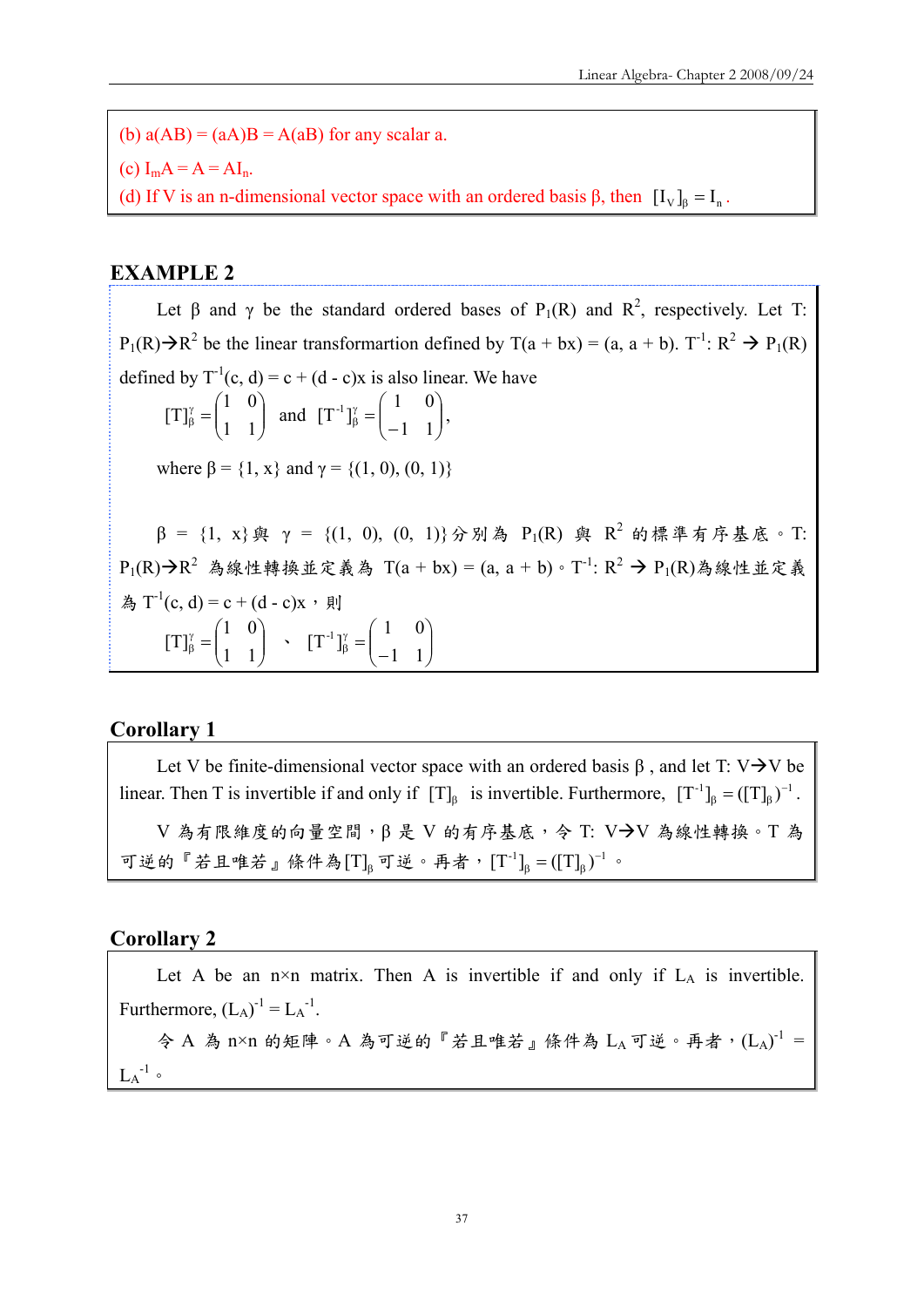## **DEFINITION 2.19 Isomorphism**

Let V and W be vector spaces. We say that V is isomorphic to W if there exists a linear transformation T:  $V\rightarrow W$  that is invertible. Such a linear transformation is called an isomorphism from V onto W.

 $V$ 與 W 為向量空間,稱 V 同構於 W,表示存在一線性轉換 T: V $\rightarrow$ W 為可逆。 這種線性轉換稱為「由 V 映成至 W 的同構轉換」。

"Is isomorphic to" is an equivalence relation. So we need ony say that V and W are isomorphic.

由於「同構於」是一種等價關係,故「V 同構於 **B**」可簡稱「AB 同構」。

## **EXAMPLE 3**

Define T:  $F^2 \rightarrow P_1(F)$  by T(a<sub>1</sub>,a<sub>2</sub>) = a<sub>1</sub>+a<sub>2</sub>x. It is easily checked that T is an isomorphism; so  $F^2$  is isomorphic to  $P_1(F)$ .

定義 T:  $F^2 \rightarrow P_1(F)$ 為 T(a<sub>1</sub>, a<sub>2</sub>) = a<sub>1</sub> + a<sub>2</sub>x 。 T 為同構轉換? 若 T 為同構轉換,則稱  $F^2$  同構於  $P_1(F)$ 。

#### **Theorem 2.19**

Let V and W be finite-dimensional vector spaces. Then V is isomorphic to W if and only if  $\dim(V) = \dim(W)$ .

 $V$ 與 W 為有限向量空間。 $V$  同構於 W 的「若且唯若」條件為 dim(V) = dim(W)

#### 【**Proof**】

 $\circ$ 

先證明 V 同構於 W $\rightarrow$  dim(V) = dim(W) 。

Suppose that V is isomorphic to W and that T:  $V\rightarrow W$  is an isomorphism from V to W. By the lemma preceeding Theroem 2.18, we have that  $\dim(V) = \dim(W)$ .

若 V 同構於 W,表示由 V 到 W 的線性轉換 T 為可逆且為 ONTO。故依據 Lemma to Theorem 2.18,  $\overline{q}$  for dim(V) = dim(W)  $\overline{q}$ .

再證明 dim(V) = dim(W)  $\rightarrow$  V 同構於 W。

Now suppose that dim(V) = dim(W), and let  $\beta = \{v_1, v_2, \dots, v_n\}$  and  $\gamma = \{w_1, w_2, \dots, w_n\}$  $w_n$ } be bases for V and W, respectively.

By Theorem 2.6, there exists T:V $\rightarrow$ W such that T is linear and T(v<sub>i</sub>) = w<sub>i</sub> for i =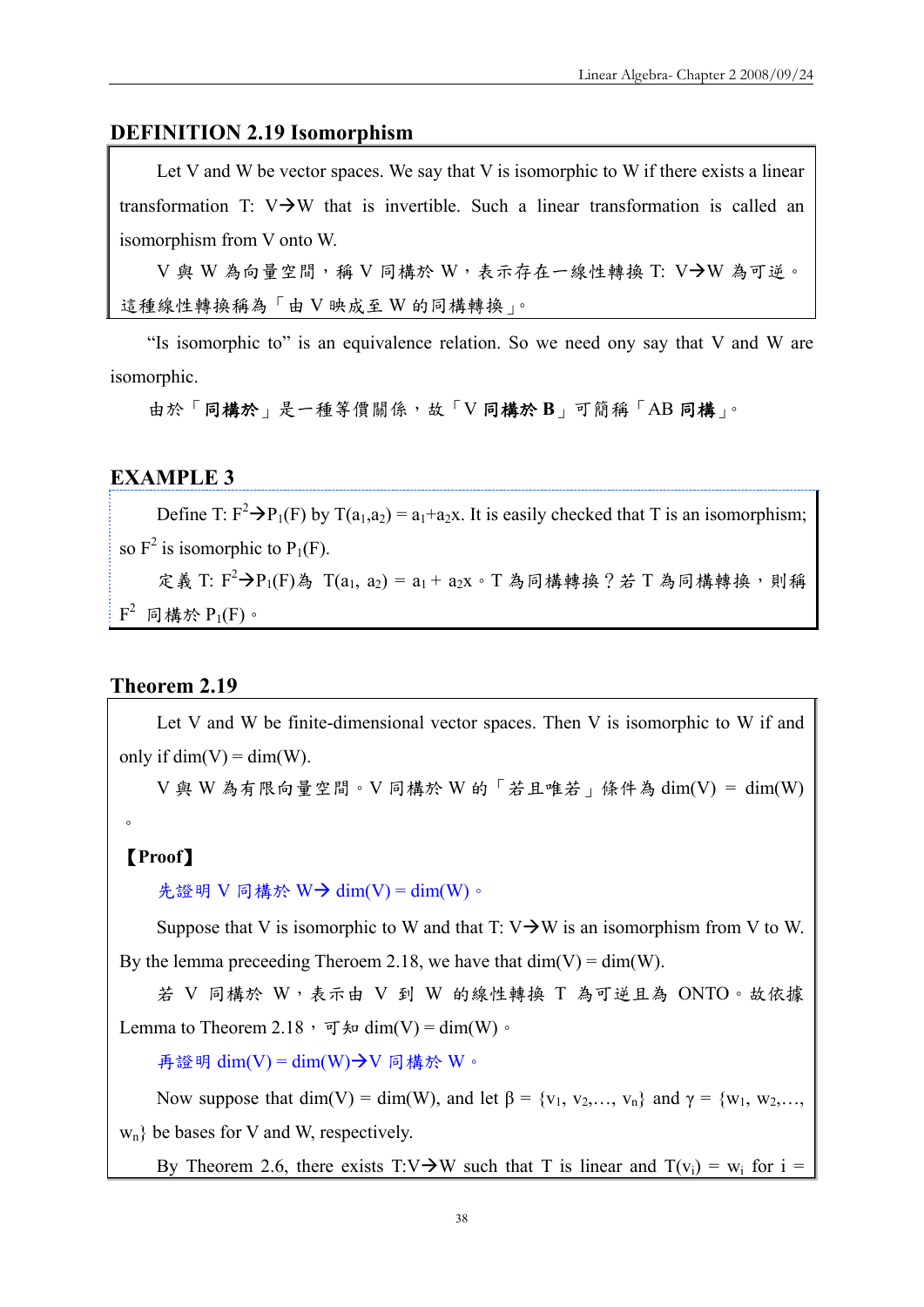$1, 2, \ldots, n$ .

 $\circ$ 

Using Theorem 2.2, we have  $R(T) = span(T(\beta)) = span(\gamma) = W$ .

So T is onto. From Theorem 2.5, we have that T is also one-to-one. Hence T is an isomorphis.

By the lemma to Theorem 2.18, if V and W are isomorphic, then either both of V and W are finite-dimensional or both are infinite-dimensional.

假設 dim(V) = dim(W), 並令 β = {v<sub>1</sub>, v<sub>2</sub>,..., v<sub>n</sub>} 與 {w<sub>1</sub>, w<sub>2</sub>,..., w<sub>n</sub>} 分別為 V 與 W 的基底。

依據 Theorem 2.6 得知: 存在線性轉換 T:V→W, 使得 T(v<sub>i</sub>) = w<sub>i</sub> for i = 1,2,....,n

依據 Theorem 2.2 得知: T 的值域 Range R(T)可由 T(β)來生成, 意即 R(T) = span(T(β)) = span(γ) = W  $\circ$ 

所以 T 是映成 (R(T) = W, 即值域等於對應域。)。

依據 Theorem 2.5 得知 T 也是一對一。

故 T 為 V 映至 W 的同構轉換。

**Theorem 2.2** Let V and W be vector spaces, and let T: V $\rightarrow$ W be linear. If  $\beta = \{v_1, v_2, \dots, v_n\}$  $v_n$ } is basis for V, then R(T) = span(T(β)) = span({T(v<sub>1</sub>), T(v<sub>2</sub>),...,T(v<sub>n</sub>)}). 令 V 與 W 為向 量空間,且 T: V-W 為線性轉換。若 β = {v<sub>1</sub>, v<sub>2</sub>,..., v<sub>n</sub>}是定義域 (Domain) V 的基 底,則 T 的值域 Range R(T)可由 T(β)來生成。意即 R(T) = span(T(β)) = span({T(v<sub>1</sub>),  $T(v_2),..., T(v_n)\})$ 

Theorem 2.5 V 與 W 為向量空間,具有相等的維度,且 T: V-W 為線性轉換,則下 列敘述等價:

(a) T is one-to-one.

(b) T is onto.

 $(c)$  rank $(T)$  = dim(V).

**Theorem 2.6** Let V and W be vector spaces over F, and suppose that  $\{v_1, v_2, ..., v_n\}$  is a basis for V. For  $w_1, w_2,..., w_n$  in W, there exists exactly one linear transformation T:V $\rightarrow$ W such that  $T(v_i) = w_i$  for  $i = 1, 2, ..., n$ . 令 V 與 W 為佈於 F 的向量空間。設  $\{v_1, v_2, ..., v_n\}$  $\{v_n\}$ 為 V 的基底,對 W 內的  $w_1, w_2, ..., w_n$ 而言,存在一由 V 映至 W 的線性轉換 T , 使得  $T(v_i) = w_i$ 。

**Lemma to Theorem 2.18** Let T be an invertible linear transformation from V to W. Then V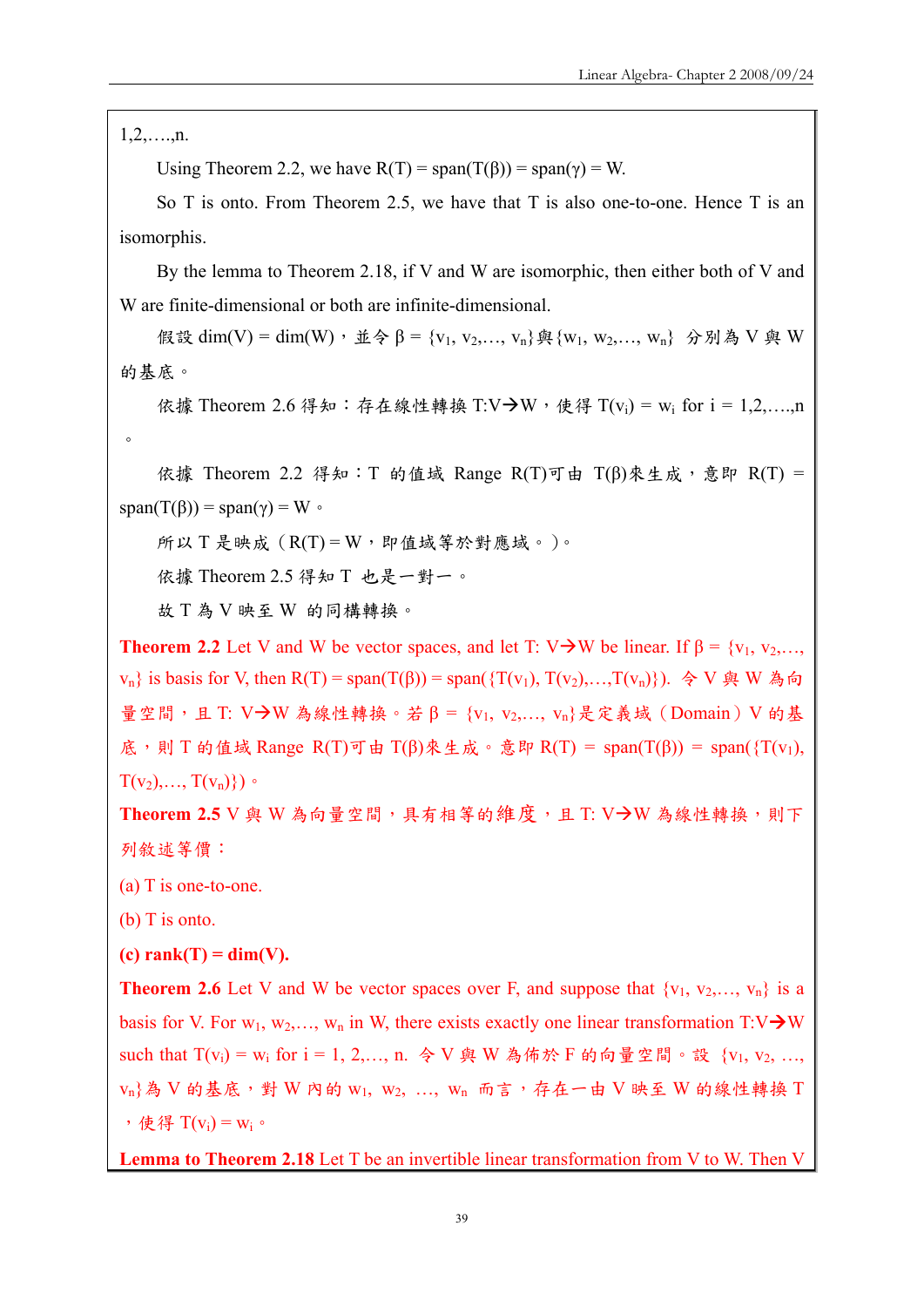is finite-dimensional if and only if W is finite-dimensional. In this case,  $dim(V) = dim(W)$ . 今 T 為 V→W 為可逆且為線性,則 V 是有限維度「若且唯若」W 是有限維度。在此 情況, dim(V) = dim(W)。

#### **Corollary**

Let V be a vector space over F. Then V is isomorphic to  $F<sup>n</sup>$  if and only if dim(V) = n.  $\hat{\phi}$  V 為佈於 F 的向量空間,則 V 同構於  $F^n$  『若且唯若』條件為 dim(V) = n。

#### **Theorem 2.20**

Let V and W be finite-dimensional vector spaces over F of dimensions n and m, respectively, and let β and γ be ordered bases for V and W, respectively. Then the function  $\Phi$ : **₤**(V, W)  $\rightarrow M_{m \times n}(F)$ , defined by  $\Phi(T) = [T]_{\beta}^{n}$  for  $T \in \mathbf{£}(V, W)$ , is an isomorphism.

令 V 與 W 為佈於 F,維度分別為 n 與 m 的向量空間,且 β 與 γ 分別為 V 與 W 的基底。函數 Φ:  $\pounds$ (V, W) → M<sub>m×n</sub>(F)是同構轉換, 其中, Φ(T) = [T] $^{\gamma}_{\beta}$ .

## **Corollary**

Let V and W be finite-dimensional vector spaces of dimensions n and m, respectively. Then  $f(V, W)$  is finite-dimensional of dimension mn.

令 V 與 W 為佈於 F,維度分別為 n 與 m 的向量空間,則₤(V,W)為有限維度且維 度為 m×n。

DEFINITION 2.14 Let V and W be vector spaces over F. We denote the vector space of all linear transformations from V into W by  $f(V, W)$ . In the case that V = W, we write  $f(V)$ instead of ₤(V, W). 令 V 與 W 為佈於 F 的向量空間。將所有 V 映至 W 的線性轉換所 形成的向量空間註記為  $f(V, W) \circ \dot{F} = W$ ,則將 $f(V, W)$ 改寫成 $f(V) \circ$ 

#### **DEFINITION 2.20 Standard representation**

Let  $\beta$  be an ordered basis for an n-dimensional vectors space V over the field. The standard representation of V with respect to  $\beta$  is the function  $\Phi_{\beta}$ : V $\rightarrow$ F<sup>n</sup> defined by  $\Phi_{\beta}(x)$  = [x]  $\beta$  for each  $x \in V$ .

令 β 是維度為 n 的向量空間 V 的有序基底,則 V 相對於 β 的標準表示式為由 V 映至  $F^n$  的函數  $Φ_β(x)$  ( $Φ_β$ : V $→F^n$ ), 該函數定義為  $Φ_β(x) = [x]_β$ ; 其中, x∈V。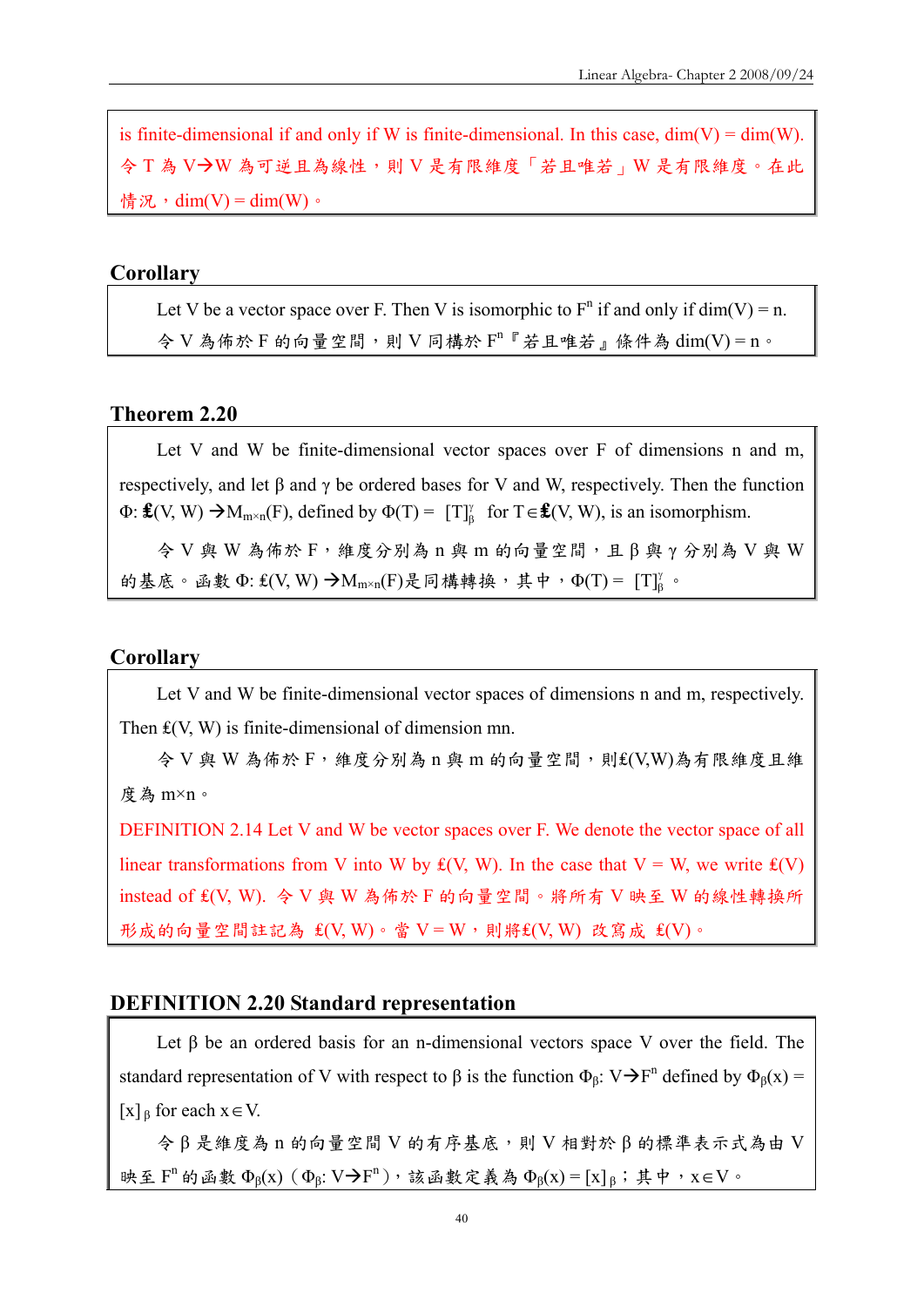#### **EXAMPLE 4**

Let  $\beta = \{(1, 0), (0, 1)\}\$  and  $\gamma = \{(1, 2), (3, 4)\}\$ . It is easily observed that  $\beta$  and  $\gamma$  are ordered bases for  $R^2$ . For  $x = (1, -2)$ , we have  $\Phi_{\beta}(x) = [x]_{\beta} = \begin{bmatrix} 1 \\ -2 \end{bmatrix}$ ⎞  $\overline{\phantom{a}}$  $\big($ 1 and  $\Phi_{\gamma}(x) = [x]_{\gamma} = \begin{bmatrix} 1 & 0 \\ 0 & 1 \end{bmatrix}$ ⎞  $\overline{\phantom{a}}$  $\big($ − 5

⎠

2

⎝

−

**Theorem 2.21** 

⎠

 $-2$ 

⎝

For any finite-dimensional vector space V with ordered basis β,  $Φ_β$  is isomorphism. 對任一有限維度、具有有序基底 β 的向量空間 V 而言,Φβ為一同構轉換。

Let V and W be vector spaces of dimensions n and m, respectively, and let  $T: V \rightarrow W$  be a linear transformation. Defined  $A = [T]_{\beta}^{\gamma}$ , where β and γ are arbitrary ordered bases of V and W, respectively. We are now able to use  $\Phi_\beta$  and  $\Phi_\gamma$  to study the relationship between the linear transformations T and  $L_A: F^n \rightarrow F^m$ .

 $\diamond$  V 與 W 分別為維度 n 與 m 的向量空間, T 為 V->W 的線性轉換。定義 A =  $[T]^\gamma_\beta$ , 其中β與γ分別為 V與 W 的有序基底。我們現在要利用 Φβ與 Φγ來探討線性 轉換 T與 LA:F<sup>n</sup>→F<sup>m</sup>的關係。

Let us first consider the below figure. Notice that there are two composites of linear transformation that maps V into  $F^m$ .



1. Map V into  $F^n$  with  $\Phi_\beta$  and follow this transformation with L<sub>A</sub>; this yields the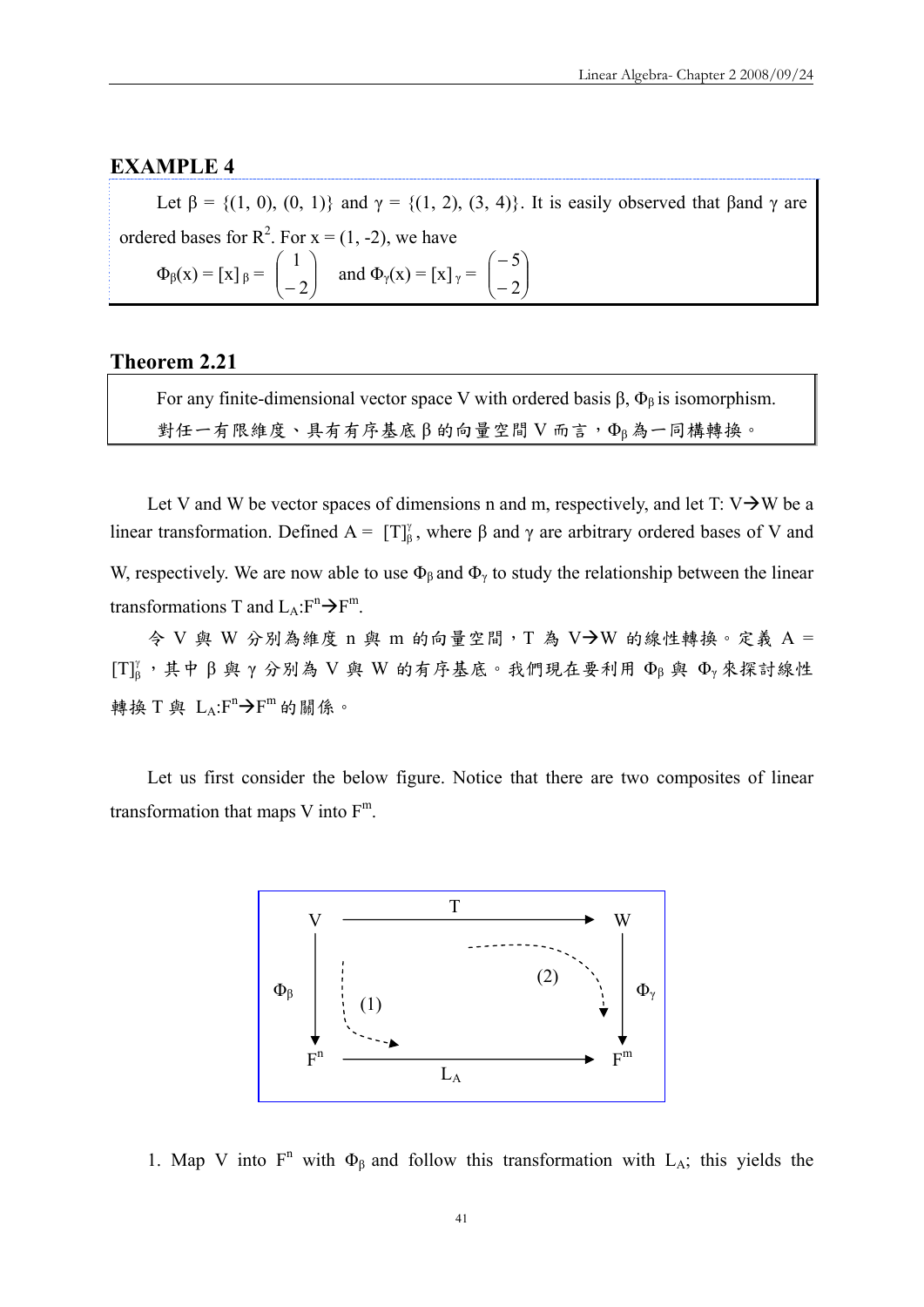composite  $L_A \Phi_B$ .

V →  $F^n$  的  $Φ_β$  (先) 與 L<sub>A</sub> (後) 合成為 L<sub>A</sub> $Φ_β$ 。

2. Map V into W with T and follow it by  $\Phi_{\nu}$  to obtain the composite  $\Phi_{\nu}$ T. V $\rightarrow$  W 的 T (先) 與  $\Phi$ <sub>v</sub> (後) 合成為  $\Phi$ <sub>v</sub>T 。

**We conclude that**  $L_A\Phi_\beta = \Phi_\gamma T$ **.** 

## **EXAMPLE 5**

The linear transformation T:  $P_3(R) \rightarrow P_2(R)$  by  $T(f(x)) = f'(x)$ . Let  $\beta = \{1, x, x^2, x^3\}$ and  $\gamma = \{1, x, x^2\}$  be the standard ordered bases for P<sub>3</sub>(R) and P<sub>2</sub>(R), respectively, and let  $\Phi_{\beta}$ :  $P_3(R) \rightarrow R^4$  and  $\Phi_{\gamma}$ :  $P_2(R) \rightarrow R^3$  be the corresponding standard representation of  $P_3(R)$  and  $P_2(R)$ . If  $A = [T]_{{\beta}}^{\gamma}$ , then

 $\hat{\varphi}$  T: P<sub>3</sub>(R) → P<sub>2</sub>(R)為線性轉換且定義為 T(f(x)) = f'(x), β = {1, x, x<sup>2</sup>, x<sup>3</sup>} 與 γ = {1,  $\{x, x^2\}$  分別為  $P_3(R)$ 與  $P_2(R)$ 的標準有序基底。令 $\Phi_{\beta}$ :  $P_3(R) \rightarrow R^4$ 及 $\Phi_{\gamma}$ :  $P_2(R) \rightarrow R^3$  分别 為  $P_3(R)$  與  $P_2(R)$ 的對應標準表示式。若 A =  $[T]_B^r$ , 則

 $\overline{\phantom{a}}$  $\overline{\phantom{a}}$  $\overline{\phantom{a}}$ ⎠ ⎞  $\overline{ }$  $\mathsf I$  $\mathsf I$ ⎝  $\big($ = 0 0 0 3 0 0 2 0 0 1 0 0 A

Consider the polynomial  $p(x) = 2+x-3x^2+5x^3$ . We show that  $L_A\Phi_{\beta}(p(x)) = \Phi_{\gamma}(p(x))$ . 考慮多項式  $p(x) = 2+x-3x^2+5x^3$ , 證明  $L_A\Phi_\beta(p(x)) = \Phi_\gamma T(p(x))$ 。

Now

$$
\Phi_{\beta}(p(x)) = \begin{pmatrix} 2 \\ 1 \\ -3 \\ 5 \end{pmatrix}
$$
 (1)  $\hat{p}(x) = 2 + x - 3x^2 + 5x^3$  (1)  $\hat{p}(x) = 2 + x - 3x^2 + 5x^3$  (2)  $\hat{p}(x) = 2 + x - 3x^2 + 5x^3$  (3)  $\hat{p}(x) = \begin{pmatrix} 2 \\ 1 \\ 5 \end{pmatrix}$ 

。)

$$
L_A \Phi_{\beta}(p(x)) = \begin{pmatrix} 0 & 1 & 0 & 0 \\ 0 & 0 & 2 & 0 \\ 0 & 0 & 0 & 3 \end{pmatrix} \begin{pmatrix} 2 \\ 1 \\ -3 \\ 5 \end{pmatrix} = \begin{pmatrix} 1 \\ -6 \\ 15 \end{pmatrix} \ (\not{A} \ \Phi_{\beta} \ \& \ L_A)
$$

But since  $T(p(x)) = p'(x) = 1-6x+15x^2$ , we have

$$
\Phi_{\gamma}T(p(x)) = \begin{pmatrix} 1 \\ -6 \\ 15 \end{pmatrix} (\not{t} T \not{\otimes} \Phi_{\gamma}) (\not{t} T \not{\otimes} \Phi_{\gamma}) = p'(x) = 1 - 6x + 15x^2 \not{t} T \not{t} \not{t} \gamma = 1 - 6x + 15x^2 \not{t} T \not{t} \not{t} \gamma
$$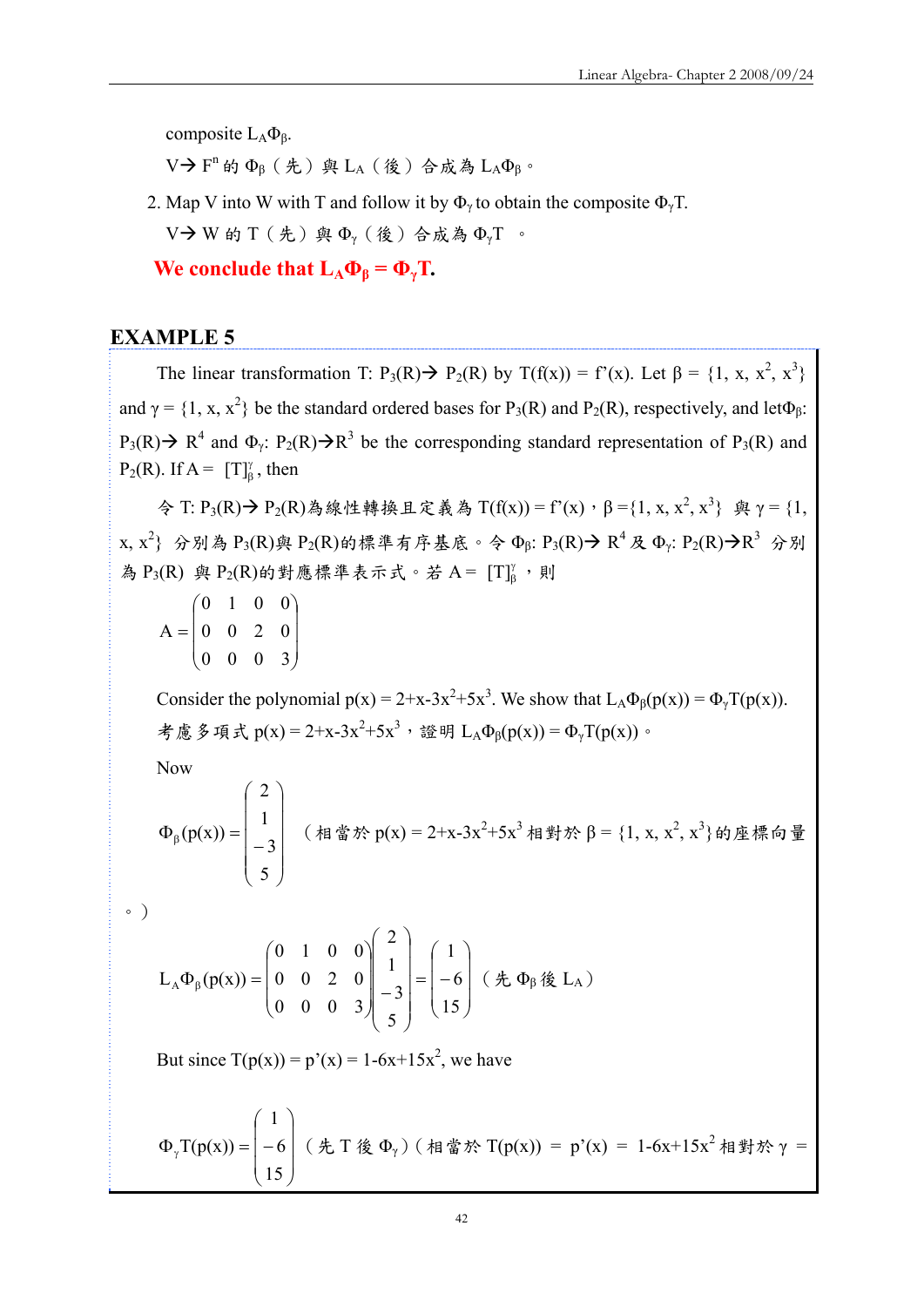$\{1, x, x^2\}$ 的座標向量。) So  $L_A \Phi_B(p(x)) = \Phi_\nu T(p(x))$ . NOTE:  $L_A: R^4 \rightarrow R^3$ 

# **2.5 The Change of Coordinate Matrix**

In many areas of mathematics, a change of variable is used to simplify the appearance of an expression. For example,

利用變數轉換來化簡式子。

 $\int 2xe^{x^2} dx = \int e^u du = e^u + c = e^{x^2} + c$  by making the change of variable  $u = x^2$ 在微積分中利用變數變換  $u = x^2$ 。

Similary, in geometry the change of variable 在平面幾何中利用變數轉換

$$
x = \frac{2}{\sqrt{5}} x' - \frac{1}{\sqrt{5}} y' \qquad y = \frac{1}{\sqrt{5}} x' + \frac{2}{\sqrt{5}} y'
$$

can be used to transform the equation  $2x^2-4xy+5y^2 = 1$  into the simpler equation  $(x')^{2}+6(y')^{2}=1$ , in which it is easily seen to be the equation of an ellipse. 將 2x<sup>2</sup>-4xy+5y<sup>2</sup> = 1 變成一個橢圓方程式(x')<sup>2</sup>+6(y')<sup>2</sup> = 1。

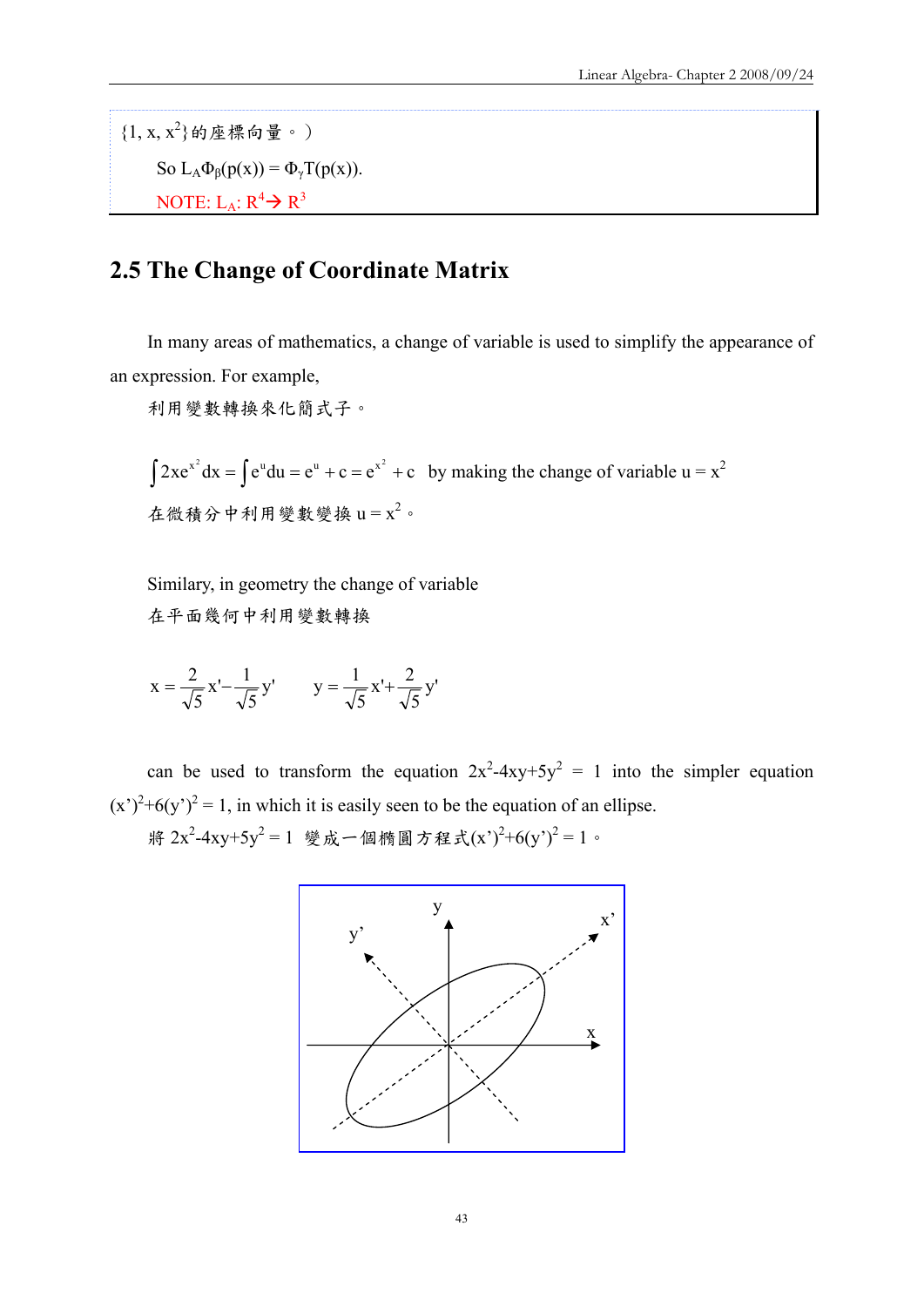Geometrically, the change of variables  $\begin{pmatrix} x \\ y \end{pmatrix} \rightarrow \begin{pmatrix} x \\ y \end{pmatrix}$ ⎠ ⎞  $\vert$ ⎝  $\sqrt{}$  $\rightarrow$ ⎠  $\setminus$  $\overline{\phantom{a}}$ ⎝  $\big($ y' x' y x is a change in the way that the position of a point P in the plane is described. This is done by introducing a new frame of reference, and x'y'-coordinate system with coordinate axes rotated from the original xycoordinate axes. In this case, the new coordinate axes are chosen to lie in the direction of the axes of the ellipse. The unit vectors along the x'-axis and the y'-axis form an ordered basis.

引進另一個參考座標系統 x'y'座標系,新座標系統位於橢圓的雙軸方向上,沿 x' 軸與 y'軸,成為一新的有序基底 β'。

$$
\beta' = \left\{ \frac{1}{5} \begin{pmatrix} 2 \\ 1 \end{pmatrix}, \frac{1}{\sqrt{5}} \begin{pmatrix} -1 \\ 2 \end{pmatrix} \right\}
$$

For R<sup>2</sup>, and the change of variable is actually a change from  $[P]_{\beta} = \begin{bmatrix} 1 \\ 2 \end{bmatrix}$ ⎠ ⎞  $\overline{\phantom{a}}$ ⎝  $\beta = \begin{pmatrix} x \\ y \end{pmatrix}$ x [ , the coordinate P] vector of P relative to the standard ordered basis  $\beta = \{e_1, e_2\}$ , to  $[P]_{\beta'} = \begin{bmatrix} 1 \\ 1 \\ 2 \end{bmatrix}$ ⎠ ⎞  $\overline{\phantom{a}}$ ⎝  $\beta' = \begin{pmatrix} x' \\ y' \end{pmatrix}$  $[P]_{\beta'} = \begin{pmatrix} x' \\ y' \end{pmatrix}$ , the coordinate vector of P relative to the new rotated basis  $β$ .

這種變數轉換,使得相對標準有序基底 β = {e<sub>1</sub>, e<sub>2</sub>}的 P 座標向量 [P]<sub>β</sub> =  $\begin{bmatrix} 1 \\ 1 \end{bmatrix}$ ⎠ ⎞  $\overline{\phantom{a}}$ ⎝  $\beta = \begin{pmatrix} x \\ y \end{pmatrix}$ x  $[P]_{\scriptscriptstyle{R}}$  =  $\vert$   $\vert$  , 轉換 至相對旋轉基底 β'的座標向量 $[P]_{\beta}$ ' =  $\begin{pmatrix} 1 \\ V \end{pmatrix}$ ⎠ ⎞  $\overline{\phantom{a}}$ ⎝  $\beta' = \begin{pmatrix} x' \\ y' \end{pmatrix}$  $[P]_{\beta'} = \begin{pmatrix} X' \\ Y' \end{pmatrix}$  .

How can a coordinate vector relative to one basis be changed into a coordinate vector relative to the other? Notice that the system of equations relating the new and old coordinates can be represented by the matrix equation

$$
\begin{pmatrix} x \\ y \end{pmatrix} = \frac{1}{\sqrt{5}} \begin{pmatrix} 2 & -1 \\ 1 & 2 \end{pmatrix} \begin{pmatrix} x' \\ y' \end{pmatrix} \quad \text{新\ddot{g}} \,\underline{\text{m}}\,\overline{\text{m}}\,\underline{\text{m}}\,\underline{\text{m}}\,\underline{\text{m}}\,\underline{\text{m}}\,\underline{\text{m}}\,\underline{\text{m}}\,\underline{\text{m}}\,\underline{\text{m}}\,\underline{\text{m}}\,\underline{\text{m}}\,\underline{\text{m}}\,\underline{\text{m}}\,\underline{\text{m}}\,\underline{\text{m}}\,\underline{\text{m}}\,\underline{\text{m}}\,\underline{\text{m}}\,\underline{\text{m}}\,\underline{\text{m}}\,\underline{\text{m}}\,\underline{\text{m}}\,\underline{\text{m}}\,\underline{\text{m}}\,\underline{\text{m}}\,\underline{\text{m}}\,\underline{\text{m}}\,\underline{\text{m}}\,\underline{\text{m}}\,\underline{\text{m}}\,\underline{\text{m}}\,\underline{\text{m}}\,\underline{\text{m}}\,\underline{\text{m}}\,\underline{\text{m}}\,\underline{\text{m}}\,\underline{\text{m}}\,\underline{\text{m}}\,\underline{\text{m}}\,\underline{\text{m}}\,\underline{\text{m}}\,\underline{\text{m}}\,\underline{\text{m}}\,\underline{\text{m}}\,\underline{\text{m}}\,\underline{\text{m}}\,\underline{\text{m}}\,\underline{\text{m}}\,\underline{\text{m}}\,\underline{\text{m}}\,\underline{\text{m}}\,\underline{\text{m}}\,\underline{\text{m}}\,\underline{\text{m}}\,\underline{\text{m}}\,\underline{\text{m}}\,\underline{\text{m}}\,\underline{\text{m}}\,\underline{\text{m}}\,\underline{\text{m}}\,\underline{\text{m}}\,\underline{\text{m}}\,\underline{\text{m}}\,\underline{\text{m}}\,\underline{\text{m}}\,\underline{\text{m}}\,\underline{\text{m}}\,\underline{\text{m}}\,\underline{\text{m}}\,\underline{\text{m}}\,\underline{\text{m}}\,\underline{\text{m}}\,\underline{\text{m}}\,\underline{\text{m}}\,\underline{\text{m}}\,\underline{\text{m}}\,\underline{\text{m}}\,\underline{\text{m}}\,\underline{\text{m}}\,\underline{\text{m}}\,\underline{\text{m}}\,\underline{\text{m}}\,\underline{\text{m}}\,\underline{\text{m}}\
$$

Notice also that the matrix  $Q = \frac{1}{\sqrt{5}} \begin{bmatrix} 2 & 1 \\ 1 & 2 \end{bmatrix}$ ⎠ ⎞  $\overline{\phantom{a}}$  $=\frac{1}{\sqrt{5}}\begin{pmatrix} 2 & -1 \\ 1 & 2 \end{pmatrix}$ 5  $Q = \frac{1}{\sqrt{2}} \begin{pmatrix} 2 & -1 \\ 1 & 2 \end{pmatrix}$  equal  $[I]_{\beta}^{\beta}$ , where I denotes the identity transformation (單位轉換 I:  $R^2 \rightarrow R^2$ ) on  $R^2$ . Thus  $[v]_\beta = Q[v]_\beta$  for all  $v \in R^2$ .

單位轉換 I<sub>v</sub>: V $\rightarrow$  V 為 I<sub>v</sub>(x) = x。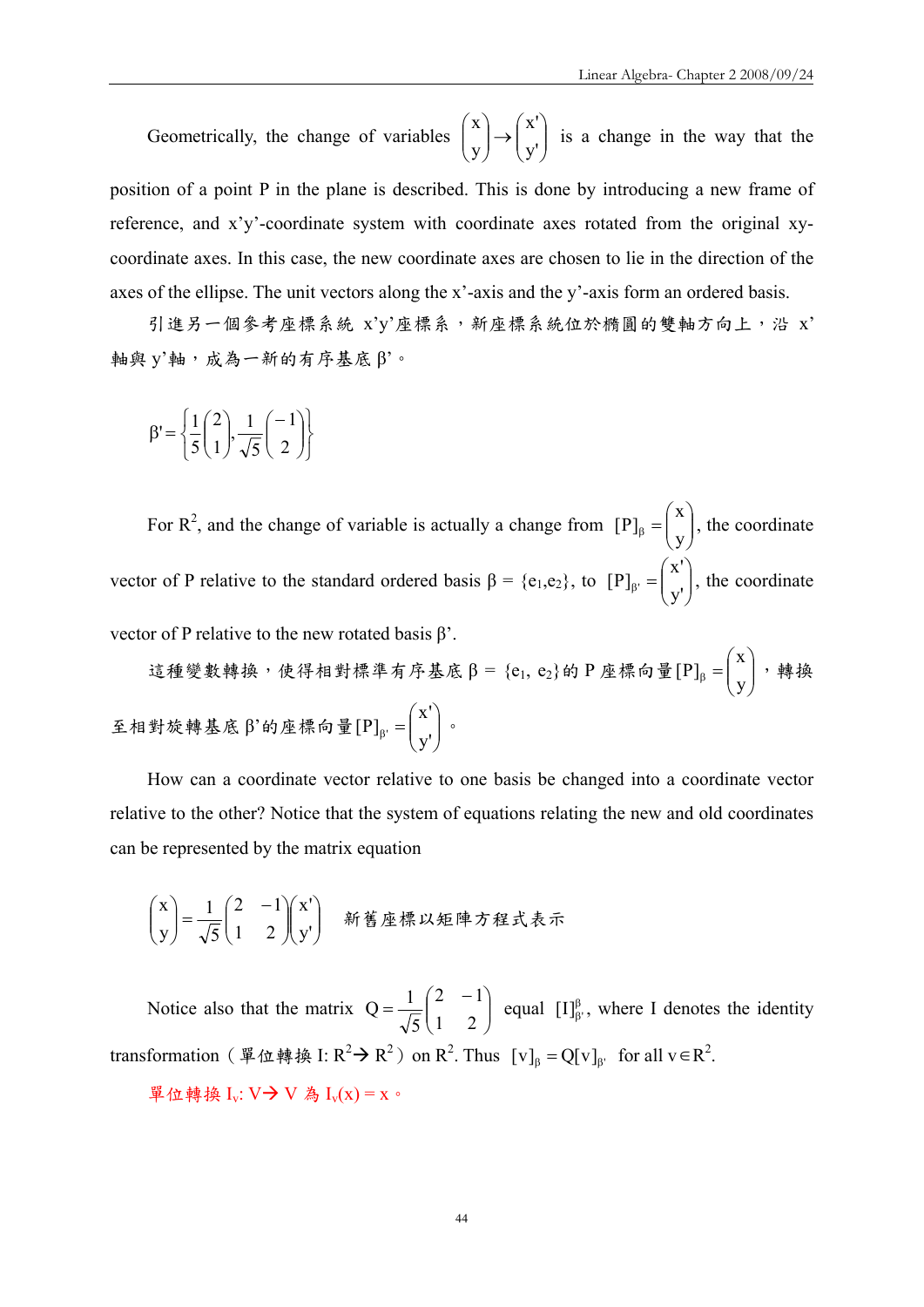## **Theorem 2.22**

Let  $\beta$  and  $\beta$ ' be two ordered bases for a finite-dimensional vector space V, and let  $O =$  $[I_{\nu}]^{\beta}_{\beta'}$  Then  $\hat{\varphi}$ β 與 β'為有限維度空間向量 V 的兩個有序基底,且 Q = [I<sub>v</sub> ] $_{\beta}$  ( 由 I: V->V) ,則 (a) Q is invertible.

(b) For any  $v \in V$ ,  $[v]_{\beta} = Q[v]_{\beta}$ 

## 【**Proof**】

(a) Since  $I_v$  is invertible, Q is invertible by Theorem 2.18.

因為 I<sub>v</sub>為可逆,依據 Theorem 2.18 得知 [I<sub>v</sub>] $\beta$  為可逆。

(b) For any  $v \in V$ ,  $[v]_{\beta} = [I_v(v)]_{\beta} = [I_v]_{\beta'}^{\beta} [v]_{\beta'} = Q[v]_{\beta'}$  by Theorem 2.14.

對於任一屬於 V 中的 v 而言 ( $\mathbf{v} \in \mathbf{V}$ ), 依據 Definition 2.5:  $\|\mathbf{v}\|_{\mathbf{g}} = \left[\mathbf{I}_{\mathbf{v}}(\mathbf{v})\right]_{\mathbf{g}}$ 。

依據 Theorem 2.14:  $[v]_{\beta} = [I_{v}(v)]_{\beta} = [I_{v}]_{\beta}^{\beta} [v]_{\beta} = Q[v]_{\beta}$  ·

**DEFINITION 2.5** For vector space V and W, define identity transformation  $I_v$ : V $\rightarrow$  V by I<sub>v</sub>(x) = x for all x∈V. V 與 W 為向量空間, 定義單位轉換 I<sub>v</sub>: V→ V 為 I<sub>v</sub>(x) = x; 意即 單位轉換為由 V 映至 V 的一種轉換,定義域內的所有元素 x,轉換後所對應的「像 」為本身,即「像」等於「前像」的一種轉換。

**Theorem 2.14** Let V and W be finite-dimensional vector spaces having ordered bases β and γ, respectively, and let T: V $\rightarrow$ W be linear. Then, for each u ∈ V, we have  $[T(u)]_{\gamma} = [T]_{\beta}^{\gamma}[u]_{\beta}$ .

 $V$ 與 W 為有限維度的向量空間, β 與 γ 分別 V 與 W 的有序基底。今 T: V→W 為線 性轉換,則 T(u) 相對有序基底 γ 的座標向量 $[T(u)]$ <sub>γ</sub> 為 $[T(u)]$ <sub>γ</sub> =  $[T]$ <sup>γ</sup>β[u]<sub>β</sub> ·

**Theorem 2.18** Let V and W be finite-dimensional vector spaces with ordered bases  $\beta$  and  $\gamma$ , respectively. Let T: V $\rightarrow$ W be linear. Then T is invertible if and only if  $[T]_p^{\gamma}$  is invertible. Furthermore,  $[T^{-1}]_{\gamma}^{\beta} = ([T]_{\beta}^{\gamma})^{-1}$ β  $\frac{\beta}{\gamma}$  = ([T] $^{\gamma}_{\beta}$ )<sup>-1</sup>. 令 V 與 W 是有限維度的向量空間, β 與 γ 分別為 V 與  $W$  的有序基底。令 T: V→W 為線性。T 可逆的『若且唯若』條件為 $[ T ] _{\beta} ^{ \gamma}$ 是可逆。再 者,  $[T^{-1}]_{\nu}^{\beta} = ([T]_{\beta}^{\gamma})^{-1}$ β  $\frac{\beta}{\gamma} = (\llbracket T \rrbracket^{\gamma}_{\beta})^{-1}$  .  $\circ$ 

The matrix  $Q = [I_{v}]_{\beta}^{\beta}$  defined by Theorem 2.22 is called a change of coordinate matrix. Because of part (b) of the Theorem, we say that Q changes  $\beta$ '–coordinates into  $\beta$ -coordinates. Observe that if  $\beta = \{x_1, x_2, ..., x_n\}$  and  $\beta' = \{x'_1, x'_2, ..., x'_n\}$ . Then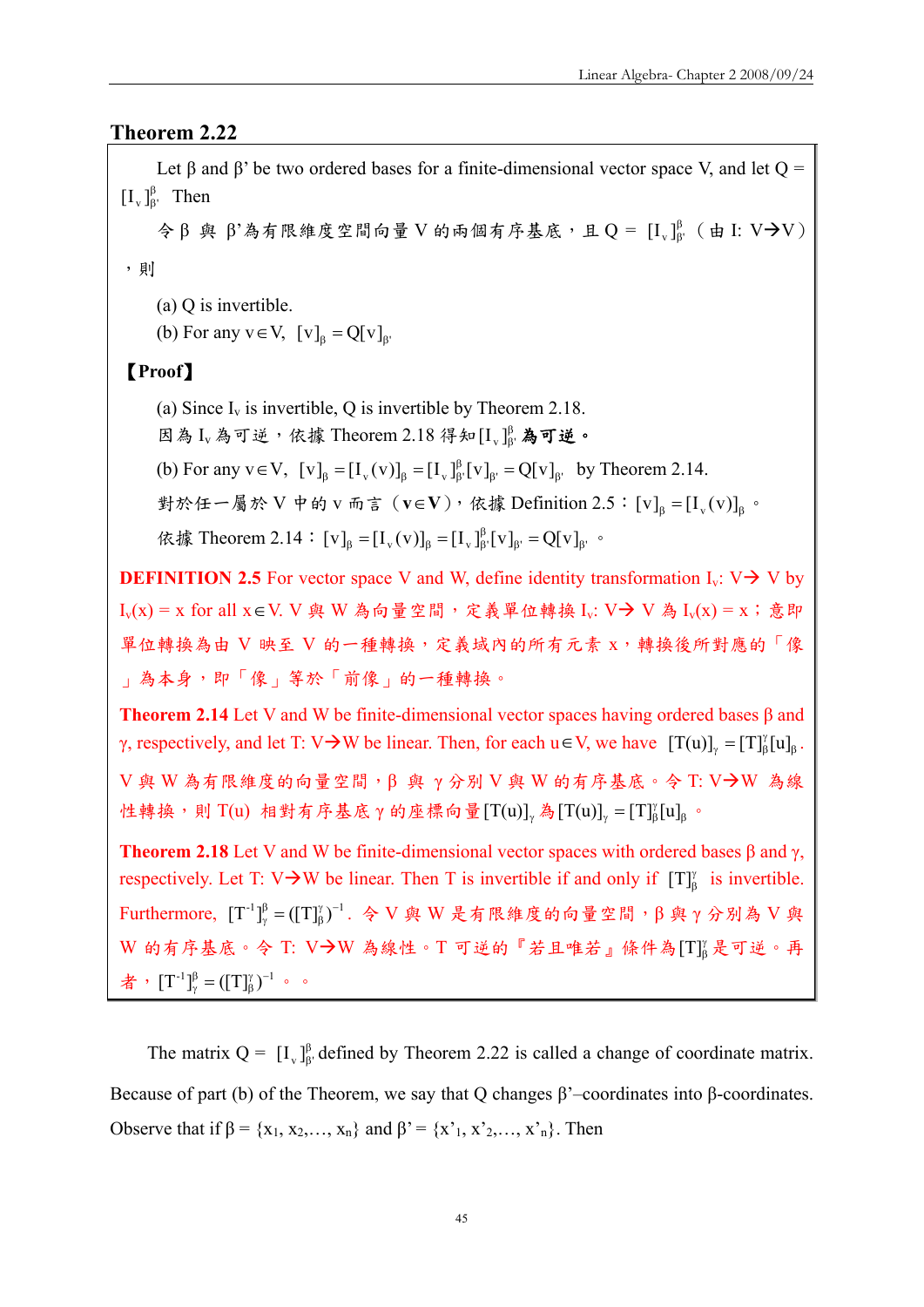$=$  $\sum_{i=1}$ n  $x'_{j} = \sum_{i=1}^{n} Q_{ij} x_{i}$  for j = 1,2,...,n; that is, the jth column of A is  $[x'_{j}]_{\beta}$  【相當於探討 β'中 的 x'j相對於 β 的座標向量】

**Theorem 2.22** 所定義的 Q =  $[I_{\nu}]^{\beta}_{\beta}$  稱為座標轉換矩陣 (Change of coordinate matrix) 。依 Theorem 2.22(b)稱 Q 為由 β'座標系變換至 β 座標系的座標變換矩陣。若 β = {x1,  $x_2,..., x_n$ } 且 β' = {x'<sub>1</sub>, x'<sub>2</sub>,..., x'<sub>n</sub>}, 則 x'<sub>j</sub> =  $\sum_{i=1}$ n  $x^{\prime}_{\; j} \! =\! \sum\limits_{\rm i =1}\! {\rm Q}_{\rm ij}x^{\rm }_{\rm i}$ 。  $\, [\,x^{\prime}_{\; j}\,]_{\beta^{\prime}}$ 是  $\rm Q$  矩陣的第 j 行。

 $\mathcal{R}$ 之,由 β 座標系變換至 β'座標系者為  $O^{-1}$ 。

## **EXAMPLE 1**

In  $\mathbb{R}^2$ ,  $\beta = \{(1, 1), (1, -1)\}\$  and  $\beta' = \{(2, 4), (3, 1)\}\$ . Since  $(2, 4) = 3(1, 1) - 1(1, -1)$  and  $(3, 1) = 2(1, 1) + 1(1, -1)$ , the matrix that changes β'-coordinates into β-coordinates is  $\sqrt{2}$ ⎠ ⎞  $\overline{\phantom{a}}$ ⎝  $=\begin{pmatrix} 3 & 2 \\ -1 & 1 \end{pmatrix}$ 3 2  $Q = \begin{bmatrix} 2 & 7 \end{bmatrix}$  (由β'座標系變換至β座標系) Thus, for instance  $[(2, 4)]_{\beta} = Q [(2, 4)]_{\beta} = Q \begin{bmatrix} 1 \\ 0 \end{bmatrix}$ ⎠ ⎞  $\parallel$ ⎝  $\sqrt{}$ 0 1  $=\begin{bmatrix} 5 \\ -1 \end{bmatrix}$ ⎠ ⎞  $\parallel$ ⎝  $\sqrt{}$ −1 3 例如:β'內的(2,4) 相對於 **β** 的座標向量。

## **Theorem 2.23**

Let T be a linear operator on a finite-dimensional vector space V, and let  $\beta$  and  $\beta$ ' be ordered bases for V. Suppose that Q is the change of coordinate matrix that changes  $\beta$ '– coordinates into β-coordinates. Then

 $[T]_{\beta'} = Q^{-1}[T]_{\beta} Q$  $<sub>β'</sub> = Q^{-1}[T]<sub>β</sub>Q.$ </sub>

T 為有限維度的向量空間 V 上的一個線性運算子,令 β 與 β'為有限維度空間向 量 V 的兩個有序基底,且 Q 為由 β'座標系變換至 β 座標系的座標變換矩陣,則  $[T]_{\beta'} = Q^{-1}[T]_{\beta} Q$  $_{\beta'} = Q^{-1}[T]_{\beta} Q$  •

## 【**Proof**】

Let I be the identity transformation on V. Then  $T = IT = TI$ ; hence, by Theorem 2.11,  $Q[T]_{\beta'} = [I]^{\beta}_{\beta'} [T]^{\beta'}_{\beta'} = [IT]^{\beta}_{\beta'} = [TI]^{\beta}_{\beta'} = [T]^{\beta}_{\beta} [I]^{\beta}_{\beta'} = [T]_{\beta} Q$ β β β β β β β β β β  $\mathbf{p}_{\beta} = [\mathbf{I}]^{\beta}_{\beta'}[\mathbf{T}]^{\beta'}_{\beta'} = [\mathbf{I}\mathbf{T}]^{\beta}_{\beta'} = [\mathbf{T}\mathbf{I}]^{\beta}_{\beta'} = [\mathbf{T}\mathbf{I}^{\beta}_{\beta'}[\mathbf{I}]^{\beta}_{\beta'} =$ Therefore  $[T]_{\beta'} = Q^{-1}[T]_{\beta} Q$  $_{\beta'} = Q^-$ 令 I 是 V 上的單位轉換 (Identity transformation I<sub>v</sub>: V → V by I<sub>v</sub>(x) = x for all x ∈ V )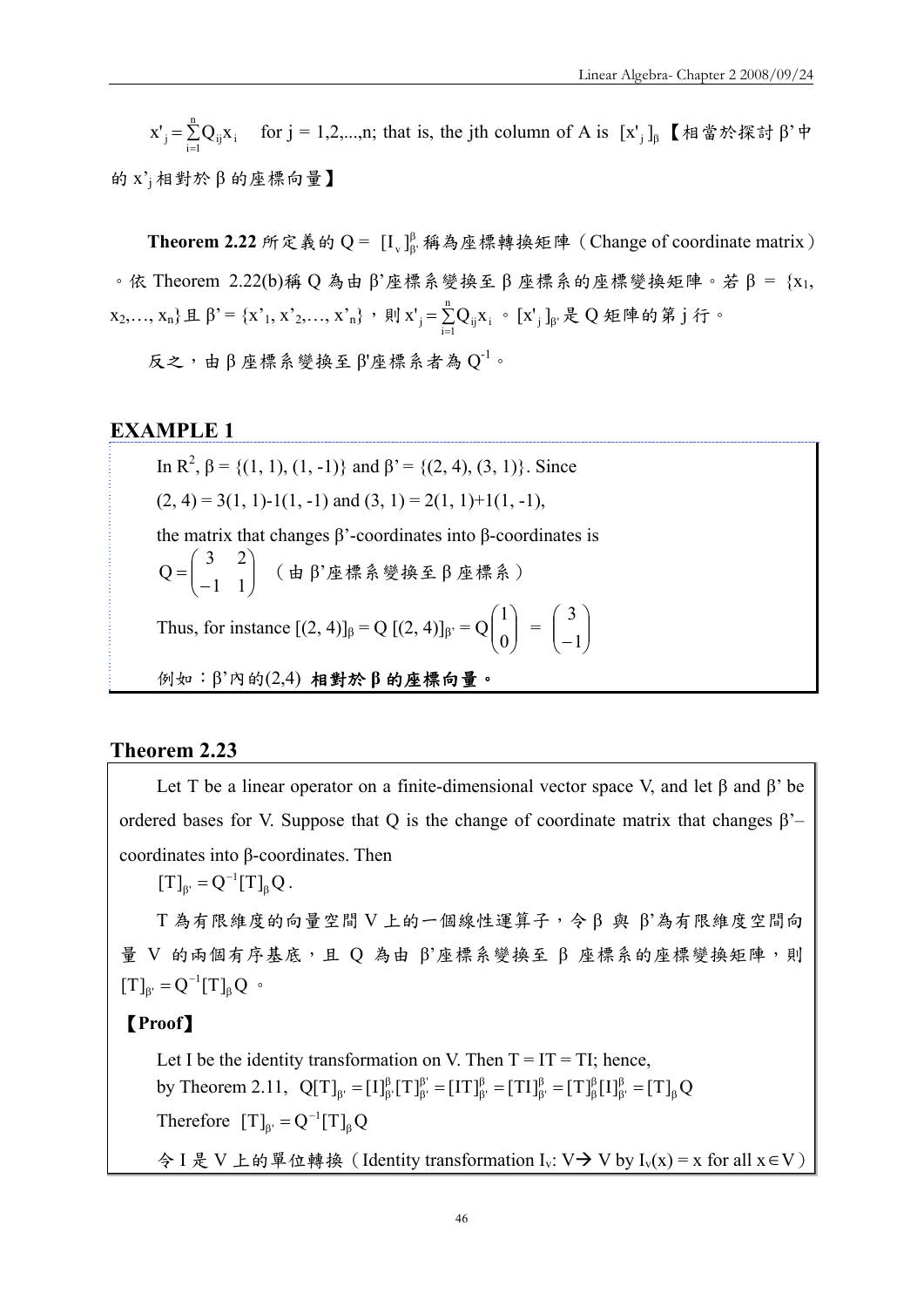, 則  $IT = TI = T$ 。  $\boxtimes \mathbf{Q} = [\mathbf{I}_{v}]_{\beta}^{\beta} \rightarrow \mathbf{Q}[\mathbf{T}]_{\beta} = [\mathbf{I}]_{\beta}^{\beta}[\mathbf{T}]_{\beta}^{\beta}$ β  $_{\beta'} = [I]^{\beta}_{\beta}$ 依據 Theorem 2.11 得知:  $Q[T]_{\beta'} = [I]^{\beta}_{\beta'} [T]^{\beta'}_{\beta'} = [IT]^{\beta}_{\beta'} = [TI]^{\beta}_{\beta'} = [T]^{\beta}_{\beta} [I]^{\beta}_{\beta'} = [T]_{\beta} Q$ β β β β β β β β β β  $\mathbf{p}_{\beta} = [\mathbf{I}]^{\beta}_{\beta'}[\mathbf{T}]^{\beta'}_{\beta'} = [\mathbf{I}\mathbf{T}]^{\beta}_{\beta'} = [\mathbf{T}\mathbf{I}]^{\beta}_{\beta'} = [\mathbf{T}\mathbf{I}^{\beta}_{\beta'}[\mathbf{I}]^{\beta}_{\beta'} =$ 因此,  $[T]_{\beta} = Q^{-1}[T]_{\beta} Q$  $_{\beta'} = Q^{-1}[T]_{\beta} Q$  •

**Theorem 2.11** Let V, W, and Z be finite-dimensional vector space with ordered bases  $\alpha$ ,  $\beta$ , and γ, respectively. Let T: V $\rightarrow$ W and U: W $\rightarrow$ Z be linear transformation. Then β α γ  $[UT]^\gamma_\alpha = [U]^\gamma_\beta [T]^\beta_\alpha$ .令 V、W 與 Z 是有限維度的向量空間, α、β 與 γ 分別為 V、W 與 Z 的有序基底。令 T: V→W(先) 且 U: W→Z(後),則 [UT]" = [U]}[T]" α γ  $\left[\mathrm{UT}\right]_{\alpha}^{\gamma} = \left[\mathrm{U}\right]_{\beta}^{\gamma} \left[\mathrm{T}\right]_{\alpha}^{\beta}$  .

#### **EXAMPLE 2**

Let T be the linear operator in  $R^2$  defined by  $\sqrt{2}$ ⎠  $\setminus$  $\overline{\phantom{a}}$ ⎝  $\big($  $=\begin{pmatrix} 3a - b & 0 \\ a + 3b & 0 \end{pmatrix}$ ⎠ ⎞  $\parallel$ ⎝  $\sqrt{}$  $a + 3b$  $3a - b$ b a  $\begin{bmatrix} 1 \\ 1 \end{bmatrix} = \begin{bmatrix} 1 \\ 1 \end{bmatrix}$ and let  $\beta = \{(1, 1), (1, -1)\}\$  and  $\beta' = \{(2, 4), (3, 1)\}\$  be the ordered bases.  $\overline{\phantom{a}}$ ⎠ ⎞  $\overline{\phantom{a}}$ ⎝  $\beta = \begin{pmatrix} 3 & 1 \\ -1 & 3 \end{pmatrix}$  $[T]_8 = \begin{pmatrix} 3 & 1 \\ 1 & 2 \end{pmatrix}$ 

The change of coordinate matrix that changes  $\beta$ '–coordinates into  $\beta$ -coordinates is  $\sqrt{2}$ ⎠ ⎞  $\overline{\phantom{a}}$ ⎝  $=\begin{pmatrix} 3 & 2 \\ -1 & 1 \end{pmatrix}$ 3 2  $Q = \begin{bmatrix} 1 & 1 \\ 1 & 1 \end{bmatrix}$   $[(2, 4) = 3(1, 1) - 1(1, -1)$  and  $(3, 1) = 2(1, 1) + 1(1, -1)$ 

and it is easily verifed that  $Q^{-1} = \frac{1}{5} \begin{bmatrix} 1 & 2 \end{bmatrix}$ ⎠  $\setminus$  $\overline{\phantom{a}}$ ⎝  $^{-1} = \frac{1}{5} \begin{pmatrix} 1 & -1 \\ 1 & -1 \end{pmatrix}$ 1 3  $1 - 2$ 5  $Q^{-1} = \frac{1}{2}$ 

Hence, by Theorem 2.23

 $\overline{\phantom{a}}$ ⎠  $\mathcal{L}$  $\overline{\phantom{a}}$ ⎝  $_{\beta'} = Q^{-1}[T]_{\beta} Q = \begin{pmatrix} 4 & 1 \\ -2 & 2 \end{pmatrix}$  $[T]_{\beta'} = Q^{-1}[T]_{\beta} Q = \begin{pmatrix} 4 & 1 \\ 2 & 2 \end{pmatrix}$ 

To show that this is the correct matrix, we can verify that the image under T of each vector of β' is the linear combination of the vectors of β' with the image of the second vector in β' is

為驗證所求出來的矩陣,可以 β'的每一向量經 Τ 映射的像是 β'中諸向量的線性 組合,而對應行的元素是該線性組合的係數。

⎟ ⎟ ⎠ ⎞  $\overline{\phantom{a}}$ ⎝  $\Bigg\}+2\Bigg($ ⎠ ⎞  $\overline{\phantom{a}}$  $= 1$ ⎠  $\setminus$  $\parallel$  $=$  $($ ⎠ ⎞  $\parallel$ ⎝  $\sqrt{}$ 1 3 2 4 2 1 6 8 1 3  $T\begin{bmatrix} 1 \end{bmatrix} = \begin{bmatrix} 2 \end{bmatrix} = 1 \begin{bmatrix} 2 \end{bmatrix} + 2 \begin{bmatrix} 3 \end{bmatrix}$  (3, 1)是 β'中第 2 個向量, (1, 2)是 [T]<sub>β</sub> 的第二個行。

註: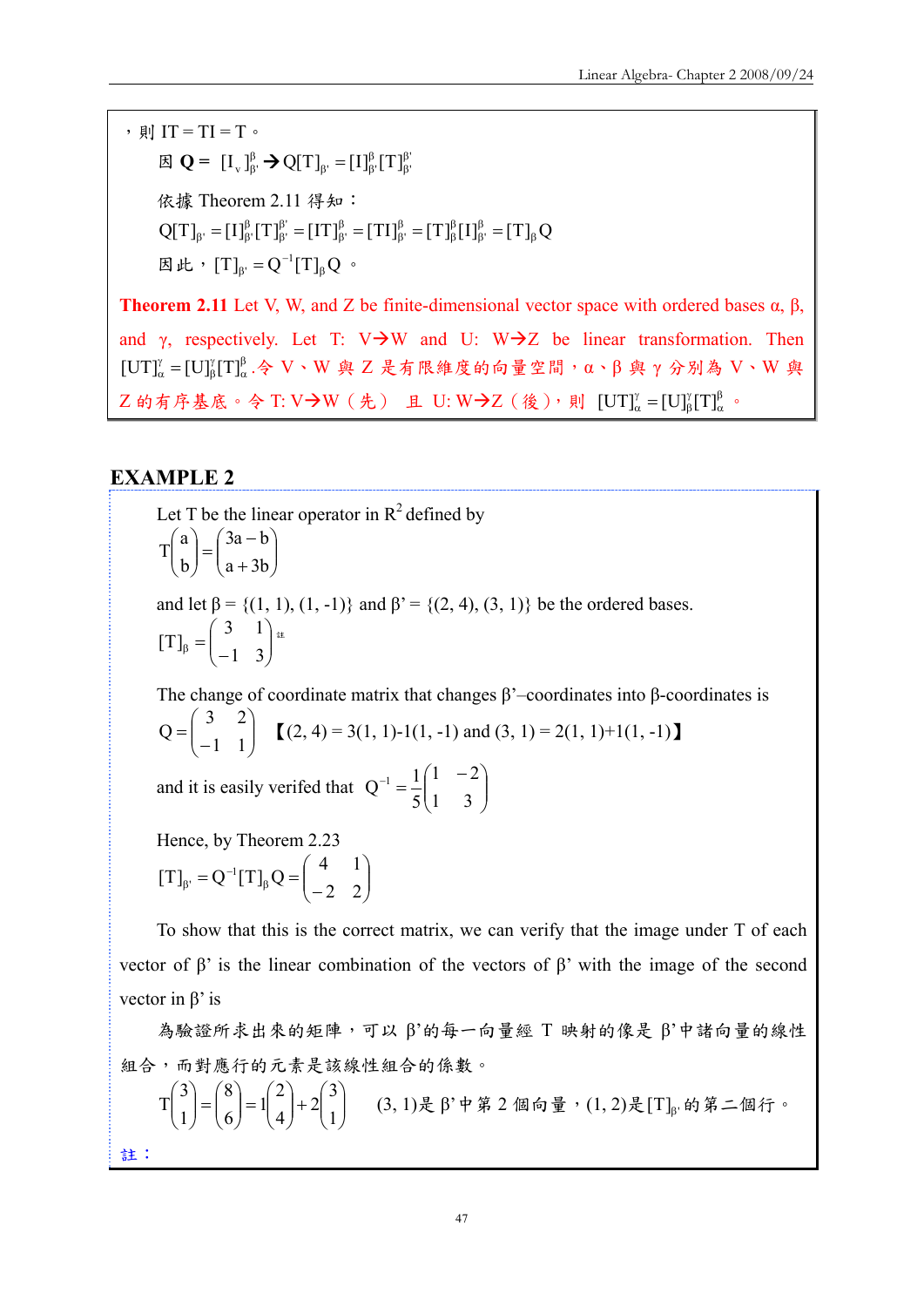Let T:  $R^2 \rightarrow R^2$  be the linear transformation defined by  $T(a, b) = (3a - b, a + 3b)$ Let  $\beta$  and  $\beta$ ' be the ordered bases for  $R^2$  and  $R^2$ , respectively. Now  $β = {(1, 1), (1, -1)}$  and  $β' = {(2, 4), (3, 1)}$  $T(v_1) = T(1, 1) = (2, 4) = 3(1, 1) - 1(1, -1)$  $T(v_2) = T(1, -1) = (4, -2) = 1 (1, 1) + 3 (1, -1)$  $\rightarrow$   $[T]_{\beta} = \begin{bmatrix} 1 & 1 \\ -1 & 3 \end{bmatrix}$ ⎠ ⎞  $\overline{\phantom{a}}$ ⎝  $\beta = \begin{pmatrix} 3 & 1 \\ -1 & 3 \end{pmatrix}$ 3 1  $[T]$ 

## **Corollary**

Let  $A \in M_{n \times n}(F)$ , and let  $\gamma$  be an ordered basis for  $F^n$ . Then  $[L_A]_{\gamma} = Q^{-1}AQ$ , where Q is the n×n matrix whose jth column is the j<sup>th</sup> vector of  $\gamma$ .  $\hat{\varphi}$  A∈M<sub>n×n</sub>(F)且γ為 F<sup>n</sup> 的有序基底,則[L<sub>A</sub>] <sub>γ</sub> = Q<sup>-1</sup>AQ; 其中, Q為 n×n 的矩陣 ,且其第 j 行為 γ 的第 j 個向量。

## **EXAMPLE 3**

Let 
$$
A = \begin{pmatrix} 2 & 1 & 0 \\ 1 & 1 & 3 \\ 0 & -1 & 0 \end{pmatrix}
$$
  
and let  $\gamma = \begin{pmatrix} -1 \\ 0 \\ 0 \end{pmatrix}, \begin{pmatrix} 2 \\ 1 \\ 0 \end{pmatrix}, \begin{pmatrix} 1 \\ 1 \\ 1 \end{pmatrix},$ 

which is an ordered basis for  $R^3$ . Let Q be the 3×3 matrix whose jth column is the jth vector of γ. Then

$$
Q = \begin{pmatrix} -1 & 2 & 1 \\ 0 & 1 & 1 \\ 0 & 0 & 1 \end{pmatrix} \text{ and } Q^{-1} = \begin{pmatrix} -1 & 2 & -1 \\ 0 & 1 & -1 \\ 0 & 0 & 1 \end{pmatrix}
$$

So by the preceeding corollary,

$$
\begin{bmatrix} \mathbf{L}_{\mathbf{A}} \end{bmatrix}_{\gamma} = \mathbf{Q}^{-1} \mathbf{A} \mathbf{Q} = \begin{bmatrix} 0 & 2 & 8 \\ -1 & 4 & 6 \\ 0 & -1 & -1 \end{bmatrix}
$$